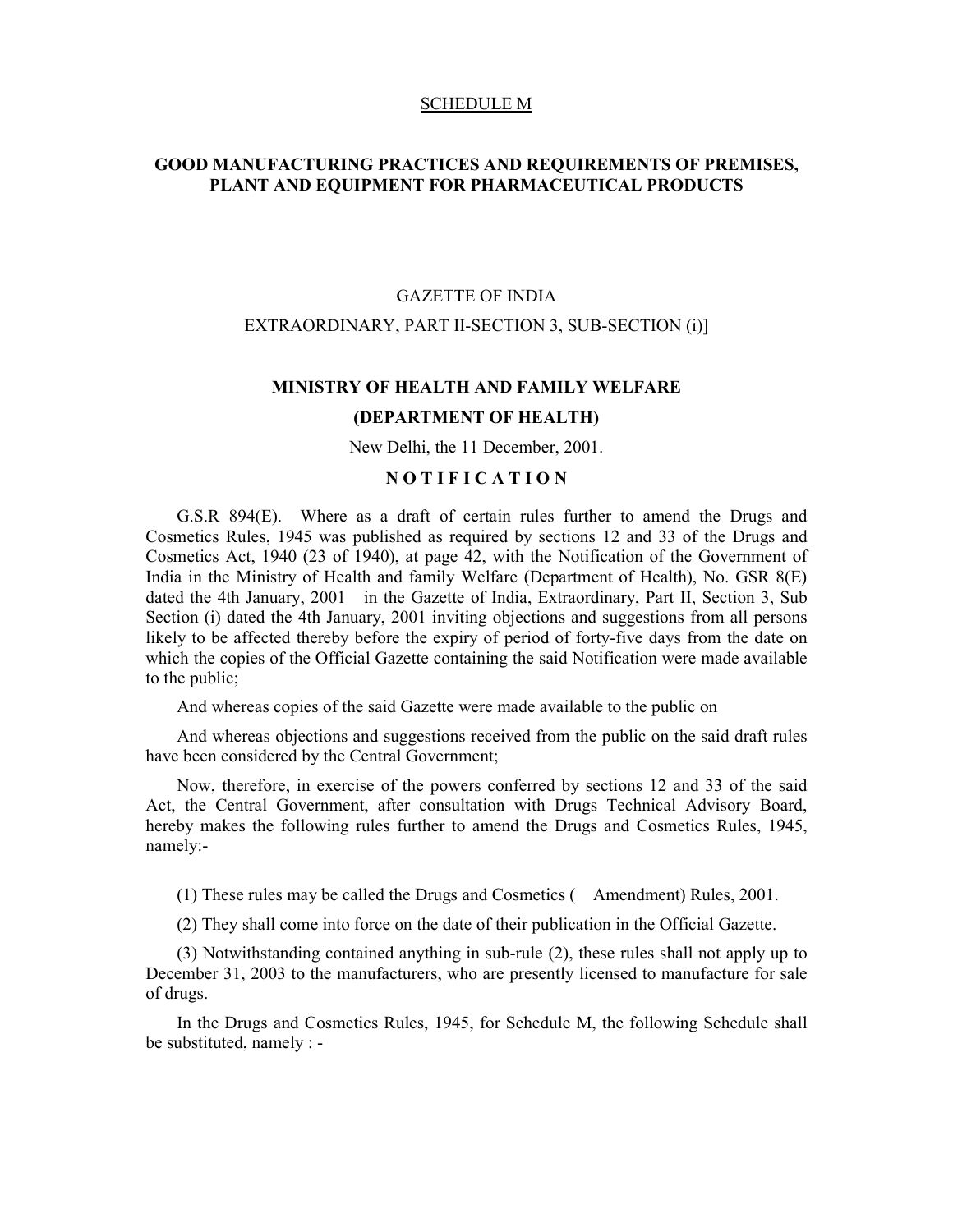#### "SCHEDULE M

# (Amended up to  $30<sup>th</sup>$  June 2005)

(See rule 71, 74, 76, and 78)

#### GOOD MANUFACTURING PRACTICES AND REQUIREMENTS OF PREMISES, PLANT AND EQUIPMENT FOR PHARMACEUTICAL PRODUCTS

*Note: To achieve the objectives listed below, each licensee shall evolve appropriate methodology, systems and procedures which shall be documented and maintained for inspection and reference and the manufacturing premises shall be used exclusively for production of drugs and/or no other manufacturing activity shall be undertaken therein except in respect of units licensed prior to*  $11^{th}$  *December'2001.* 

### PART – I

#### Good Manufacturing Practices for Premises and Materials

#### 1. GENERAL REQUIREMENTS ---

#### 1.1. Location and surroundings.-

The factory building(s) for manufacture of drugs shall be so situated and shall have such measures as to avoid risk of contamination from external environment including open sewage, drain, public lavatory or any factory which produces disagreeable or obnoxious, odour, fumes, excessive soot, dust, smoke, chemical or biological emissions.

#### 1.2. Buildings and premises.–

The building(s) used for the factory shall be designed, constructed, adapted and maintained to suit the manufacturing operations so as to permit production of drugs under hygienic conditions. They shall conform to the conditions laid down in the Factories Act, 1948 (63 of 1948).

The premises used for manufacturing, processing, warehousing, packaging, labeling and testing purposes shall be -

- (i) compatible with other drug manufacturing operations that may be carried out in the same or adjacent area / section;
- (ii) adequately provided with working space to allow orderly and logical placement of equipment, materials and movement of personnel so as to :
- (a) avoid the risk of mix-up between different categories of drugs or with raw materials, intermediates and in-process material;
- (b) avoid the possibilities of contamination and cross-contamination by providing suitable mechanism;
	- (iii) Designed / constructed / maintained to prevent entry of insects, pests, birds, vermins, and rodents. Interior surface (walls, floors, and ceilings) shall be smooth and free from cracks, and permit easy cleaning, painting and disinfection;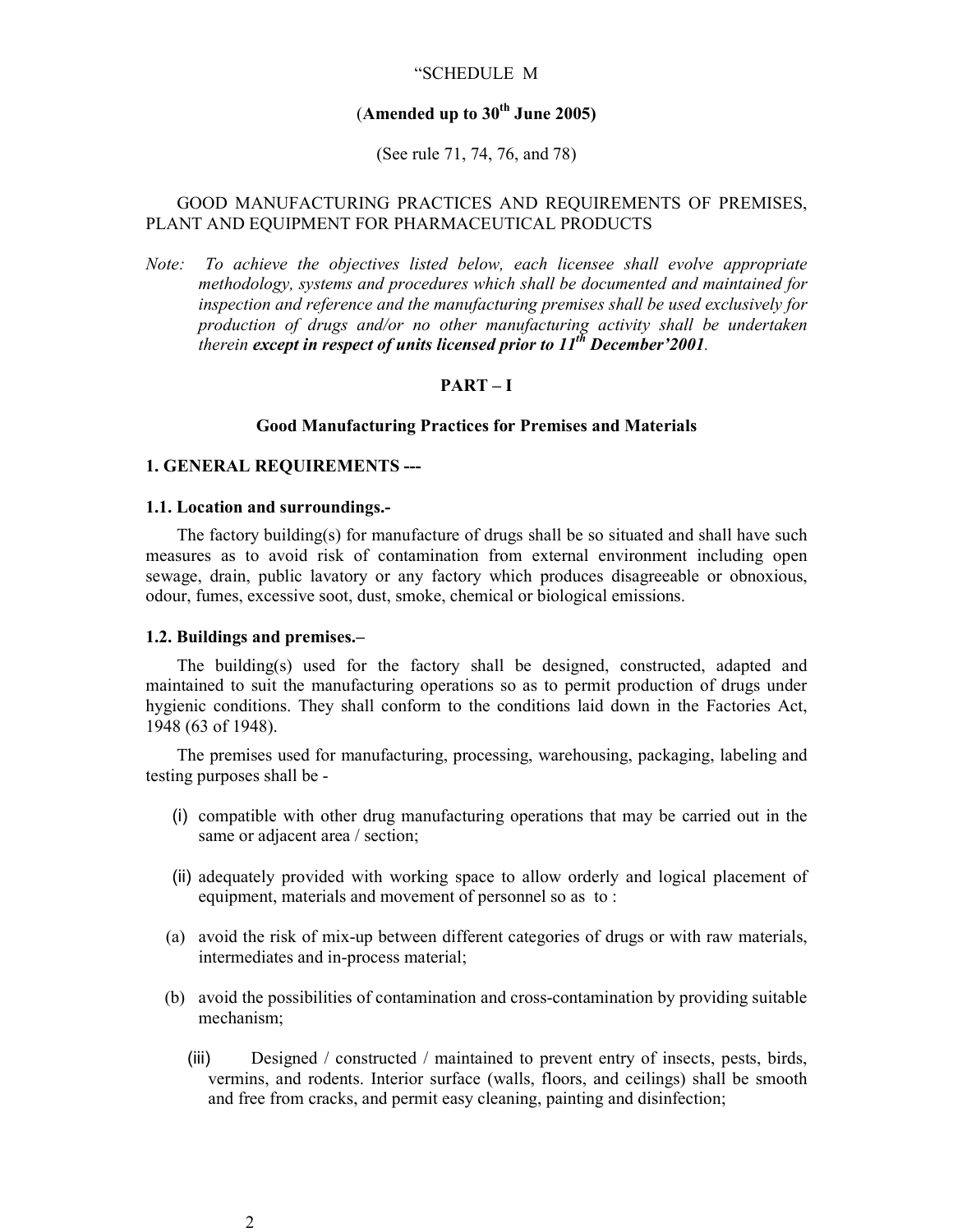- (iv) Air conditioned, where prescribed for the operations and dosage forms under production. The production and dispensing areas shall be well lighted, effectively ventilated, with air control facilities and may have proper Air Handling Units (wherever applicable) to maintain conditions including temperature and, wherever necessary, humidity as defined for the relevant product. These conditions shall be appropriate to the category of drugs and nature of the operation. These shall also be suitable to the comforts of the personnel working with protective clothing, products handled, operations undertaken within them in relation to the external environment. These areas shall be regularly monitored for compliance with required specifications;
- (v) Provided with drainage system, as specified for the various categories of products, which shall be of adequate size and so designed as to prevent back- flow and/or to prevent insects and rodents entering the premises. Open channels shall be avoided in manufacturing areas and, where provided, these shall be shallow to facilitate cleaning and disinfection;
- (vi) The walls and floors of the areas where manufacture of drugs is carried out shall be free from cracks and open joints to avoid accumulation of dust. These shall be smooth, washable, coved and shall permit easy and effective cleaning and disinfection. The interior surfaces shall not shed particles. A periodical record of cleaning and painting of the premises shall be maintained.

#### 1.3 Water system.—

There shall be validated system for treatment of water drawn from own or any other source to render it potable in accordance with standards specified by the Bureau of Indian Standards or Local Municipality, as the case may be, so as to produce Purified Water conforming to Pharmacopoeial specification. Purified Water so produced shall only be used for all the operations except washing and cleaning operations where potable water may be used. Water shall be stored in tanks, which do not adversely affect quality of water and ensure freedom from microbiological growth. The tank shall be cleaned periodically and records maintained by the licensee in this behalf.

### 1.4 Disposal of waste.—

- (vii) The disposal of sewage and effluents (solid, liquid and gas) from the manufactory shall be in conformity with the requirements of Environment Pollution Control Board.
- (viii) All bio-medical waste shall be destroyed as per the provisions of the Bio-Medical Waste (Management and Handling) Rules, 1996.
- (ix) Additional precautions shall be taken for the storage and disposal of rejected drugs. Records shall be maintained for all disposal of waste.
- (x) Provisions shall be made for the proper and safe storage of waste materials awaiting disposal. Hazardous, toxic substances and flammable materials shall be stored in suitably designed and segregated enclosed areas in conformity with Central and State Legislations.

#### 2. Warehousing Area.—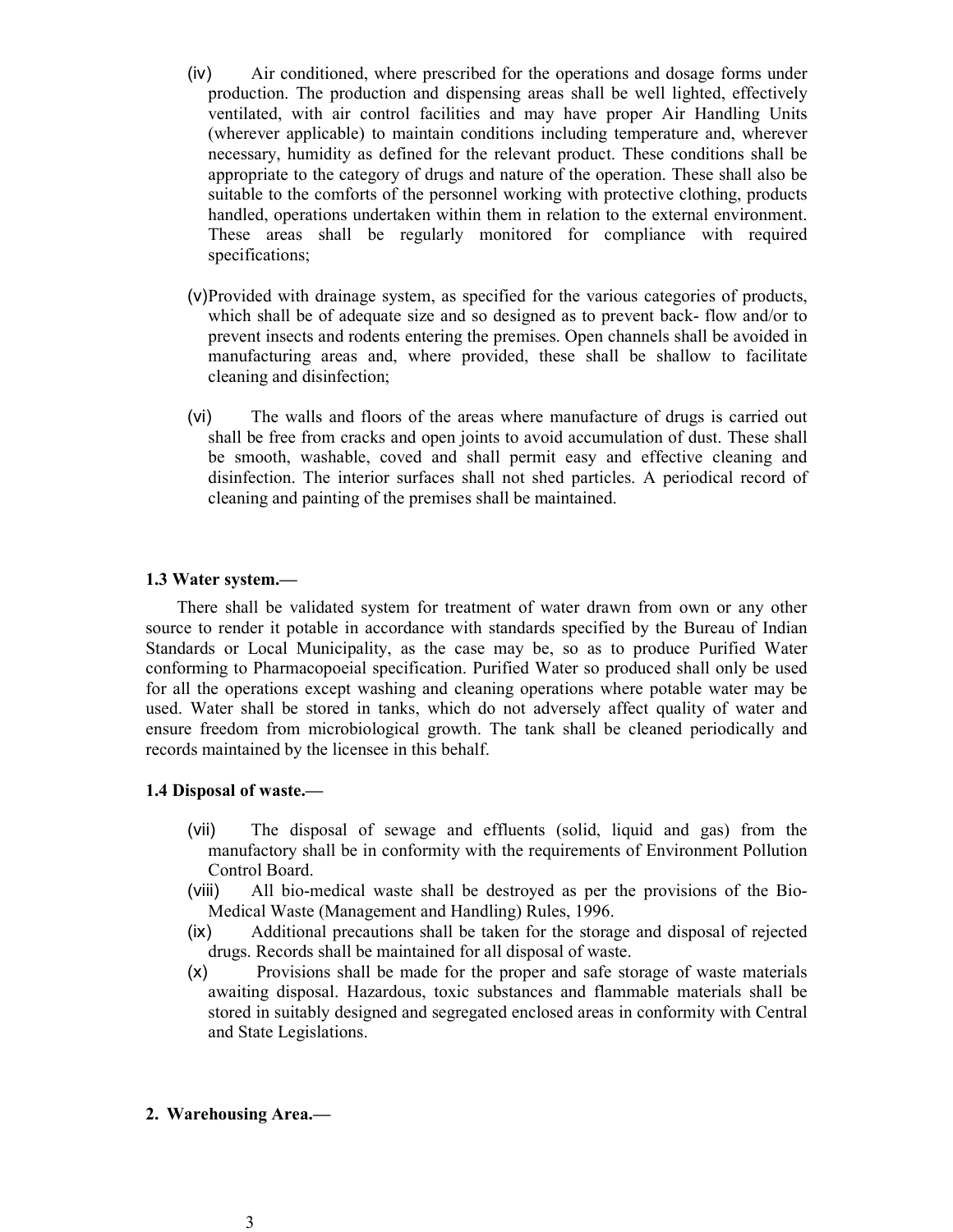2.1 Adequate areas shall be designed to allow sufficient and orderly warehousing of various categories of materials and products like starting and packaging materials, intermediates, bulk and finished products, products in quarantine, released, rejected, returned or recalled, machine and equipment spare parts and change items.

2.2 Warehousing areas shall be designed and adapted to ensure good storage conditions. They shall be clean, dry and maintained within acceptable temperature limits. Where special storage conditions are required (e.g., temperature, humidity), these shall be provided, monitored and recorded. Storage areas shall have appropriate house-keeping and rodent, pests and vermin control procedures and records maintained. Proper racks, bins and platforms shall be provided for the storage of materials.

2.3 Receiving and dispatch bays shall protect materials and products from adverse weather conditions.

2.4 Where quarantine status is ensured by warehousing in separate earmarked areas in the same warehouse or store, these areas shall be clearly demarcated. Any system replacing the physical quarantine, shall give equivalent assurance of segregation. Access to these areas shall be restricted to authorized persons.

2.5 There shall be a separate sampling area in the warehousing area for active raw materials and excipients. If sampling is performed in any other area, it shall be conducted in such a way as to prevent contamination, cross- contamination and mix- up.

2.6 Segregation shall be provided for the storage of rejected, recalled or returned materials or products. Such areas, materials or products shall be suitably marked and secured. Access to these areas and materials shall be restricted.

2.7 Highly hazardous, poisonous and explosive materials such as narcotics, psychotropic drugs and substances presenting potential risks of abuse, fire or explosion shall be stored in safe and secure areas. Adequate fire protection measures shall be provided in conformity with the rules of the concerned civic authority.

2.8 Printed packaging materials shall be stored in safe, separate and secure areas.

2.9 Separate dispensing areas for β (Beta) lactum, Sex Hormones and Cyto-toxic substances or any such special categories of products shall be provided with proper supply of filtered air and suitable measures for dust control to avoid contamination. Such areas shall be under differential pressure.

2.10 Sampling and dispensing of sterile materials shall be conducted under aseptic conditions conforming to Grade A, which can also be performed in a dedicated area within the manufacturing facility.

2.11 Regular checks shall be made to ensure adequate steps are taken against spillage, breakage and leakage of containers.

2.12 Rodent treatments (pest control) should be done regularly and at least once in a year and record maintained.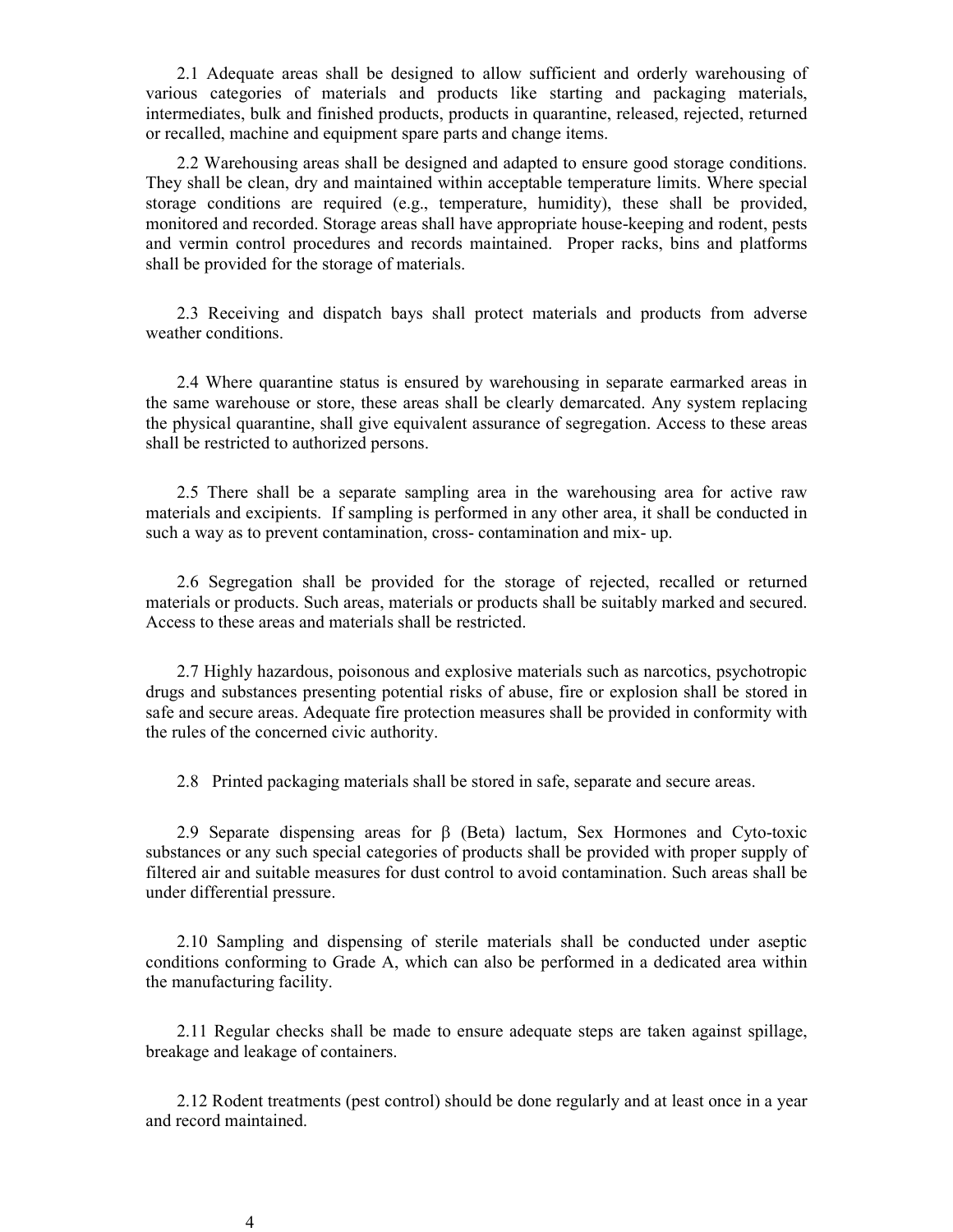#### 3 Production area.—

3.1 The production area shall be designed to allow the production preferably in uni-flow and with logical sequence of operations.

3.2 In order to avoid the risk of cross-contamination, separate dedicated and selfcontained facilities shall be made available for the production of sensitive pharmaceutical products like penicillin or biological preparations with live micro-organisms. Separate dedicated facilities shall be provided for the manufacture of contamination causing and potent products such as Beta lactum, Sex Hormones and Cyto-toxic substances.

3.3 Working and in-process space shall be adequate to permit orderly and logical positioning of equipment and materials and movement of personnel to avoid crosscontamination and to minimize risk of omission or wrong application of any of manufacturing and control measures.

3.4 Pipe-work, electrical fittings, ventilation openings and similar service lines shall be designed, fixed and constructed to avoid **accumulation of dust.** Service lines shall preferably be identified by colours and the nature of the supply and direction of the flow shall be marked/indicated.

#### 4. Ancillary areas. —

4.1 Rest and refreshment rooms shall be separate from other areas. These areas shall not lead directly to the manufacturing and storage areas.

4.2 Facilities for changing, storing clothes and for washing and toilet purposes shall be easily accessible and adequate for the number of users. Toilets, separate for males and females, shall not be directly connected with production or storage areas. There shall be written instructions for cleaning and disinfection for such areas.

4.3 Maintenance workshops shall be separate and away from production areas. Whenever spares, changed parts and tools are stored in the production area, these shall be kept in dedicated rooms or lockers. Tools and spare parts for use in sterile areas shall be disinfected before these are carried inside the production areas.

4.4 Areas housing animals shall be isolated from other areas. The other requirements regarding animal houses shall be those as prescribed in rule 150-C(3) of the Drugs and Cosmetics Rules, 1945 which shall be adopted for production purposes.

#### 5. Quality Control area –

5.1 Quality Control Laboratories shall be independent of the production areas. Separate areas shall be provided each for physico-chemical, biological, microbiological or radio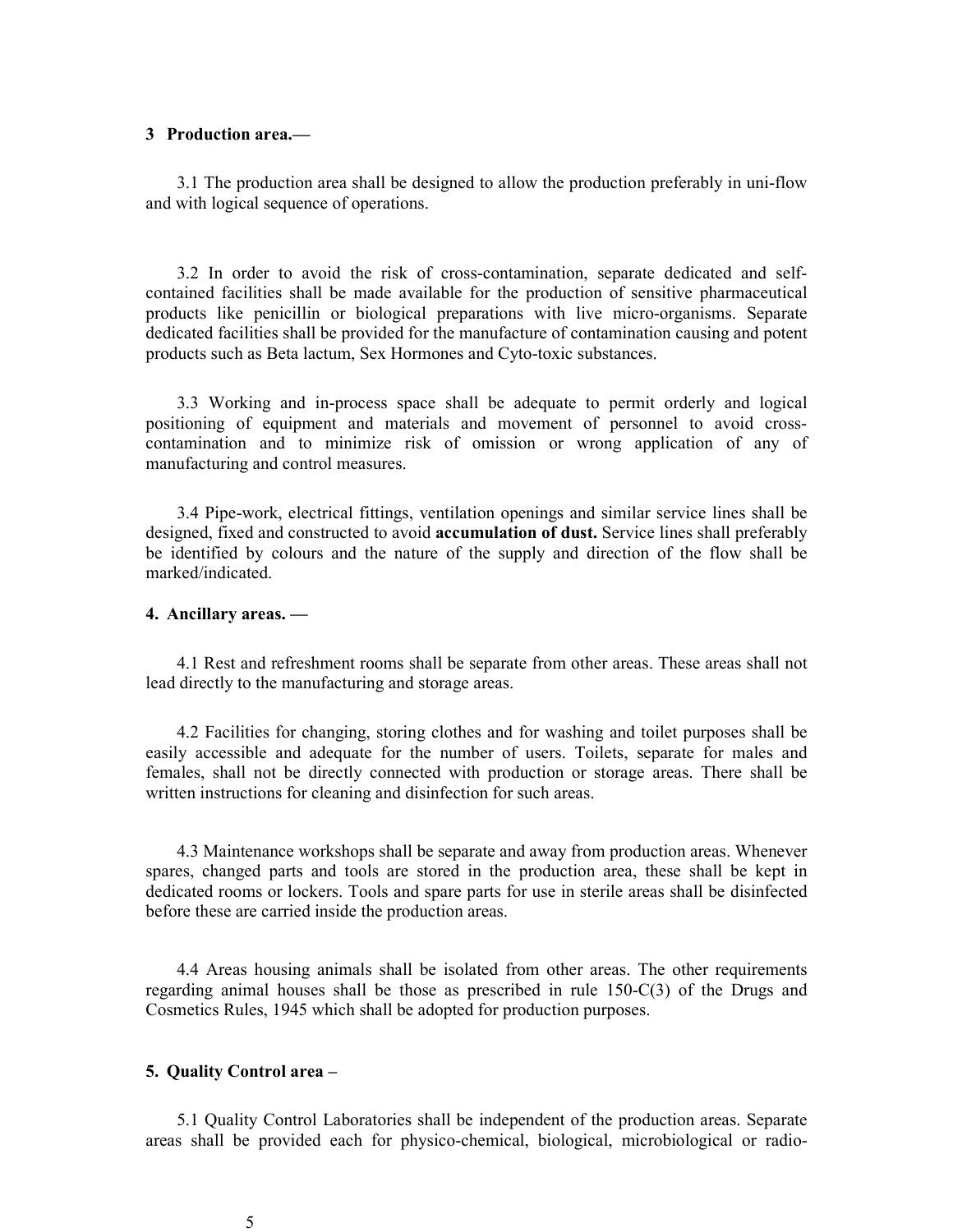isotope analysis. Separate instrument room with adequate area shall be provided for sensitive and sophisticated instruments employed for analysis.

5.2 Quality Control Laboratories shall be designed appropriately for the operations to be carried out in them. Adequate space shall be provided to avoid mix-ups and crosscontamination. Sufficient and suitable storage space shall be provided for test samples, retained samples, reference standards, reagents and records.

5.3 The design of the laboratory shall take into account the suitability of construction materials and ventilation. Separate air handling units and other requirements shall be provided for biological, microbiological and radioisotopes testing areas. The laboratory shall be provided with regular supply of water of appropriate quality for cleaning and testing purposes.

5.4 Quality Control Laboratory shall be divided into separate sections i.e. for chemical, microbiological and wherever required, biological Testing. These shall have adequate area for basic installation and for ancillary purposes. The microbiology section shall have arrangements such as airlocks and laminar air flow work station, wherever considered necessary.

### 6. Personnel –

6.1 The manufacture shall be conducted under the direct supervision of competent technical staff with prescribed qualifications and practical experience in the relevant dosage form and / or active pharmaceutical products.

6.2 The head of the Quality Control Laboratory shall be independent of the manufacturing unit. The testing shall be conducted under the direct supervision of competent technical staff who shall be whole time employees of the licensee.

6.3 Personnel for Quality Assurance and Quality Control operations shall be suitably qualified and experienced.

6.4 Written duties of technical and Quality Control personnel shall be laid and followed strictly.

6.5 Number of personnel employed shall be adequate and in direct proportion to the workload.

6.6 The licensee shall ensure in accordance with a written instruction that all personnel in production area or into Quality Control Laboratories shall receive training appropriate to the duties and responsibility assigned to them. They shall be provided with regular in-service training.

#### 7. Health, clothing and sanitation of workers –

7.1 The personnel handling Beta-lactum antibiotics shall be tested for Penicillin sensitivity before employment and those handling sex hormones, cytotoxic substances and other potent drugs shall be periodically examined for adverse effects. These personnel should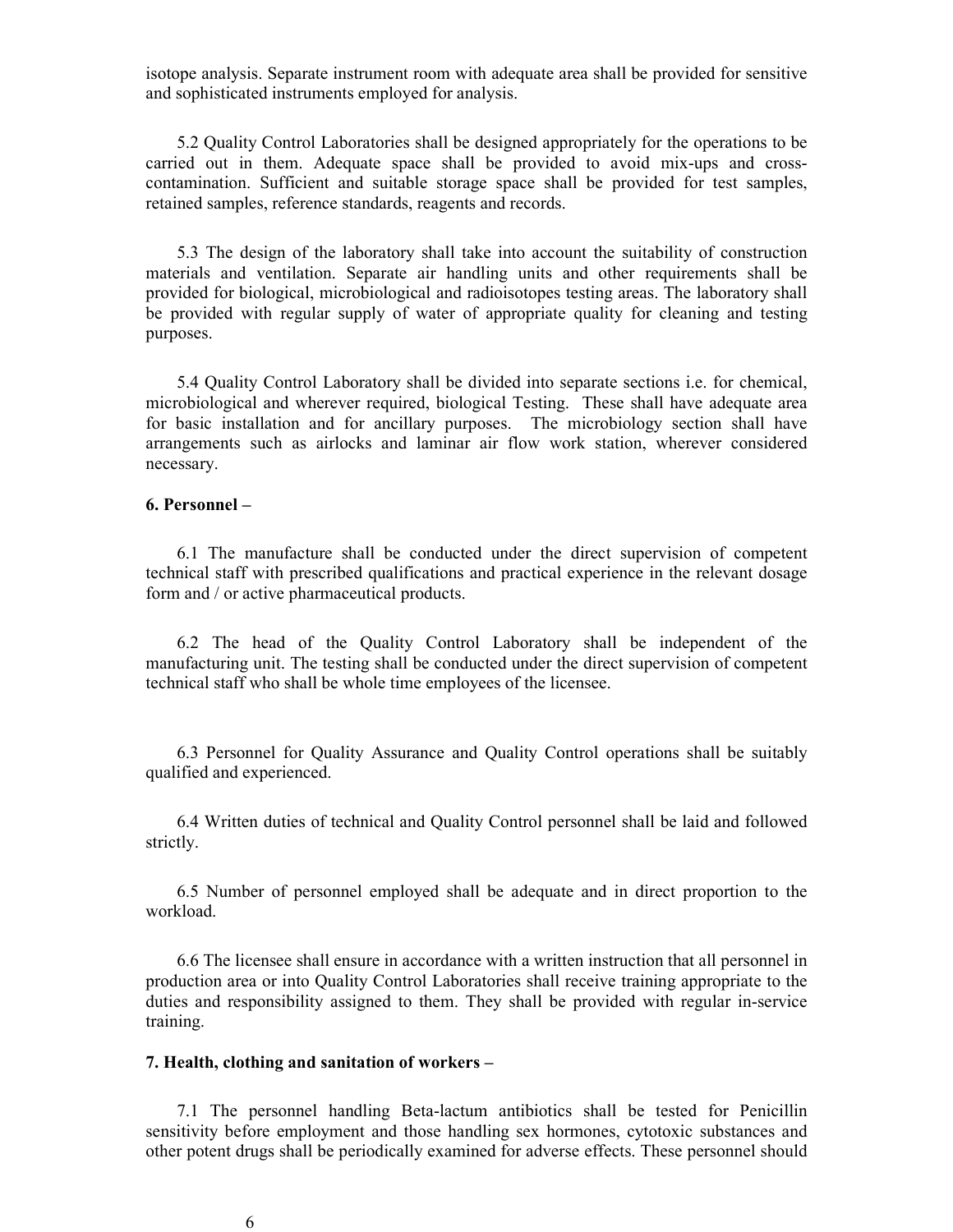be moved out of these sections (except in dedicated facilities), by rotation, as a health safeguard.

7.2 Prior to employment, all personnel, shall undergo medical examination including eye examination, and shall be free from Tuberculosis, skin and other communicable or contagious diseases. Thereafter, they should be medically examined periodically, at least once a year. Records shall be maintained thereof. The licensee shall provide the services of a qualified physician for assessing the health status of personnel involved in different activities.

7.3 All persons, prior to and during employment, shall be trained in practices which ensure personnel hygiene. A high level of personal hygiene shall be observed by all those engaged in the manufacturing processes. Instructions to this effect shall be displayed in change-rooms and other strategic locations.

7.4 No person showing, at any time, apparent illness or open lesions which may adversely affect the quality of products, shall be allowed to handle starting materials, packaging materials, in-process materials, and drug products until his condition is no longer judged to be a risk.

7.5 All employees shall be instructed to report about their illness or abnormal health condition to their immediate supervisor so that appropriate action can be taken.

7.6 Direct contact shall be avoided between the unprotected hands of personnel and raw materials, intermediate or finished, unpacked products.

7.7 All personnel shall wear clean body coverings appropriate to their duties. Before entry into the manufacturing area, there shall be change rooms separate for each sex with adequate facilities for personal cleanliness such as wash basin with running water, clean towels, or hand dryers, soaps, disinfectants etc. The change rooms shall be provided with cabinets for the storage of personal belongings of the personnel.

7.8 Smoking, eating, drinking, chewing or keeping plants, food, drink and personal medicines shall not be permitted in production, laboratory, storage and other areas where they might adversely influence the product quality.

#### 8. Manufacturing Operations and Controls –

8.1 All manufacturing operations shall be carried out under the supervision of technical staff approved by the Licensing Authority. Each critical step in the process relating to the selection, weighing and measuring of raw material addition during various stages shall be performed by trained personnel under the direct personal supervision of approved technical staff.

The contents of all vessels and containers used in manufacture and storage during the various manufacturing stages shall be conspicuously labeled with the name of the product, batch no., batch size and stage of manufacture. Each label should be initialed and dated by the authorized technical staff.

Products not prepared under aseptic conditions are required to be free from pathogens like *Salmonella, Escherichia coli, Pyocyanea* etc.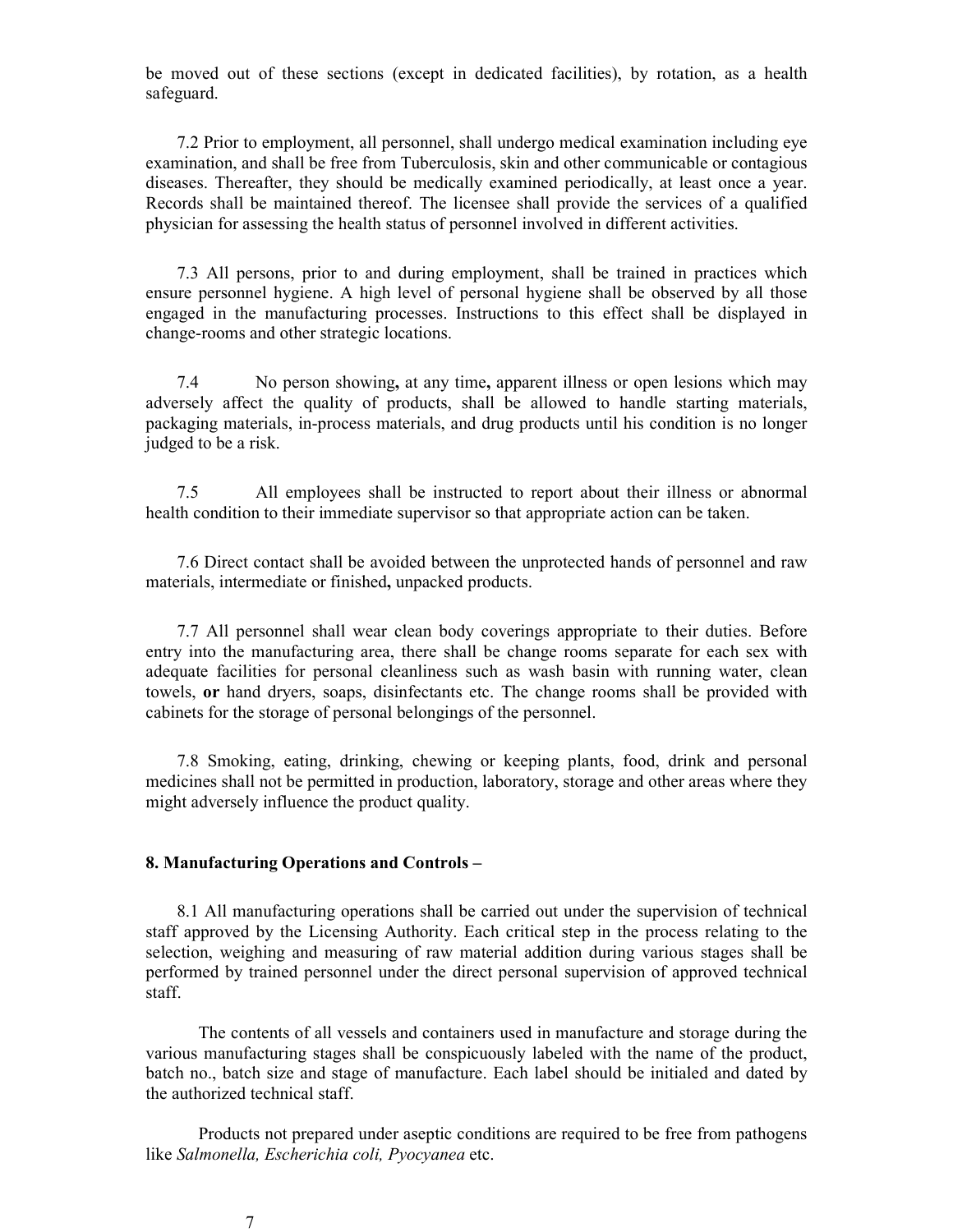8.2 Precautions against mix–up and cross-contamination –

8. 2. 1. The licensee shall prevent mix-up and cross- contamination of drug material and drug product (from environmental dust) by proper air-handling system, pressure differential, segregation, status labeling and cleaning. Proper records and Standard Operating Procedures thereof shall be maintained.

8. 2. 2. The licensee shall ensure processing of sensitive drugs like Beta-Lactum antibiotics, sex hormones and cycotoxic substances in segregated areas or isolated production areas within the building with independent air-handling unit and proper pressure differentials. The effective segregation of these areas shall be validated with adequate records of maintenance and services.

8. 2. 3. To prevent mix-ups during production stages, material under- process shall be conspicuously labeled to demonstrate their status. All equipment used for production shall be labeled with their current status.

8. 2. 4. Packaging lines shall be independent and adequately segregated. It shall be ensured that all left-overs of the previous packaging operations, including labels, cartons and caps are cleared before the closing hour.

8. 2. 5. Before packaging operations are begun, steps shall be taken to ensure that the work area, packaging lines, printing machines, and other equipment are clean and free from any products, materials and spillages. The line clearance shall be performed according to an appropriate checklist and recorded.

8. 2. 6. The correct details of any printing (for example of batch numbers or expiry dates) done separately or in the course of the packaging shall be re-checked at regular intervals. All printing and over-printing shall be authorised in writing.

8. 2. 7. The manufacturing environment shall be maintained at the required levels of temperature, humidity and cleanliness.

8. 2. 8. Authorised persons shall ensure change-over into specific uniforms before undertaking any manufacturing operations including packaging.

8. 2. 9. There shall be segregated secured areas for recalled or rejected material and for such material which are to be re-processed or recovered.

### 4. Sanitation in the manufacturing premises

9. 1. The manufacturing premises shall be cleaned and maintained in an orderly manner, so that it is free from accumulated waste, dust, debris and other similar material. A validated cleaning procedure shall be maintained.

9. 2. The manufacturing areas shall not be used for storage of materials, except for the material being processed. It shall not be used as a general thoroughfare.

9. 3. A routine sanitation program shall be drawn up and observed, which shall be properly recorded and which shall indicate –

- (a) specific areas to be cleaned and cleaning intervals;
- (b) cleaning procedure to be followed, including equipment and materials to be used for cleaning; and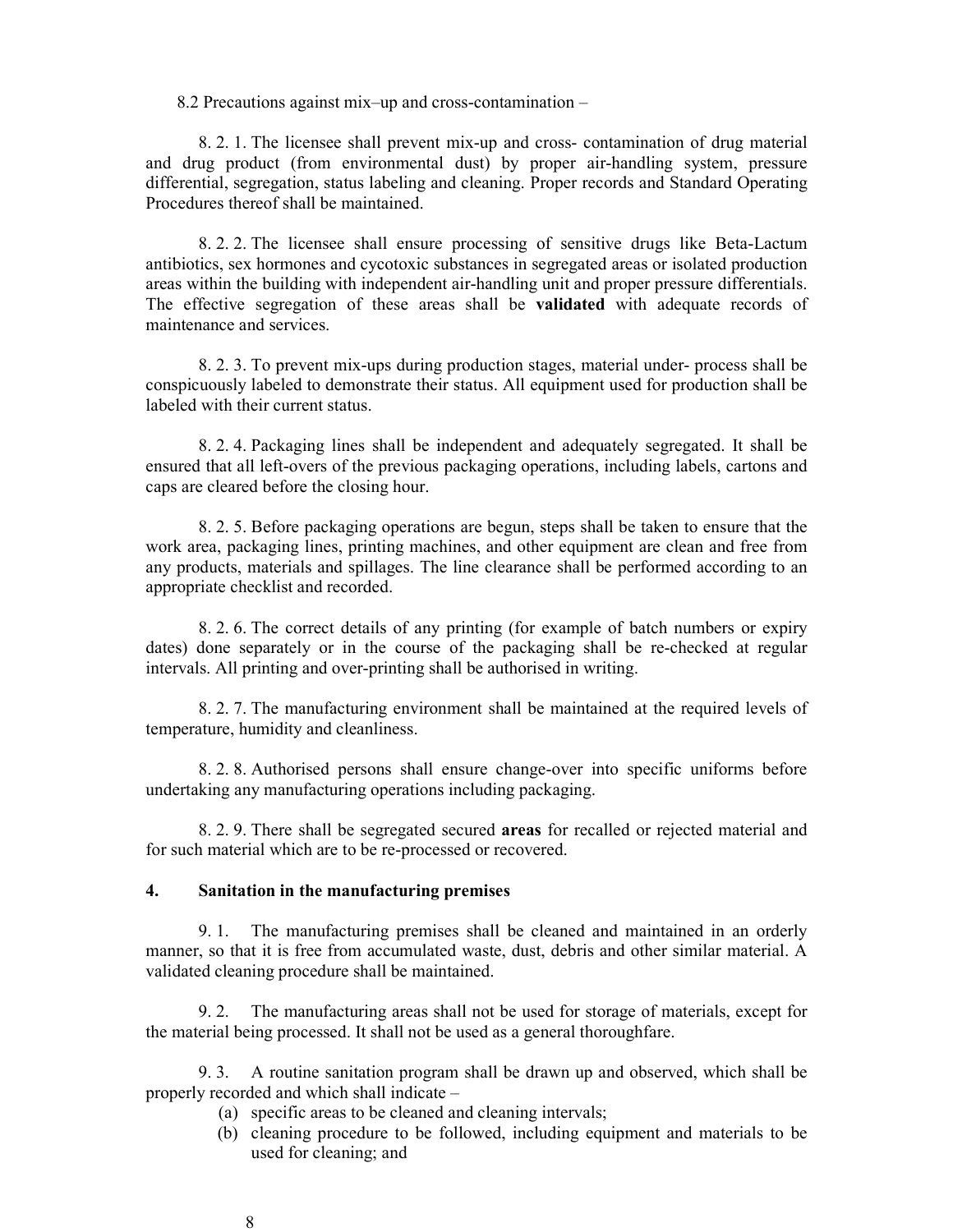(c) personnel assigned to and responsible for the cleaning operation.

9. 4. The adequacy of the working and in-process storage space shall permit the orderly and logical positioning of equipment and materials so as to minimise the risk of mixup between different pharmaceutical products or their components to avoid crosscontamination, and to minimise the risk of omission or wrong application of any of the manufacturing or control steps.

9. 5. Production areas shall be well lit, particularly where visual on-line controls are carried out.

#### 5. Raw materials –

10. 1. The licensee shall keep an inventory of all raw-materials to be used at any stage of manufacture of drugs and maintain records as per Schedule U.

10. 2. All incoming materials shall be quarantined immediately after receipt or processing. All materials shall be stored under appropriate conditions and in an orderly fashion to permit batch segregation and stock rotation by a 'first in/first expiry' - 'first-out' principle. All incoming materials shall be checked to ensure that the consignment corresponds to the order placed.

10. 3. All incoming materials shall be purchased from approved sources under valid purchase vouchers. Wherever possible, raw materials should be purchased directly from the producers.

10. 4. Authorised staff appointed by the licensee in this behalf, which may include personnel from the quality control department, shall examine each consignment on receipt and shall check each container for integrity of package and seal. Damaged containers shall be identified, recorded and segregated.

10. 5. If a single delivery of material is made up of different batches, each batch shall be considered as a separate batch for sampling, testing and release.

10. 6. Raw materials in the storage area shall be appropriately labeled. Labels shall be clearly marked with the following information :

- (a) designated name of the product and the internal code reference, where applicable, and analytical reference number;
- (b) manufacturer's name, address and batch number;
- (c) the status of the contents (e.g. quarantine, under test, released, approved, rejected);
- (d) the manufacturing date, expiry date and re-test date.

10. 7. There shall be adequate separate areas for materials "under test", "approved ", and "rejected" with arrangements and equipment to allow dry, clean and orderly placement of stored materials and products, wherever necessary, under controlled temperature and humidity.

10. 8. Containers from which samples have been drawn shall be identified.

10. 9. Only raw materials which have been released by the Quality Control Department and which are within their shelf-life shall be used. It shall be ensured that shelflife of formulation product shall not exceed with that of active raw materials used.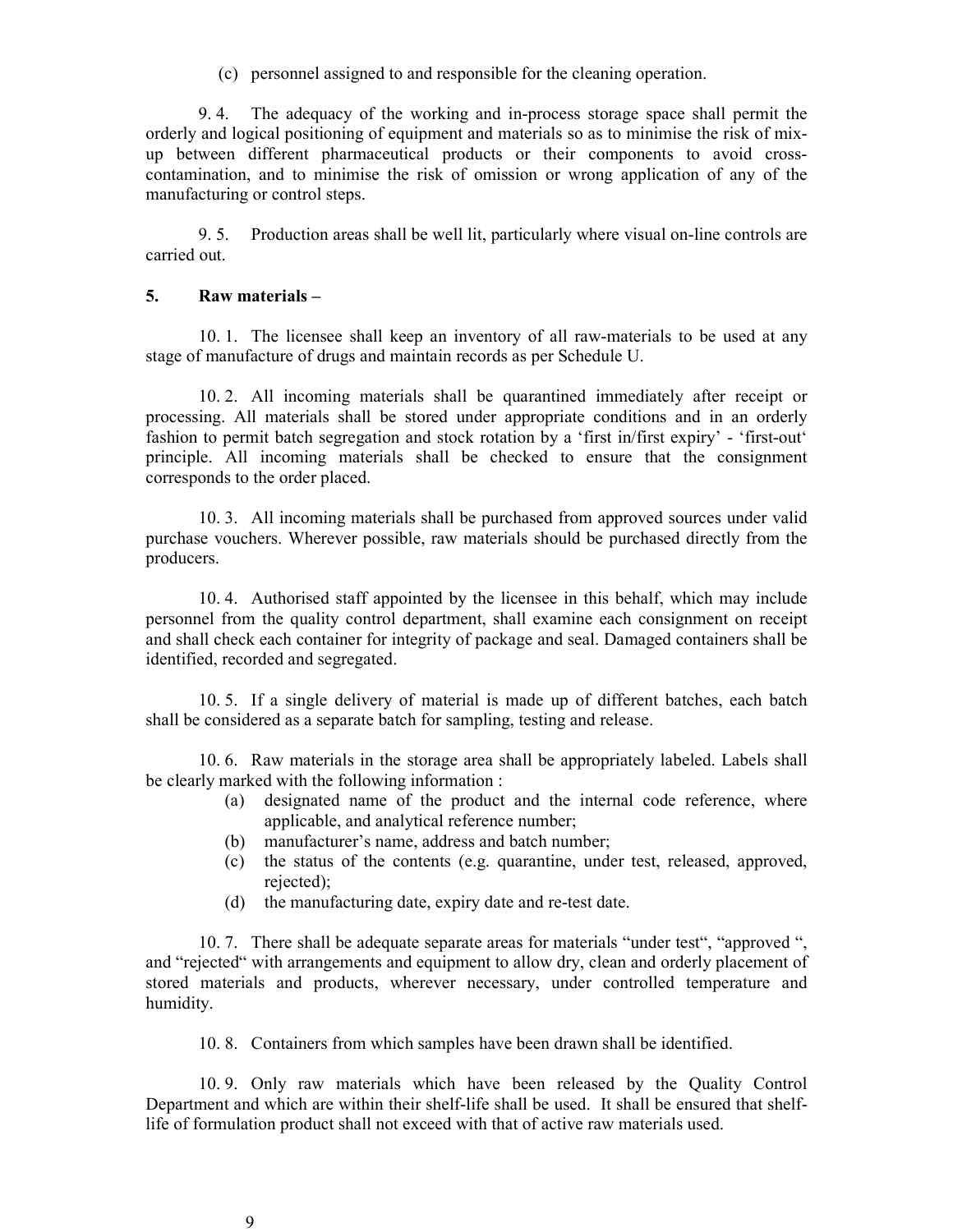10. 10. It shall be ensured that all the containers of raw materials are placed on the raised platforms/racks and not placed directly on the floor.

### 6. Equipment –

11. 1. Equipment shall be located, designed, constructed, adapted and maintained to suit the operations to be carried out. The layout and design of the equipment shall aim to minimise the risk of errors and permit effective cleaning and maintenance in order to avoid cross-contamination, build-up of dust or dirt and, in general, any adverse effect on the quality of products. Each equipment shall be provided with a log book, wherever necessary.

11. 2. Balances and other measuring equipment of an appropriate range, accuracy and precision shall be available in the raw-material stores, production and in-process control operations and these shall be calibrated and checked on a scheduled basis in accordance with Standard Operating Procedures and records maintained.

11. 3. The parts of the production equipment that come into contact with the product shall not be reactive, additive or adsorptive to an extent that would affect the quality of the product.

11. 4. To avoid accidental contamination, wherever possible, non-toxic/edible grade lubricants shall be used and the equipment shall be maintained in a way that lubricants do not contaminate the products being produced.

11. 5. Defective equipment shall be removed from production and Quality Control areas or appropriately labeled.

7. Documentation and records.— Documentation is an essential part of the Quality assurance system and, as such, shall be related to all aspects of Good Manufacturing Practices (GMP). Its aim is to define the specifications for all materials, method of manufacture and control, to ensure that all personnel concerned with manufacture know the information necessary to decide whether or not to release a batch of a drug for sale and to provide an audit trail that shall permit investigation of the history of any suspected defective batch.

7.1. Documents designed, prepared, reviewed and controlled, wherever applicable, shall comply with these rules.

12. 2. Documents shall be approved, signed and dated by appropriate and authorized persons.

12. 3. Documents shall specify the title, nature and purpose. They shall be laid out in an orderly fashion and be easy to check. Reproduced documents shall be clear and legible. Documents shall be regularly reviewed and kept up to date. Any alteration made in the entry of a document shall be signed and dated.

12. 4. The records shall be made or completed at the time of each operation in such a way that all significant activities concerning the manufacture of pharmaceutical products are traceable. Records and associated Standard Operating Procedures (SOP) shall be retained for at least one year after the expiry date of the finished product.

12. 5. Data may be recorded by electronic data processing systems or other reliable means, but Master Formulae and detailed operating procedures relating to the system in use shall also be available in a hard copy to facilitate checking of the accuracy of the records.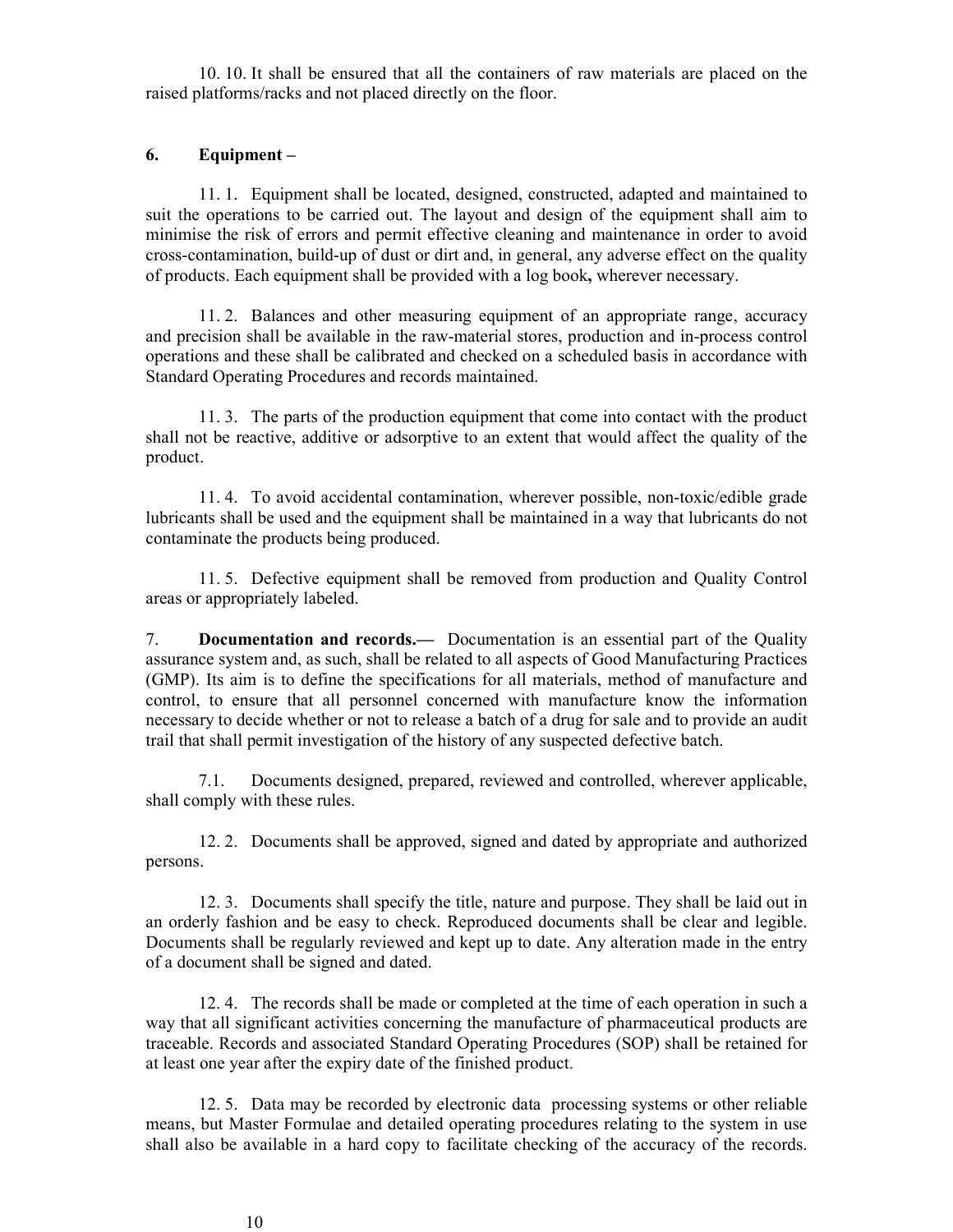Wherever documentation is handled by electronic data processing methods, authorized persons shall enter or modify data in the computer. There shall be record of changes and deletions. Access shall be restricted by 'passwords' or other means and the result of entry of critical data shall be independently checked. Batch records electronically stored shall be protected by a suitable back-up. During the period of retention, all relevant data shall be readily available.

13. Labels and other Printed Materials.— Labels are absolutely necessary for identification of the drugs and their use. The printing shall be done in bright colours and in a legible manner. The label shall carry all the prescribed details about the product.

13. 1. All containers and equipment shall bear appropriate labels. Different colour coded labels shall be used to indicate the status of a product (for example: under test, approved, passed, rejected).

13. 2. To avoid chance mix-up of printed packaging materials, product leaflets, relating to different products, shall be stored separately.

13. 3. Prior to release, all labels for containers, cartons and boxes and all circulars, inserts and leaflets shall be examined by the Quality Control Department of the licensee.

13. 4. Prior to packaging and labeling of a given batch of a drug, it shall be ensured by the licensee that samples are drawn from the bulk and duly tested, approved and released by the quality control personnel.

13. 5. Records of receipt of all labelling and packaging materials shall be maintained for each shipment received indicating receipt, control reference numbers and whether accepted or rejected. Unused coded and damaged labels and packaging materials shall be destroyed and recorded.

13. 6. The label or accompanying document of reference standards and reference culture shall indicate concentration, lot number, potency, date on which container was first opened and storage conditions, where appropriate.

14. Quality Assurance.– This is a wide ranging concept concerning all matters that individually or collectively influence the quality of a product. It is the totality of the arrangements made with the object of ensuring that products are of the quality required for their intended use.

14. 1. The system of quality assurance appropriate to the manufacture of pharmaceutical products shall ensure that:

- (a) the pharmaceutical products are designed and developed in a way that takes account of the requirements of Good Manufacturing Practices (hereinafter referred as GMP) and other associated codes such as those of Good Laboratory Practices (hereinafter referred as GLP) and Good Clinical Practices (herein after referred as GCP);
- (b) adequate arrangements are made for manufacture, supply, and use of the correct starting and packaging materials;
- (c) adequate controls on starting materials, intermediate products, and bulk products and other in-process controls, calibrations, and validations are carried out;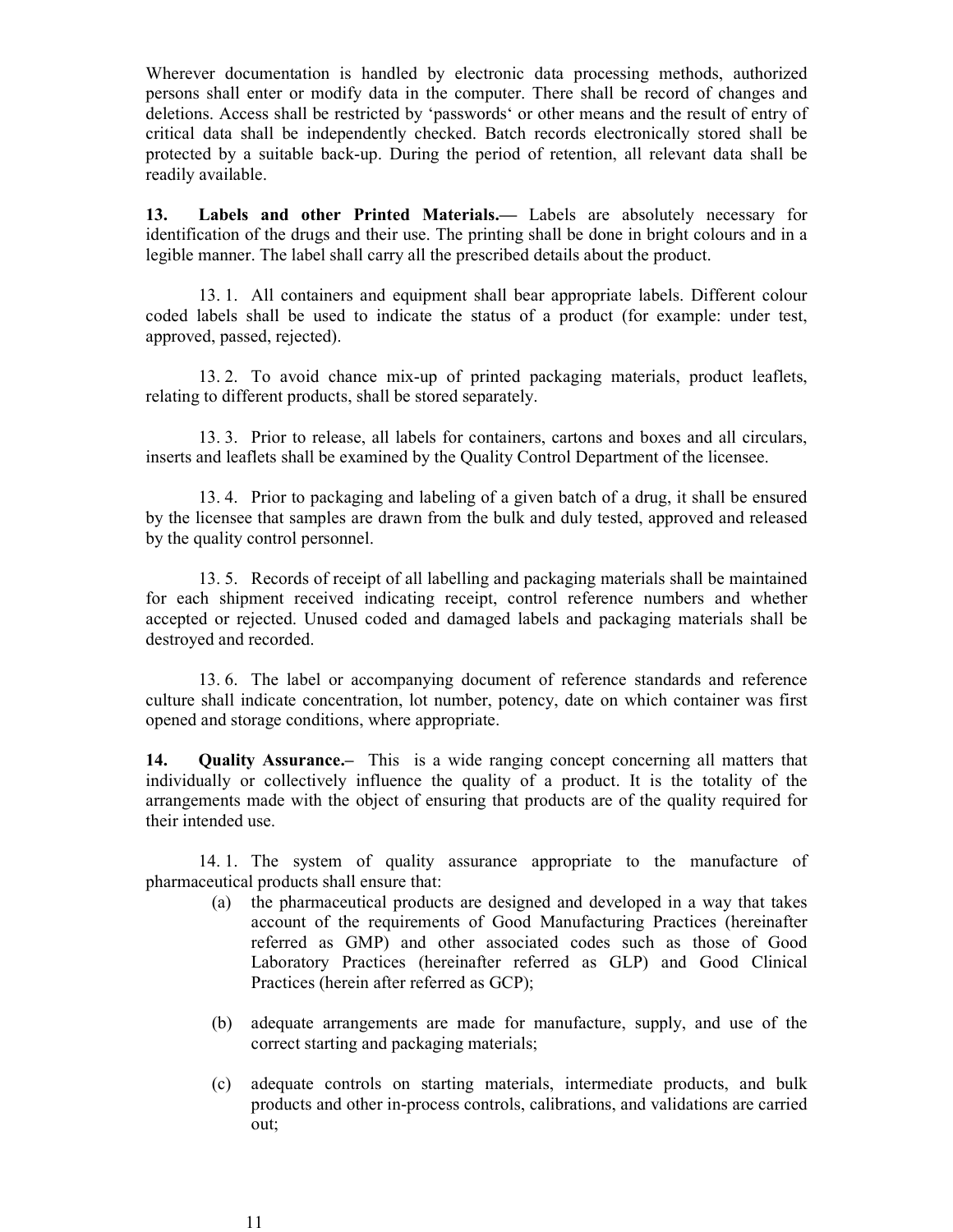- (d) the finished product is correctly processed and checked in accordance with established procedures.
	- (e) the pharmaceutical products are not released for sale or supplied before authorized persons have certified that each production batch has been produced and controlled in accordance with the requirements of the label claim and any other provisions relevant to production, control and release of pharmaceutical products;
- 15. Self inspection and Quality audit.— It may be useful to constitute a self inspection team supplemented with a quality audit procedure for assessment of all or part of a system with the specific purpose of improving it.

15. 1. To evaluate the manufacturer's compliance with GMP in all aspects of production and quality control, concept of self-inspection shall be followed. The manufacturer shall constitute a team of independent, experienced, qualified persons from within or outside the company, who can audit objectively the implementation of methodology and procedures evolved. The procedure for self-inspection shall be documented indicating self-inspection results, evaluation, conclusions and recommended corrective actions with effective follow up program. The recommendations for corrective action shall be adopted.

15. 2. The program shall be designed to detect shortcomings in the implementation of Good Manufacturing Practice and to recommend the necessary corrective actions. Selfinspections shall be performed routinely and on specific occasions, like when product recalls or repeated rejections occur or when an inspection by the licensing authorities is announced. The team responsible for self-inspection shall consist of personnel who can evaluate the implementation of Good Manufacturing Practice objectively; all recommendations for corrective action shall be implemented.

15. 3. Written instructions for self-inspection shall be drawn up which shall include the following :

- (a) Personnel.
- (b) Premises including personnel facilities.
- (c) Maintenance of buildings and equipment.
- (d) Storage of starting materials and finished products.
- (e) Equipment.
- (f) Production and in-process controls.
- (g) Quality control.
- (h) Documentation.
- (i) Sanitation and hygiene.
- (j) Validation and revalidation programmes.
- (k) Calibration of instruments or measurement systems.
- (l) Recall procedures.
- (m) Complaints management.
- (n) Labels control.
- (o) Results of previous self-inspections and any corrective steps taken.
- 16. Quality Control System.— Quality control shall be concerned with sampling, specifications, testing, documentation, release procedures which ensure that the necessary and relevant tests are actually carried and that the materials are not released for use, nor products released for sale or supply until their quality has been judged to be satisfactory. It is not confined to laboratory operations but shall be involved in all decisions concerning the quality of the product. It shall be ensured that all quality control arrangements are effectively and reliably carried out. The department as a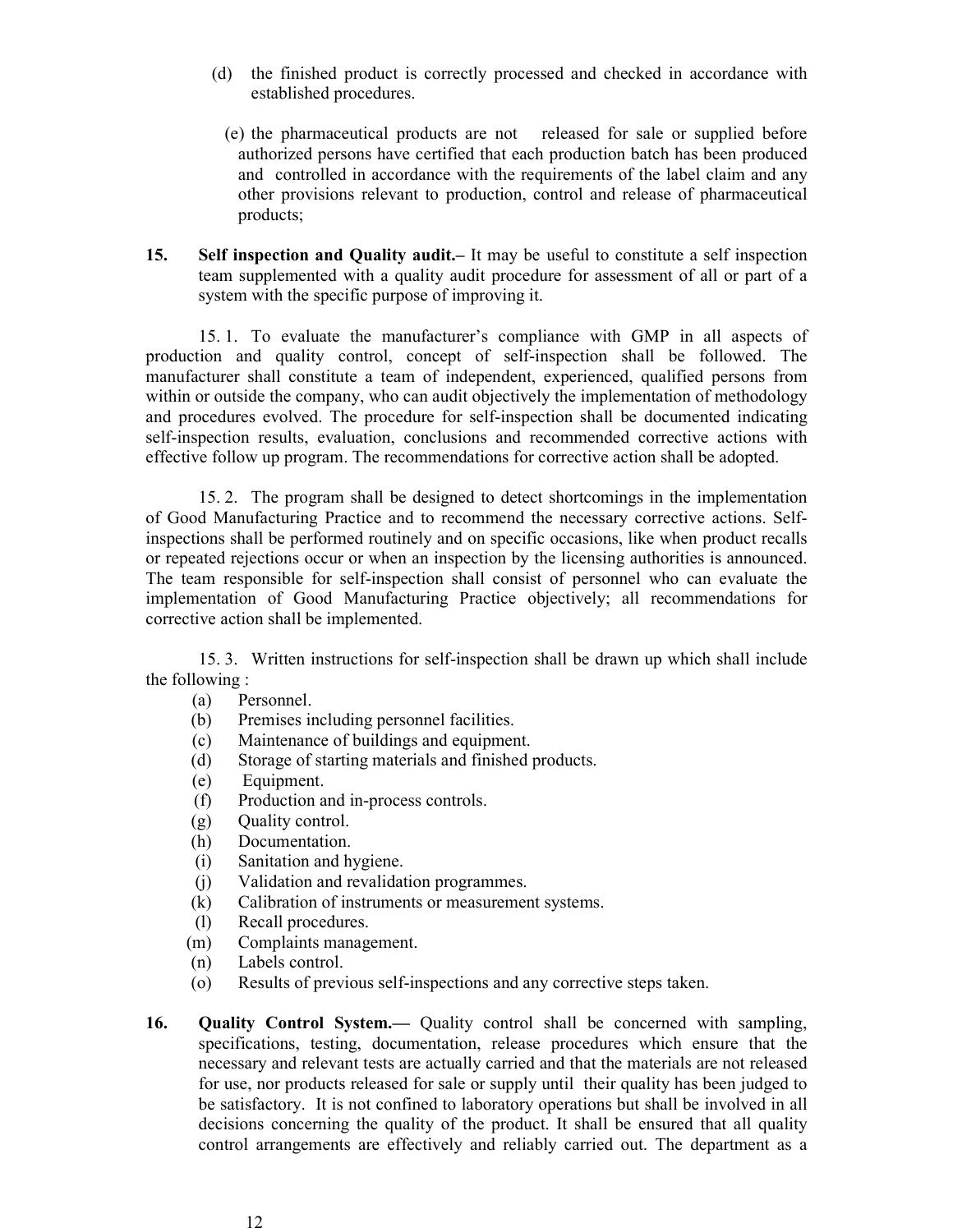whole shall have other duties such as to establish, evaluate, validate and implement all Quality Control Procedures and methods.

16. 1. Every manufacturing establishment shall establish its own quality control laboratory manned by qualified and experienced staff.

16. 2. The area of the quality control laboratory may be divided into Chemical, Instrumentation, Microbiological and Biological testing.

16. 3. Adequate area having the required storage conditions shall be provided for keeping reference samples. The quality control department shall evaluate, maintain and store reference samples.

16. 4. Standard operating procedures shall be available for sampling, inspecting, and testing of raw materials, intermediate, bulk finished products and packing materials and, wherever necessary, for monitoring environmental conditions.

16. 5. There shall be authorized and dated specifications for all materials, products, reagents and solvents including test of identity, content, purity and quality. These shall include specifications for water, solvents and reagents used in analysis.

16. 6. No batch of the product shall be released for sale or supply until it has been certified by the authorised person(s) that it is in accordance with the requirements of the standards laid down.

16. 7. Reference/retained samples from each batch of the products manufactured shall be maintained in a quantity which is at least twice the quantity of the drug required to conduct all the tests, except sterility and pyrogen/Bacterial Endotoxin Test performed on the active material and the product manufactured. The retained product shall be kept in its final pack or a simulated pack for a period of three months after the date of expiry.

16. 8. Assessment of records pertaining to finished products shall include all relevant factors, including the production conditions, the results of in- process testing, the manufacturing (including packaging) documentation, compliance with the specification for the finished product, and an examination of the finished pack. Assessment records should be signed by the in-charge of production and countersigned by the authorised quality control personnel before a product is released for sale or distribution.

16. 9. Quality control personnel shall have access to production areas for sampling and investigation, as appropriate.

16. 10. The quality control department shall conduct stability studies of the products to ensure and assign their shelf life at the prescribed conditions of storage. All records of such studies shall be maintained.

16. 11. The in-charge of Quality Assurance shall investigate all product complaints and records thereof shall be maintained.

16. 12. All instruments shall be calibrated and testing procedures validated before these are adopted for routine testing. Periodical calibration of instrument and validation of procedures shall be carried out.

16. 13. Each specifications for raw materials, intermediates, final products, and packing materials shall be approved and maintained by the Quality Control Department. Periodic revisions of the specifications shall be carried out whenever changes are necessary.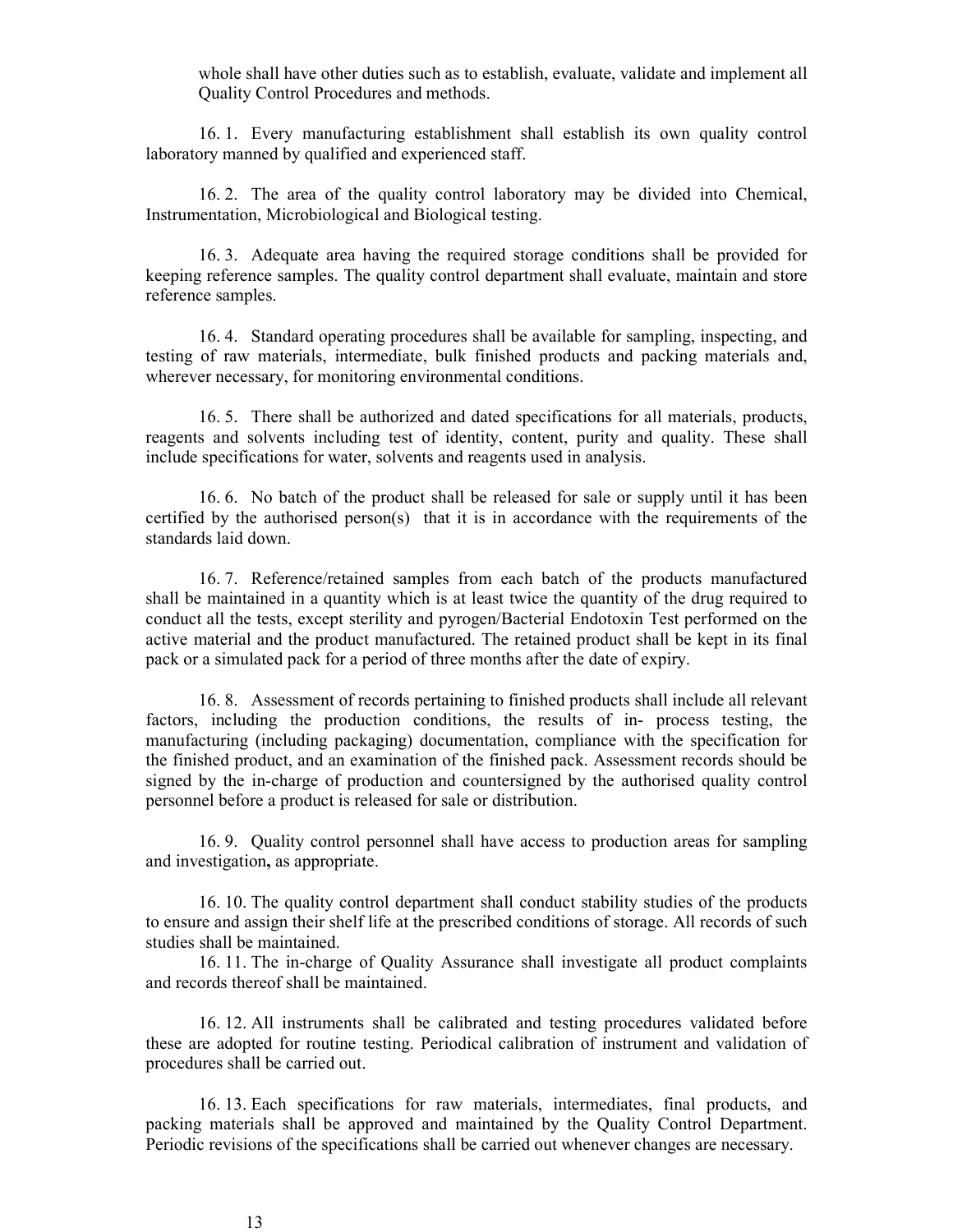16. 14. Pharmacopoeiae, reference standards, working standards, reference spectra, other reference materials and technical books, as required, shall be available in the Quality Control Laboratory of the licensee.

### 17. Specification –

17. 1. For Raw materials and Packaging materials :- They shall include,-

- (a) the designated name and internal code reference;
- (b) reference, if any , to a pharmacopoeial monograph;
- (c) qualitative and quantitative requirements with acceptance limits;
- (d) name and address of manufacturer or supplier and original manufacturer of the material;
- (e) specimen of printed material;
- (f) directions for sampling and testing or reference to procedures;
- (g) storage conditions; and
- (h) maximum period of storage before re-testing.

17. 2. For Product Containers and Closures –

17. 2. 1. All containers and closures intended for use shall comply with the pharmacopoeial requirements. Suitable validated test methods, sample sizes, specifications, cleaning procedure and sterilization procedure, wherever indicated, shall be strictly followed to ensure that these are not reactive, additive, adsorptive, or leach to an extent that significantly affects the quality or purity of the drug. No second hand or used containers and closures shall be used.

17. 2. 2. Whenever bottles are being used, the written schedule of cleaning shall be laid down and followed. Where bottles are not dried after washing, they should be rinsed with de-ionised water or distilled water, as the case may be.

17. 3. For in-process and bulk products.— Specifications for in-process material, intermediate and bulk products shall be available. The specifications should be authenticated.

17. 4. For Finished Products. – Appropriate specifications for finished products shall include :-

- (a) the designated name of the product and the code reference;
- (b) the formula or a reference to the formula and the pharmacopoeial reference;
- (c) directions for sampling and testing or a reference to procedures;
- (d) a description of the dosage form and package details;
- (e) the qualitative and quantitative requirements, with the acceptance limits for release;
- (f) the storage conditions and precautions, where applicable, and
- (g) the shelf-life.

17.5 For preparation of containers and closures. – The requirements mentioned in the Schedule do not include requirements of machinery, equipments and premises required for preparation of containers and closures for different dosage forms and categories of drugs. The suitability and adequacy of the machinery, equipment and premises shall be examined taking into consideration the requirements of each licensee in this respect.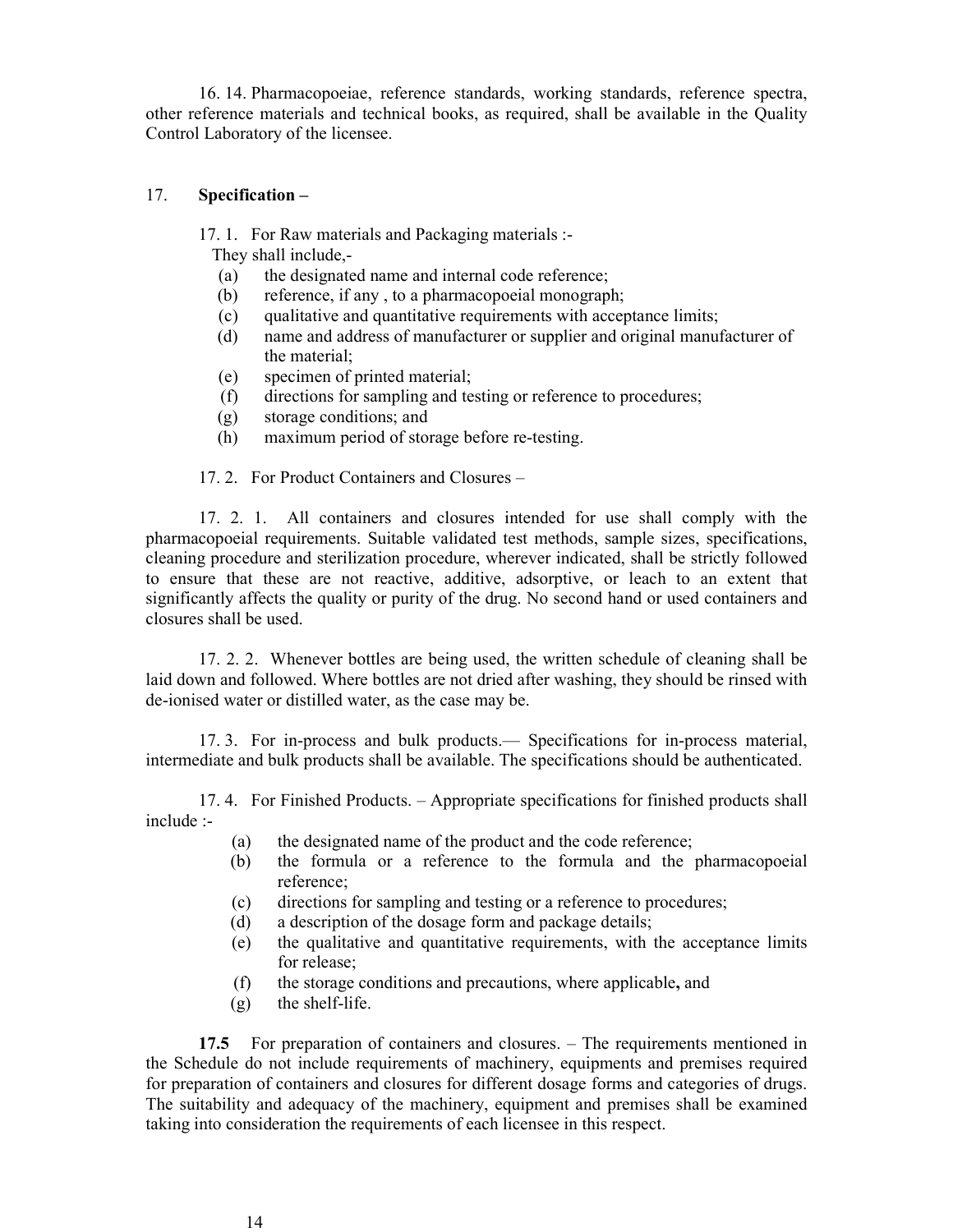- 18. Master Formula Records. There shall be Master Formula records relating to all manufacturing procedures for each product and batch size to be manufactured. These shall be prepared and endorsed by the competent technical staff i.e. head of production and quality control. The Master Formula shall include :-
	- (a) the name of the product together with product reference code relating to its specifications;
	- (b) the patent or proprietary name of the product along with the generic name, a description of the dosage form, strength, composition of the product and batch size;
	- (c) name, quantity, and reference number of all the starting materials to be used. Mention shall be made of any substance that may 'disappear' in the course of processing;
	- (d) a statement of the expected final yield with the acceptable limits, and of relevant intermediate yields, where applicable;
	- (e) a statement of the processing location and the principal equipment to be used;
	- (f) the methods, or reference to the methods, to be used for preparing the critical equipment including cleaning, assembling, calibrating, sterilizing;
	- (g) detailed stepwise processing instructions and the time taken for each step;
	- (h) the instructions for in-process controls with their limits;
	- (i) the requirements for storage conditions of the products, including the container, labelling and special storage conditions where applicable;
	- (j) any special precautions to be observed;
	- (k) packing details and specimen labels.
- 19. Packaging Records.– There shall be authorised packaging instructions for each product, pack size and type. These shall include or have a reference to the following : -
	- (a) name of the product;
	- (b) description of the dosage form, strength and composition;
	- (c) the pack size expressed in terms of the number or doses, weight or volume of the product in the final container;
	- (d) complete list of all the packaging materials required for a standard batch size, including quantities, sizes and types, with the code or reference number relating to the specifications of each packaging material;
	- (e) reproduction of the relevant printed packaging materials and specimens indicating where batch number and expiry date of the product have been applied;
	- (f) special precautions to be observed, including a careful examination of the area and equipment in order to ascertain the line clearance before the operations begin;
	- (g) description of the packaging operation, including any significant subsidiary operations and equipment to be used;
	- (h) details of in-process controls with instructions for sampling and acceptance;
	- (i) upon completion of the packing and labeling operation, a reconciliation shall be made between number of labeling and packaging units issued, number of units labeled, packed and excess returned or destroyed. Any significant or unusual discrepancy in the numbers shall be carefully investigated before releasing the final batch.

### 20. Batch Packaging Records.-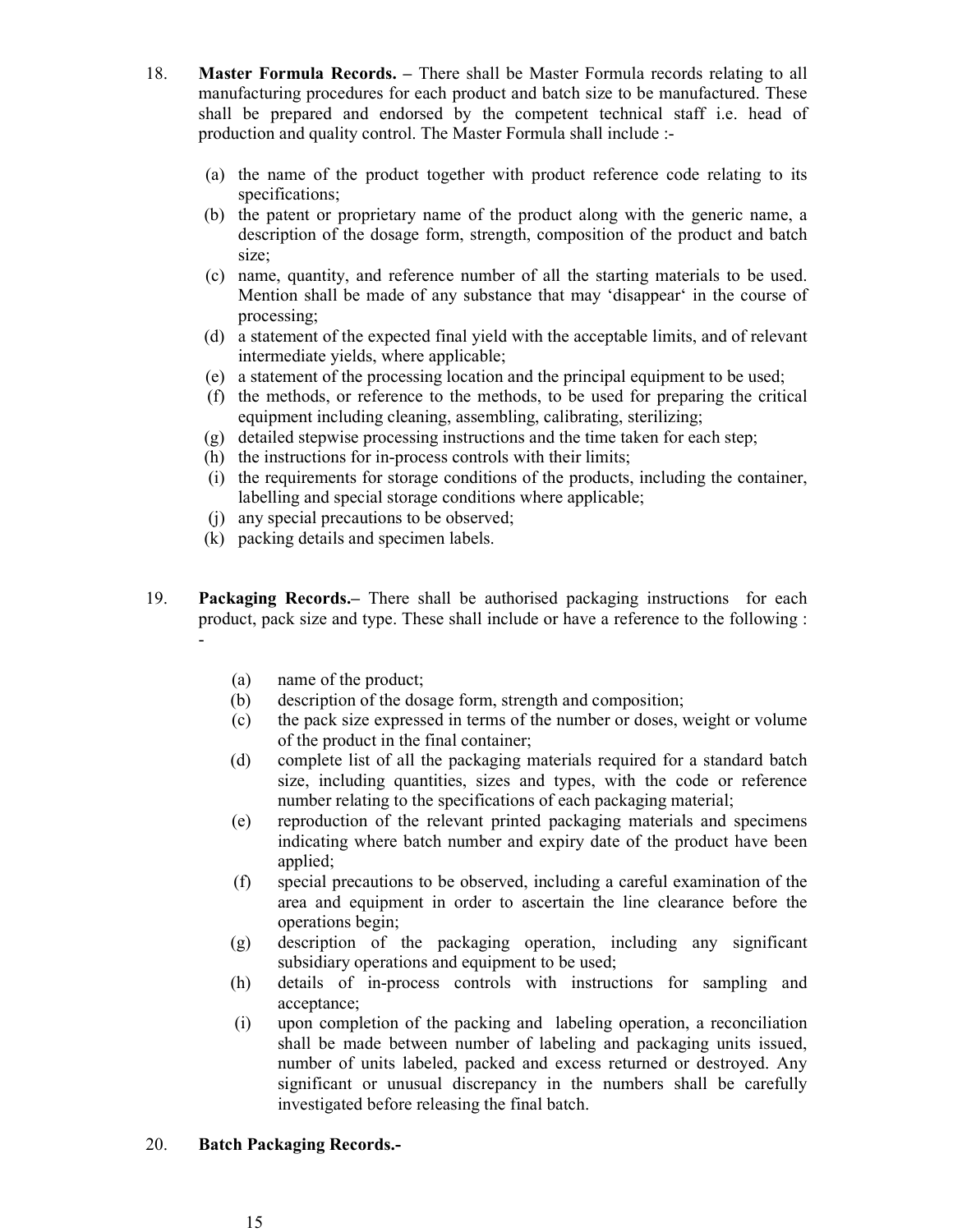- 20. 1. A batch packaging record shall be kept for each batch or part batch processed. It shall be based on the relevant parts of the packaging instructions, and the method of preparation of such records shall be designed to avoid transcription errors.
- 20. 2. Before any packaging operations begins, checks shall be made and recorded that the equipment and the work stations are clear of the previous products, documents or materials not required for the planned packaging operations, and that the equipment is clean and suitable for use.

### 21. Batch Processing Records.

- 21.1 There shall be Batch Processing Record for each product. It shall be based on the relevant parts of the currently approved Master Formula. The method of preparation of such records included in the Master Formula shall be designed to avoid transcription errors;
- 21.2. Before any processing begins, check shall be performed and recorded to ensure that the equipment and work station are clear of previous products, documents or materials not required for the planned process are removed and that equipment is clean and suitable for use.
- 21.3. During processing, the following information shall be recorded at the time each action is taken and the record shall be dated and signed by the person responsible for the processing operations:
	- ( a ) the name of the product,
	- ( b ) the number of the batch being manufactured,
	- ( c ) dates and time of commencement, of significant intermediate stages and of completion of production,
	- ( d ) initials of the operator of different significant steps of production and where appropriate, of the person who checked each of these operations,
	- ( e ) the batch number and/or analytical control number as well as the quantities of each starting material actually weighed,
	- ( f ) any relevant processing operation or event and major equipment used,
	- ( g ) a record of the in-process controls and the initials of the person(s) carrying them out, and the results obtained,
	- (h) the amount of product obtained after different and critical stages of manufacture (yield),
	- ( i ) comments or explanations for significant deviations from the expected yield limits shall be given,
	- ( j ) notes on special problems including details, with signed authorization, for any deviation from the master formula,
	- (k) addition of any recovered or reprocessed material with reference to recovery or reprocessing stages.

# 22. Standard Operating Procedures (SOPs) and Records, regarding.-

22. 1. Receipt of Materials;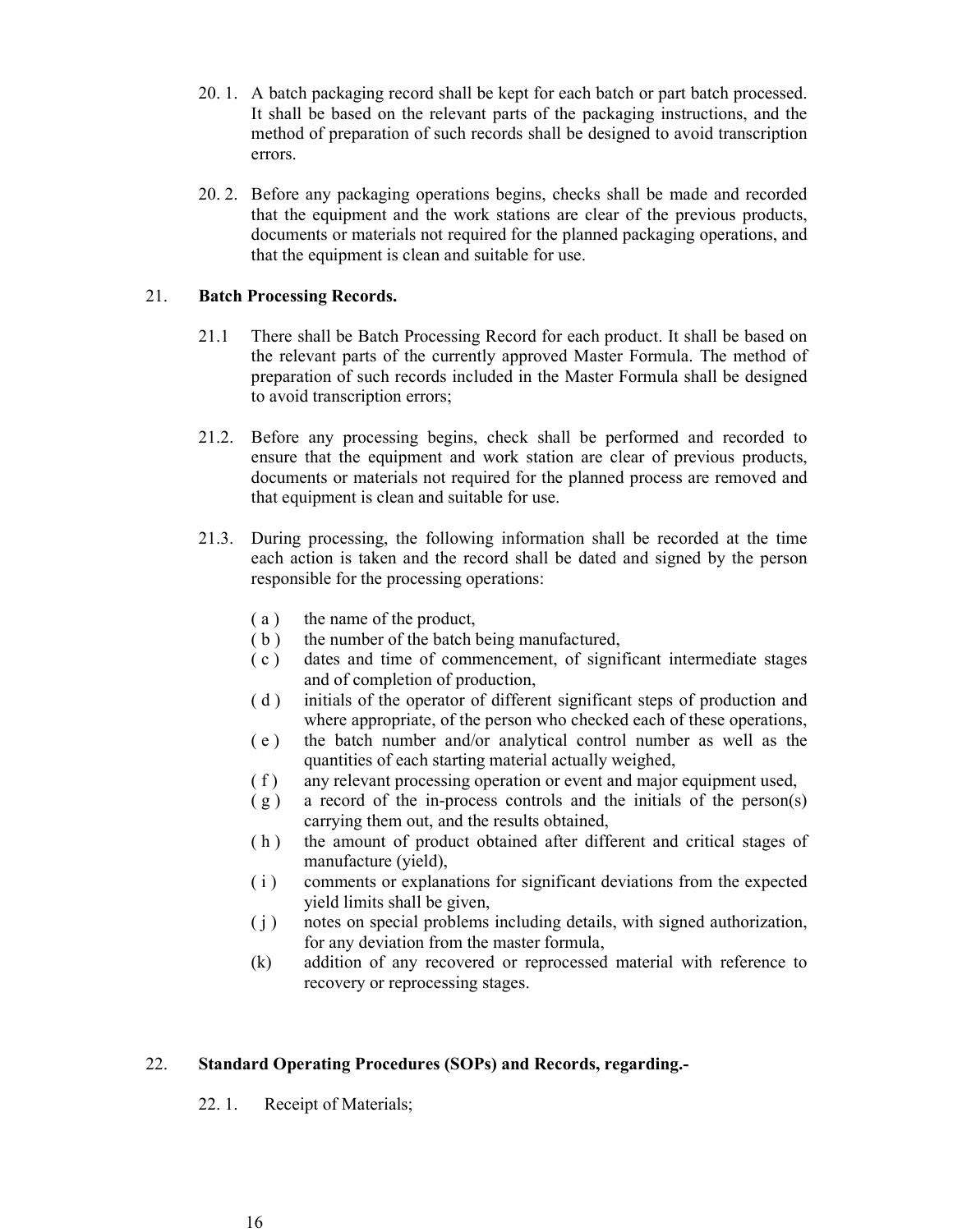- 22. 1. 1. There shall be written Standard Operating Procedures and records for the receipt of each delivery of raw, primary and printed packaging material.
- 22. 1. 2. The records of the receipts shall include;
	- (a) the name of the material on the delivery note and the number of the containers;
	- (b) the date of receipt;
	- (c) the manufacturer's and / or supplier's name;
	- (d) the manufacturer's batch or reference number;
	- (e) the total quantity, and number of containers, quantity in each container received;
	- (f) the control reference number assigned after receipt;
	- (g) any other relevant comment or information.
- 22. 1. 3 There shall be written standard operating procedures for the internal labelling, quarantine and storage of starting materials, packaging materials and other materials, as appropriate.
- 22. 1. 4. There shall be Standard Operating Procedures available for each instrument and equipment and these shall be placed in close proximity to the related instrument and equipment.

### 22. 2. Sampling.-

22. 2. 1. There shall be written Standard Operating Procedures for sampling, which include the person(s) authorized to take the samples.

22. 2. 2. The sampling instructions shall

include:

- (a) the method of sampling and the sampling plan,
- (b) the equipment to be used,
- (c) any precautions to be observed to avoid contamination of the material or any deterioration in its quality,
- (d) the quantity of samples to be taken,
- (e) instructions for any required sub-division or pooling of the samples,
- (f) the type of sample container to be used,
- (g) any specific precautions to be observed, especially in regard to sampling of sterile or hazardous material.

### 22. 3. Batch Numbering.-

- 22. 3. 1. There shall be Standard Operating Procedures describing the details of the batch ( lot ) numbering set up with the objective of ensuring that each batch of intermediate, bulk or finished product is identified with a specific batch number.
- 22.3. 2. Batch numbering standard operating procedures applied to a processing stage and to the respective packaging stage shall be same or traceable to demonstrate that they belong to one homogenous mix.
- 22. 3. 3. Batch number allocation shall be immediately recorded in a logbook or by electronic data processing system. The record shall include date of allocation, product identity and size of batch.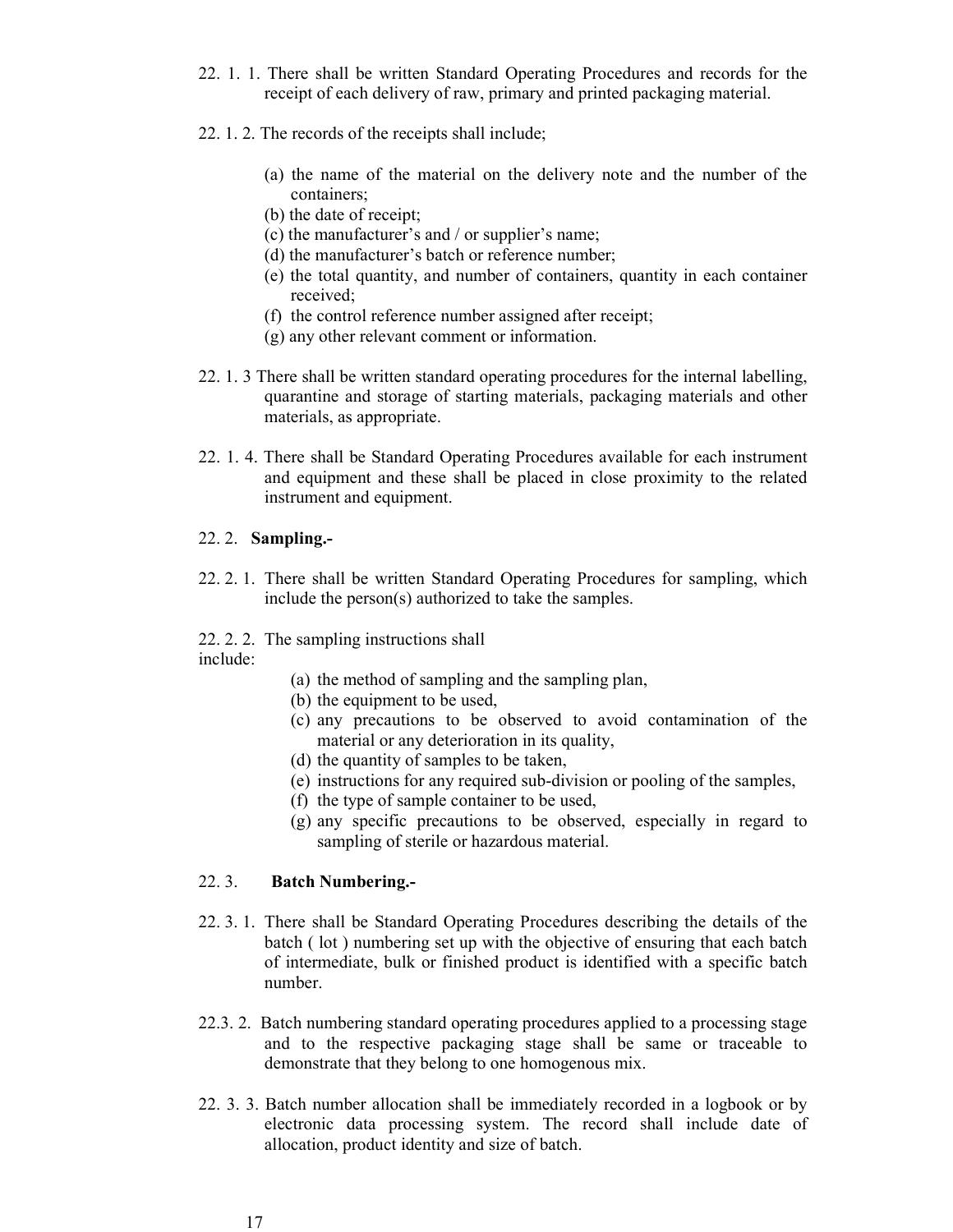# 22. 4. Testing.-

22. 4. 1. There shall be written procedures for testing materials and products at different stages of manufacture, describing the methods and equipment to be used. The tests performed shall be recorded.

# 22. 5. Records of analysis.-

- 22. 5. 1. The records shall include the following data.
	- (a) name of the material or product and the dosage form,
	- (b) batch number and, where appropriate the manufacturer and / or supplier;
	- (c) references to the relevant specifications and testing procedures,
	- (d) test results, including observations and calculations, and reference to any specifications ( limits ),
	- (e) dates of testing;
	- (f) initials of the persons who performed the testing;
	- (g) initials of the persons who verified the testing and the detailed calculations,
	- (h) a statement of release or rejection, and
	- (i) signature and date of the designated responsible person.

# 22. 5. 2.

There shall be written standard operating procedures and the associated records of actions taken for:

- (a) equipment assembly and validation;
- (b) analytical apparatus and calibration;
- (c) maintenance, cleaning and sanitation;
- (d) personnel matters including qualification, training, clothing, hygiene;
- (e) environmental monitoring;
- (f) pest control;
- (g) complaints;
- (h) recalls made;
- (i) returns received.

# 23. Reference samples.-

- 23. 1. Each lot of every active ingredient, in a quantity sufficient to carry out all the tests, except sterility and pyrogens/Bacterial Endotoxin Test, shall be retained for a period of 3 months after the date of expiry of the last batch produced from that active ingredient.
- 23. 2. Samples of finished formulations shall be stored in the same or simulated containers in which the drug has been actually marketed.

# 24. Reprocessing And Recoveries .–

- 24. 1. Where reprocessing is necessary, written procedures shall be established and approved by the Quality Assurance Department that shall specify the conditions and limitations of repeating chemical reactions. Such re-processing shall be validated.
- 24. 2. If the product batch has to be reprocessed, the procedure shall be authorized and recorded. An investigation shall be carried out into the causes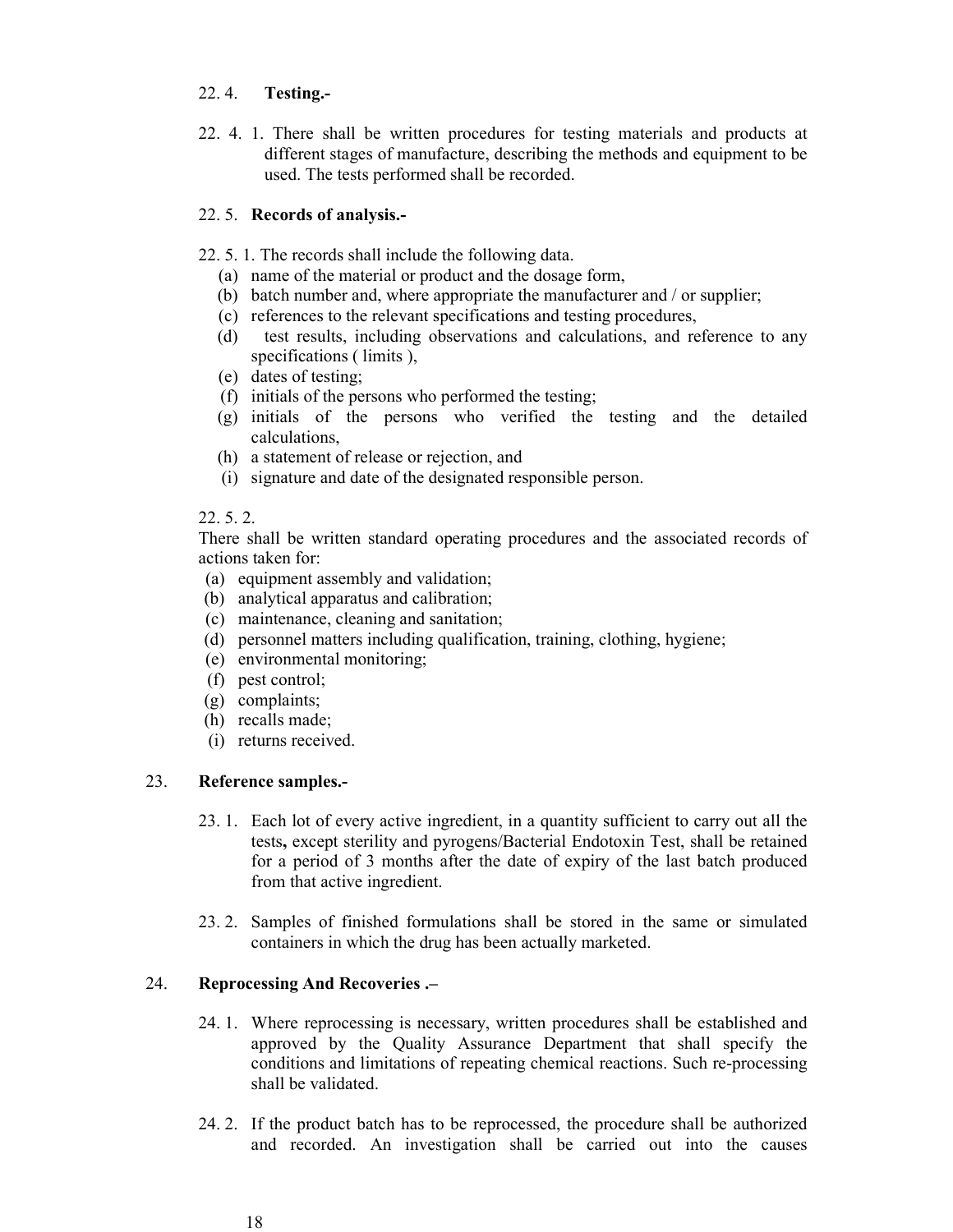necessitating re -processing and appropriate corrective measures shall be taken for prevention of recurrence. Re-processed batch shall be subjected to stability evaluation.

24. 3. Recovery of product residue may be carried out, if permitted, in the master production and control records by incorporating it in subsequent batches of the product.

# 25. Distribution records .–

- 25. 1. Prior to distribution or dispatch of given batch of a drug, it shall be ensured that the batch has been duly tested, approved and released by the quality control personnel. Pre-dispatch inspection shall be performed on each consignment on a random basis to ensure that only the correct goods are dispatched. Detailed instructions for warehousing and stocking of Large Volume Parenterals, if stocked, shall be in existence and shall be complied with after the batch is released for distribution. Periodic audits of warehousing practices followed at distribution centers shall be carried out and records thereof shall be maintained. Standard Operating Procedures shall be developed for warehousing of products.
- 25. 2. Records for distribution shall be maintained in a manner so as to facilitate prompt and complete recall of the batch, if and when necessary.

# 26. Validation And Process Validation .–

- 26. 1. Validation studies shall be an essential part of Good Manufacturing Practices and shall be conducted as per the pre-defined protocols. These shall include validation of processing, testing and cleaning procedures.
- 26. 2. A written report summarizing recorded results and conclusions shall be prepared, documented and maintained.
- 26. 3. Processes and procedures shall be established on the basis of validation study and undergo periodic revalidation to ensure that they remain capable of achieving the intended results. Critical processes shall be validated, prospectively or retrospectively.
- 26. 4. When any new master formula or method of preparation is adopted, steps shall be taken to demonstrate its suitability for routine processing. The defined process, using the materials and equipment specified shall be demonstrated to yield a product consistently of the required quality.
- 26. 5. Significant changes to the manufacturing process, including any change in equipment or materials that may affect product quality and / or the reproducibility of the process, shall be validated.

# 27. Product recalls .–

27. 1. A prompt and effective product recall system of defective products shall be devised for timely information of all concerned stockists, wholesalers, suppliers, up to the retail level within the shortest period. The licensee may make use of both print and electronic media in this regard.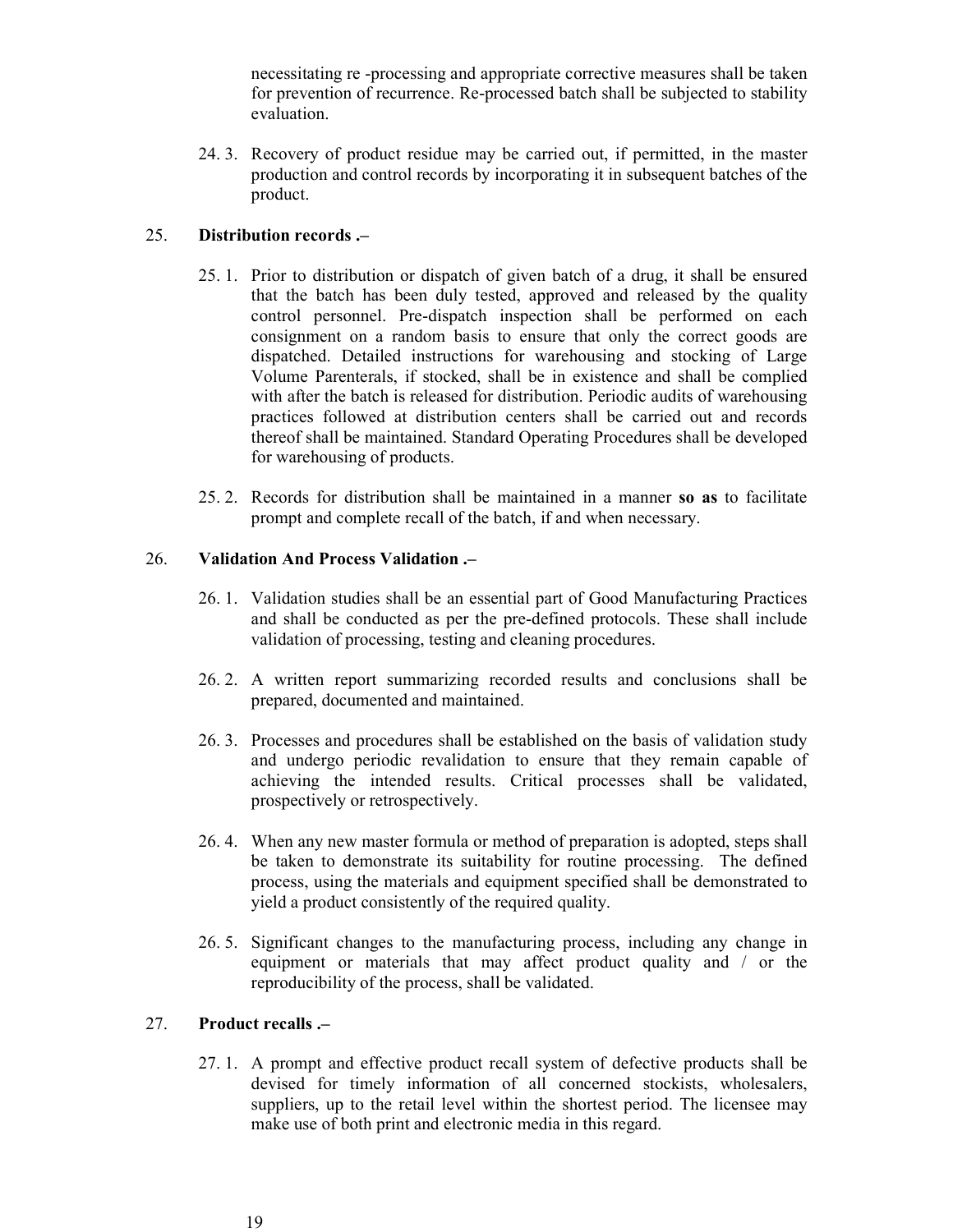- 27. 2. There shall be an established written procedure in the form of Standard Operating Procedure for effective recall of products distributed by the licensee. Recall operations shall be capable of being initiated promptly so as to effectively reach at the level of each distribution channel.
- 27. 3. The distribution records shall be readily made available to the persons designated for recalls.
- 27. 4. The designated person shall record a final report issued, including a reconciliation between the delivered and the recovered quantities of the products.
- 27. 5. The effectiveness of the arrangements for recalls shall be evaluated from time to time.
- 27. 6. The recalled products shall be stored separately in a secured segregated area pending final decision on them.

### 28. Complaints and Adverse Reactions.–

- 28. 1. All complaints thereof concerning product quality shall be carefully reviewed and recorded according to written procedures. Each complaint shall be investigated/evaluated by the designated personnel of the company and records of investigation and remedial action taken thereof shall be maintained.
- 28. 2. Reports of serious adverse drug reactions resulting from the use of a drug along with comments and documents shall be forthwith reported to the concerned Licensing Authority.
- 28. 3. There shall be written procedures describing the action to be taken, recall to be made of the defective product.
- 29. Site Master File .– The licensee shall prepare a succinct document in the form of 'Site Master File' containing specific and factual Good Manufacturing Practices about the production and/or control of pharmaceutical manufacturing preparations carried out at the licensed premises. It shall contain the following : -
	- 29. 1. *General information.-* 
		- (a) brief information of the firm;
		- (b) pharmaceutical manufacturing activities as permitted by the licensing authority;
		- (c) other manufacturing activities, if any, carried out on the premises;
		- (d) type of products licensed for manufacture with flowcharts mentioning procedures and process flow;
		- (e) number of employees engaged in the production, quality control, storage and distribution;
		- (f) Use of outside scientific, analytical or other technical assistance in relation to manufacture and analysis;
		- (g) short description of the Quality Management system of the firm;
		- (h) products details registered with foreign countries.
	- 29. 2. *Personnel*
		- (a) organisational chart showing the arrangement for quality assurance including production and quality control;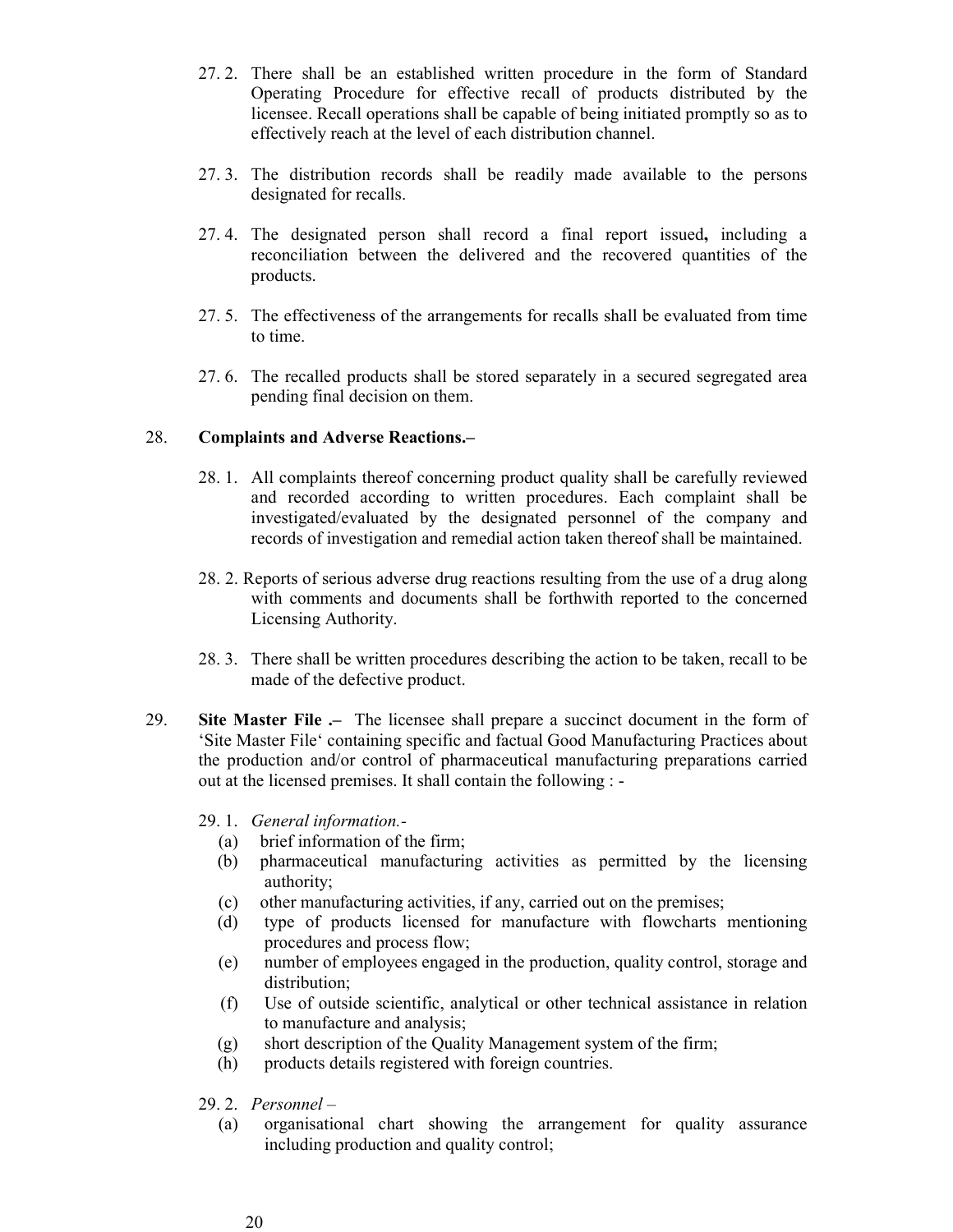- (b) qualification, experience and responsibilities of key personnel;
- (c) outline for arrangements for basic and in-service training and how the records are maintained;
- (d) health requirements for personal engaged in production;
- (e) personnel hygiene requirements, including clothing.

### 29. 3. *Premises* –

- (a) simple plan or description of manufacturing areas drawn to scale;
- (b) nature of construction and fixtures / fittings;
- (c) brief description of ventilation systems. More details should be given for critical areas with potential risk of airborne contamination (schematic drawing of systems). Classification of the rooms used for the manufacture of sterile products should be mentioned;
- (d) special areas for the handling of the highly toxic, hazardous and sensitizing materials;
- (e) brief description of water systems (schematic drawings of systems), including sanitation;
- (f) description of planned preventive maintenance programs for premises and of the recording system.
- 29. 4. *Equipment*
	- (a) brief description of major equipment used in production and quality control laboratories (a list of equipment required);
- (b) description of planned preventive maintenance programs for equipment and of the recording system;
- (c) qualification and calibration, including the recording systems and arrangements for computerised systems validation.
- 29. 5. *Sanitation*
	- (a) availability of written specifications and procedures for cleaning manufacturing areas and equipment.
- 29. 6. *Documentation*
	- (a) arrangements for the preparation, revision and distribution of
	- (b) necessary documentation for the manufacture;
	- (b) any other documentation related to product quality that is not mentioned elsewhere ( e.g. microbiological controls about air and water )

### 29. 7. *Production* –

- (a) brief description of production operations using, wherever possible, flow sheets and charts specifying important parameters;
- (b) arrangements for the handling of starting materials, packaging materials, bulk and finished products, including sampling, quarantine, release and storage;
- (c) arrangements for the handling of rejected materials and products;
- (d) brief description of general policy for process validation.

29. 8. *Quality control* –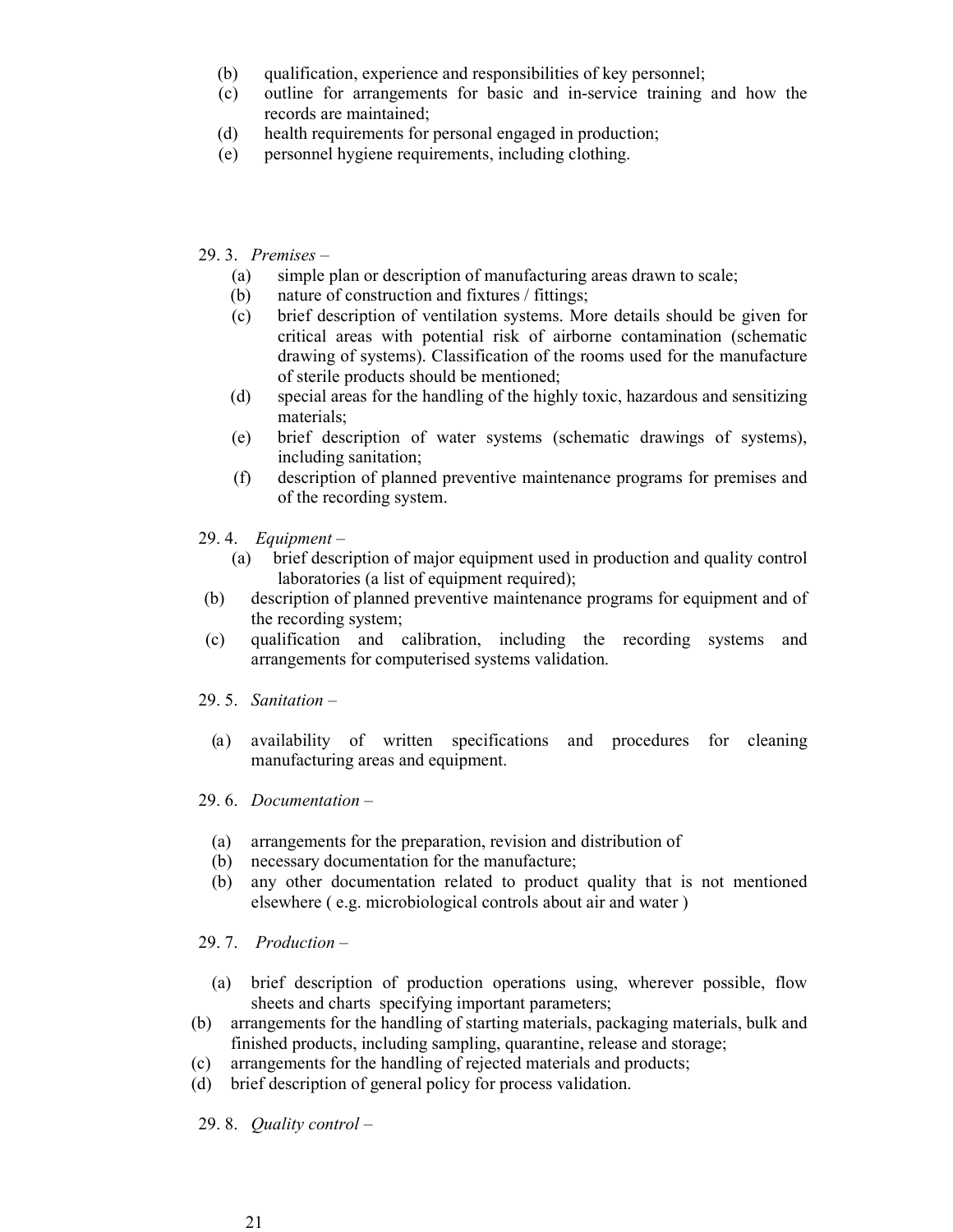- (a) description of the quality control system and of the activities of the quality control department. Procedures for the release of the finished products.
- 29. 9. *Loan licence manufacture and licensee*
	- (a) description of the way in which compliance of Good Manufacturing Practices by the loan licensee shall be assessed.
- 29. 10. *Distribution, complaints and product recall*
	- (a) arrangements and recording system for distribution;
		- (b) arrangements for the handling of complaints and product recalls.
- 29. 11. *Self-Inspection*
	- (a) short description of the self-inspection system indicating whether an outside, independent and experienced external expert was involved in evaluating the manufacturer's compliance with Good Manufacturing Practices in all aspects of production.
- 29. 12. *Export of drugs*
	- ( a ) products exported to different countries;
	- ( b ) complaints and product recall, if any.

### **PART I – A**

### SPECIFIC REQUIREMENTS FOR MANUFACTURE OF STERILE PRODUCTS, PARENTERAL PREPARATIONS (SMALL VOLUME INJECTABLES AND LARGE VOLUME PARENTERALS) AND STERILE OPHTHALMIC PREPARATIONS

Note*: The General Requirements as given in Part I of this Schedule relating to Requirements of Good Manufacturing Practices for Premises and Materials for pharmaceutical products shall be complied with, mutatis mutandis, for the manufacture of Sterile products, Parenteral preparations (Small Volume Injectables and Large Volume Parenterals) and Sterile Ophthalmic Preparations. In addition to these requirements, the following Specific Requirements shall also be followed, namely: -* 

### 1. General –

Sterile products, being very critical and sensitive in nature, a very high degree of precautions, prevention and preparations are needed. Dampness, dirt and darkness are to be avoided to ensure aseptic conditions in all areas. There shall be strict compliance in the prescribed standards especially in the matter of supply of water, air, active materials and in the maintenance of hygienic environment.

### 2. Buildings And Civil Works –

2. 1. The building shall be built on proper foundation with standardised materials to avoid cracks in critical areas like aseptic solution preparation, filling and sealing rooms.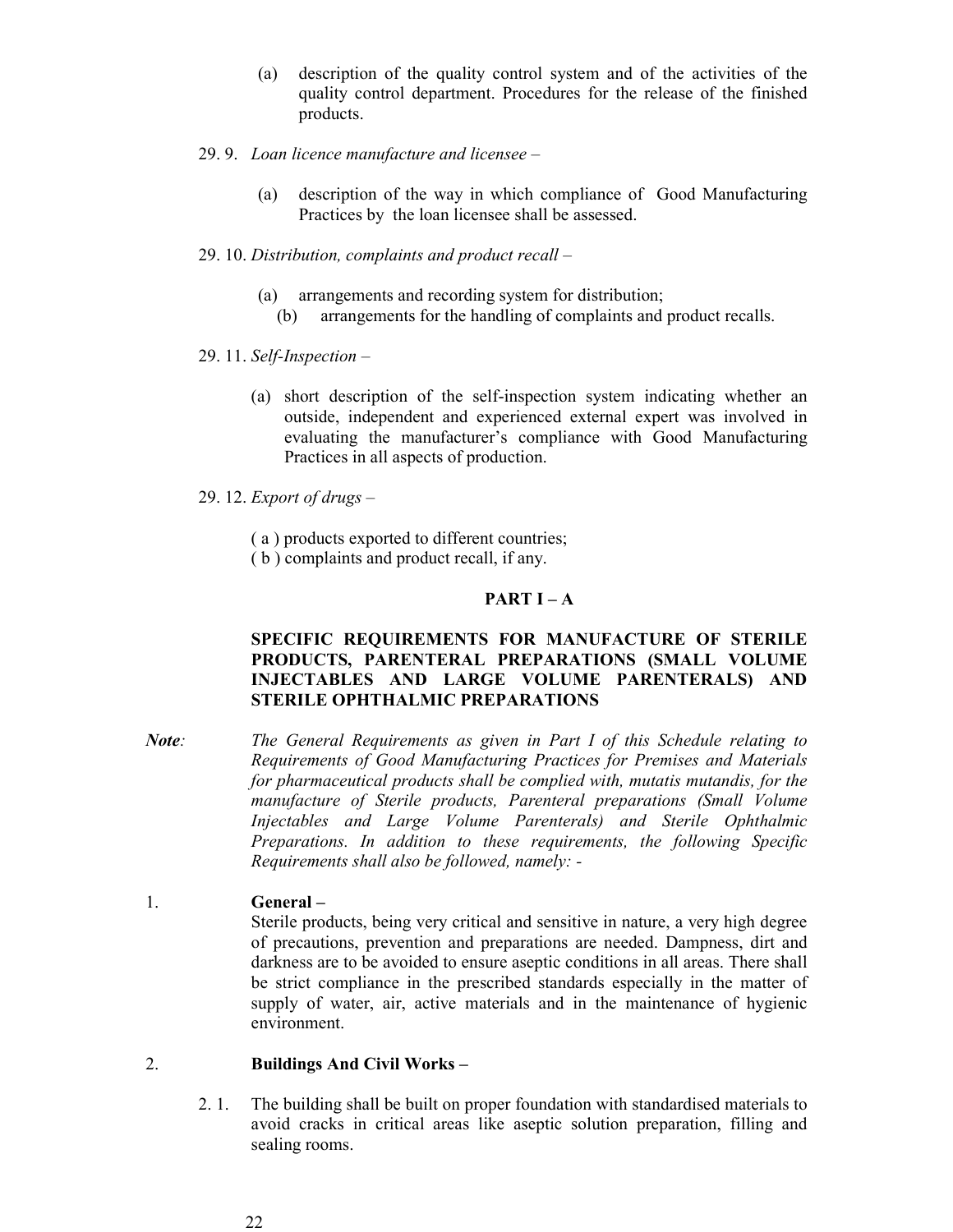- 2. 2. Location of services like water, steam, gases etc. shall be such that their servicing or repair shall not pose any threat to the integrity of the facility. Water lines shall not pose any threat of leakage to aseptic area.
- 2. 3. The manufacturing areas shall be clearly separated into support areas (e.g. washing and component preparation areas, storage areas etc.), preparation areas (e.g. bulk manufacturing area, non-aseptic blending areas etc.) change areas and aseptic areas. Operations like removal of outer cardboard wrappings of primary packaging materials shall be done in the de-cartoning areas which are segregated from the washing areas. Wooden pallets, fiber board drums, cardboard and other particle shedding materials shall not be taken inside the preparation areas.
- 2. 4. In aseptic areas
	- (a) walls, floors and ceiling should be impervious, non-shedding, nonflaking and non-cracking. Flooring should be unbroken and provided with a cove both at the junction between the wall and the floor as well as the wall and the celing;
	- (b) walls shall be flat, and ledges and recesses shall be avoided. Wherever other surfaces join the wall (e.g. sterilisers, electric sockets, gas points etc.) these shall be flush with the walls. Walls shall be provided with a cove at the joint between the ceiling and floor;
	- (c) ceiling shall be solid and joints shall be sealed. Light-fittings and airgrills shall be flush with the walls and not hanging from the ceiling, so as to prevent contamination;
	- (d) there shall be no sinks and drains in Grade A and Grade B areas;
	- (e) doors shall be made of non-shedding material. These may be made preferably of Aluminium or Steel material. Wooden doors shall not be used. Doors shall open towards the higher-pressure area so that they close automatically due to air pressure. ;
	- (f) Windows shall be made of similar material as the doors, preferably with double panel and shall be flush with the walls. If fire escapes are to be provided, these shall be suitably fastened to the walls without any gaps;
	- (g) the furniture used shall be smooth, washable and made of stainless steel or any other appropriate material other than wood.
- 2. 5. The manufacturing and the support areas shall have the same quality of civil structure described above for aseptic areas, except the environmental standards which may vary in the critical areas.
- 2. 6. Change rooms with entrance in the form of air-locks shall be provided before entry into the sterile product manufacturing areas and then to the aseptic area. Separate exit space from the aseptic areas is advisable. Change rooms to the aseptic areas shall be clearly demarcated into 'black', 'gray' and 'white rooms' with different levels of activity and air cleanliness. The 'black' change room shall be provided with a hand-washing sink. The sink and its drain in the unclassified (first) change rooms may be kept clean all the time. The specially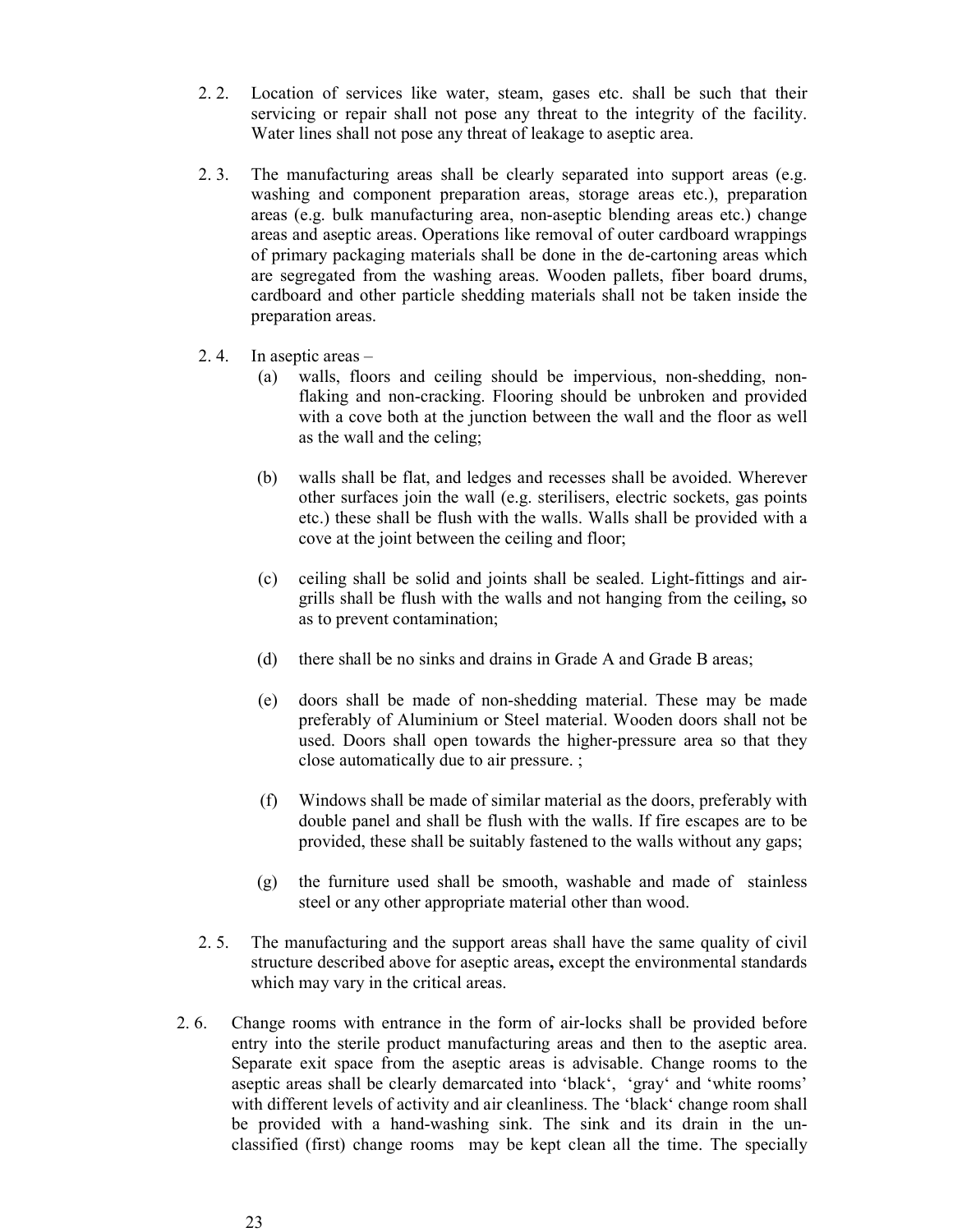designed drain shall be periodically monitored to avoid presence of pathogenic micro-organisms. Change room doors shall not be opened simultaneously. An appropriate inter-locking system and a visual and/ or audible warning system may be installed to prevent the opening of more than one door at a time.

- 2. 7. For communication between aseptic areas and non-aseptic areas, intercom telephones or speak-phones shall be used. These shall be minimum in number.
	- 2. 8. Material transfer between aseptic areas and outside shall be through suitable air-locks or pass-boxes. Doors of such air-locks and pass-boxes shall have suitable interlocking arrangements.
	- 2. 9. Personal welfare areas like rest rooms, tea room, canteen and toilets shall be outside and separated from the sterile product manufacturing area.
	- 2. 10. Animal houses shall be away from the sterile product manufacturing area and shall not share a common entrance or air handling system with the manufacturing area.

### Air Handling System (Central Air-Conditioning) .–

- 3. 1. Air Handling Units for sterile product manufacturing areas shall be different from those for other areas. Critical areas, such as the aseptic filling area, sterilized components unloading area and change rooms conforming to Grades B, C and D respectively shall have separate Air Handling Units. The filter configuration in the air handling system shall be suitably designed to achieve the Grade of air as given in Table I. Typical operational activities for clean areas are highlighted in Table II and Table III.
- 3. 2. For products which are filled aseptically, the filling room shall meet Grade B conditions at rest unmanned. This condition shall also be obtained within a period of about 30 minutes of the personnel leaving the room after completion of operations.
- 3. 3. The filling operations shall take place under Grade A conditions which shall be demonstrated under working of simulated conditions which shall be achieved by providing Laminar Air flow work stations with suitable HEPA filters or isolator technology.
- 3. 4. For products, which are terminally sterilized, the filling room shall meet Grade C conditions at rest. This condition shall be obtainable within a period of about 30 minutes of the personnel leaving the room after completion of operations.
- 3. 5. Manufacturing and component preparation areas shall meet Grade C conditions.
- 3. 6. After completion of preparation, washed components and vessels shall be protected with "Grade D background and should be handled in such a way that they are not re-contaminated".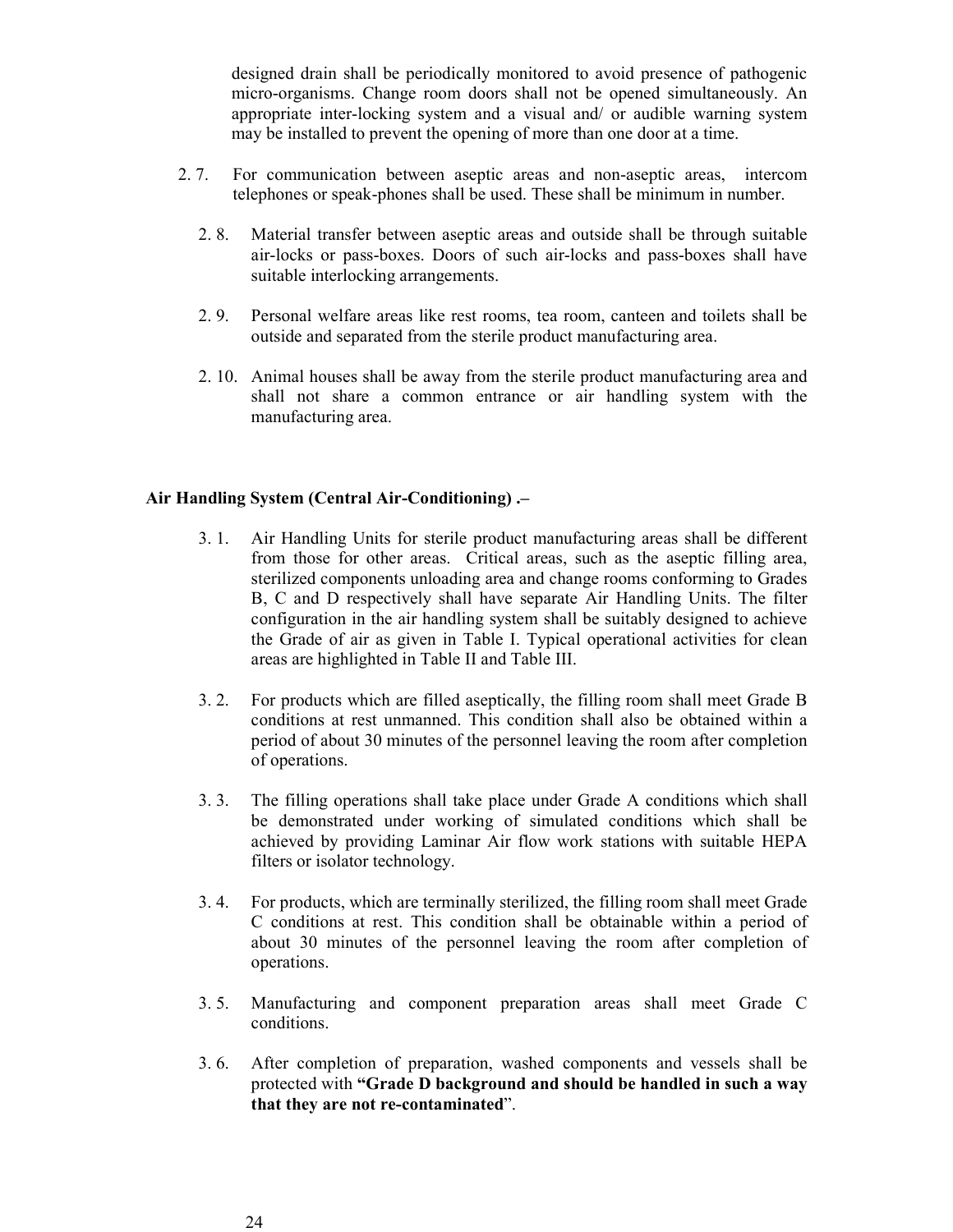- 3. 7. The minimum air changes for Grade B and Grade C areas shall not be less than 20 air changes per hour in a room with good air flow pattern and appropriate HEPA filters. For Grade A Laminar Air Flow work stations, the air flow rates shall be 0.3 meter per second  $\pm$  20 % (for vertical flows) and 0.45 meter per second  $\pm$  20 % (for horizontal flows).
- 3. 8. Differential pressures between areas of different environmental standards shall be at least 15 Pascal (0.06 inches or 1.5 mm water gauge). Suitable manometers or gauges shall be installed to measure and verify pressure differential.
- 3. 9. The final change rooms shall have the same class of air as specified for the aseptic area. The pressure differentials in the change rooms shall be in the descending order from 'white' to 'black'.
- 3. 10. Unless there are product specific requirements, temperature and humidity in the aseptic areas "shall be  $27 \pm 2$  degree centigrade and relative humidity 55 %  $\pm$  2, respectively".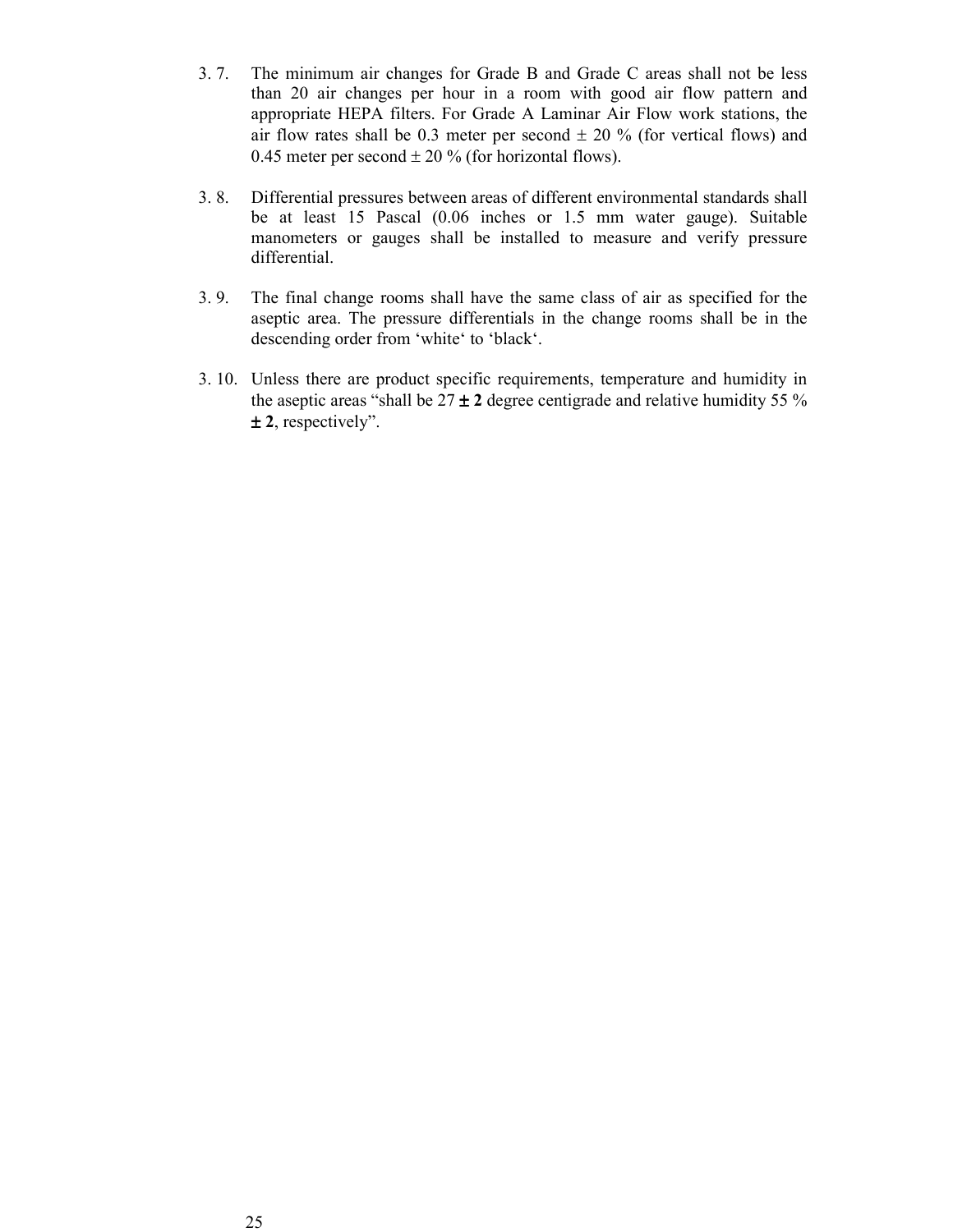# TABLE I The Air Borne Particulate Classification For Manufacture Of Sterile Products

| Grad                     | At rest $(b)$                         |           |             | In        |  |
|--------------------------|---------------------------------------|-----------|-------------|-----------|--|
| $\underline{\mathbf{e}}$ |                                       |           |             | Operatio  |  |
|                          |                                       |           |             | n(a)      |  |
|                          | Maximum number of permitted particles |           |             |           |  |
|                          | per cubic metre equal to or above     |           |             |           |  |
|                          | $0.5 \mu m$                           | $5 \mu m$ | $0.5 \mu m$ | $5 \mu m$ |  |
| A                        | 3500                                  |           | 3500        |           |  |
|                          |                                       |           |             |           |  |
| B(a)                     | 3500                                  | 0         | 3,50,000    | 2,000     |  |
| C(a)                     | 3,50,000                              | 2,000     | 35,00,00    | 20,00     |  |
|                          |                                       |           |             |           |  |
| D(a)                     | 35,00,00                              | 20,00     | <b>Not</b>  | Not       |  |
|                          |                                       |           | defined     | defined   |  |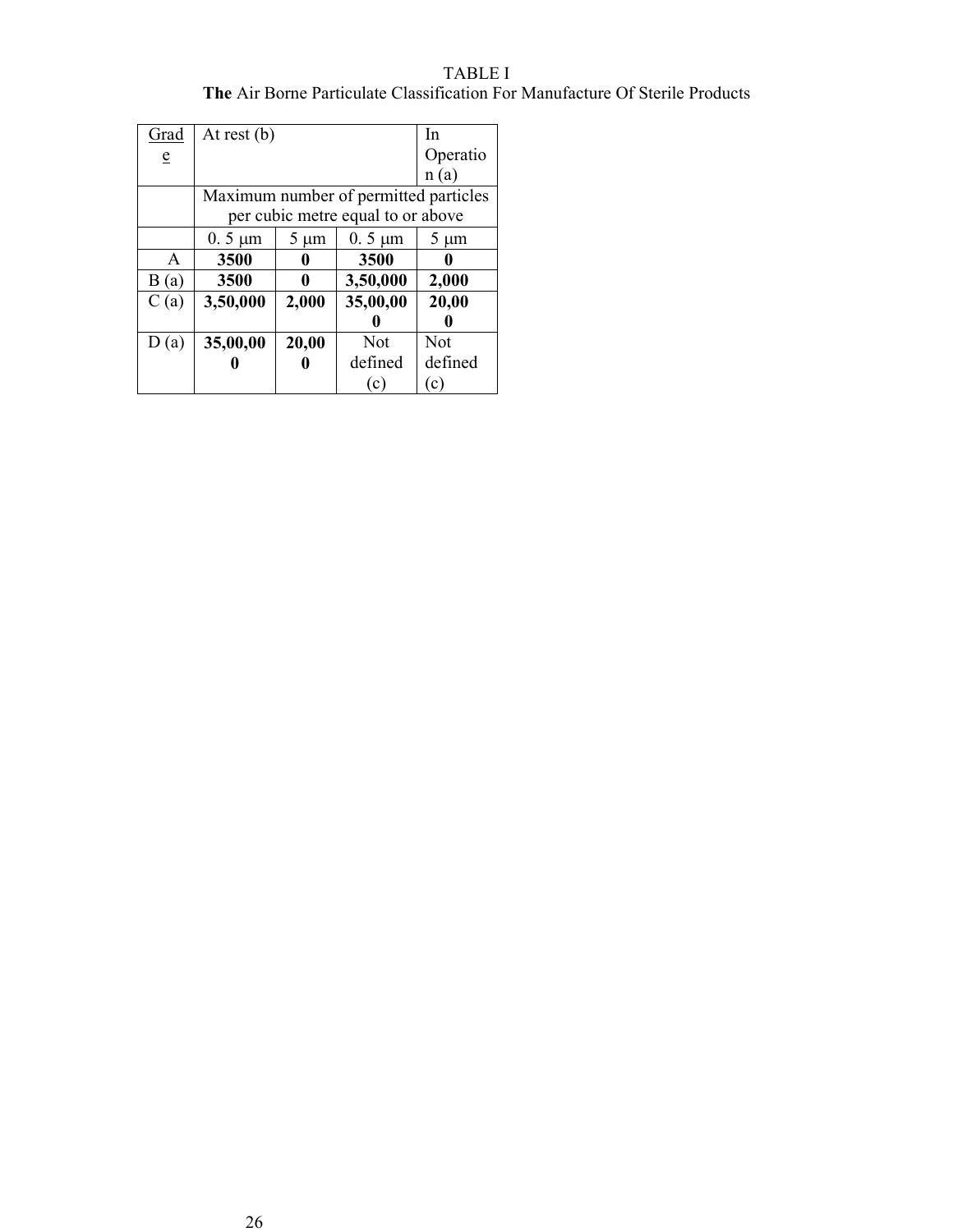#### Notes :

*.* 

*(a) In order to reach the B, C and D air grades, the number of air changes shall be related to the size of the room and the equipment and personnel present in the room. The air system shall be provided with the appropriate filters such as HEPA for Grades A, B and C. The maximum permitted number of particles in the "at rest" condition shall approximately be as under: Grade A* and B *corresponds with Class 100 or M 3.5 or ISO class 5; Grade B with class 1000 or M 4.5 or ISO Class 6; Grade C with Class 10000 or M 5.5 or ISO Class 7; Grade D with Class 100,000 or M 6.5 or ISO Class 8.* 

- *(b) The requirement and limit for the area shall depend on the nature of the operation carried out*
- *(c) Type of operations to be carried out in the various grades are given in Table II and Table III as under:*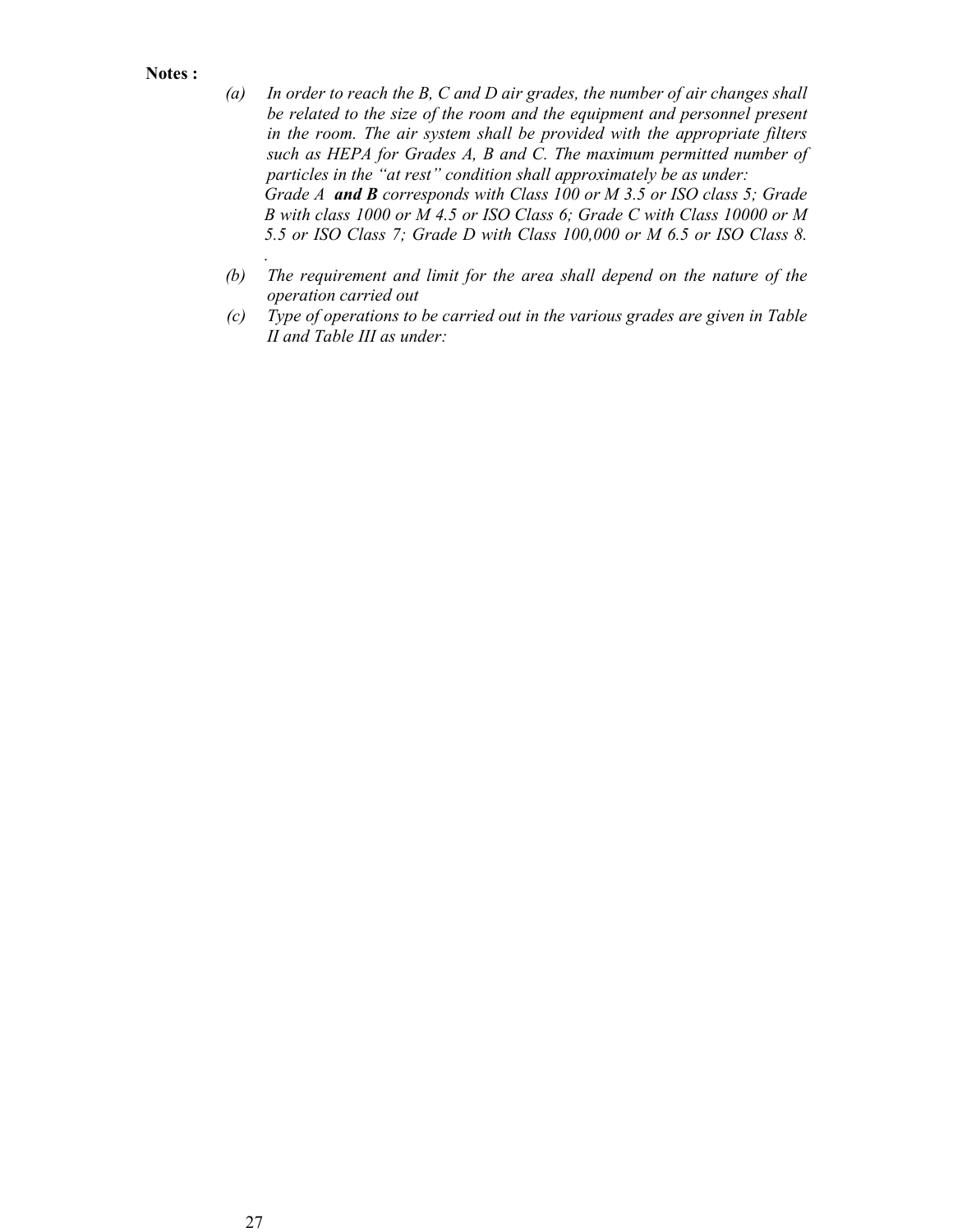### TABLE II Types of Operations To Be Carried Out In The Various Grades For Aseptic Preparations

| Grade          | Types of operations for aseptic         |  |
|----------------|-----------------------------------------|--|
|                | preparations.                           |  |
|                | Aseptic preparation and filling.        |  |
| $\overline{B}$ | Background room conditions for          |  |
|                | activities requiring Grade A.           |  |
|                | Preparation of solution to be filtered. |  |
|                | Handling of components after washing.   |  |

# TABLE III

# Types of Operations To Be Carried Out In The Various Grades For Terminally Sterilized Products

| Grad          | Types of operations for terminally         |
|---------------|--------------------------------------------|
| e             | sterilized products.                       |
| A             | Filling of products, which are usually at  |
|               | risk.                                      |
| $\mathcal{C}$ | Placement of filling and sealing           |
|               | machines, preparation of solutions, when   |
|               | unusually at risk. Filling of product when |
|               | unusually at risk.                         |
| D             | Moulding, blowing (pre-forming)            |
|               | operations of plastic containers,          |
|               | Preparations of solutions and components   |
|               | for subsequent filling.                    |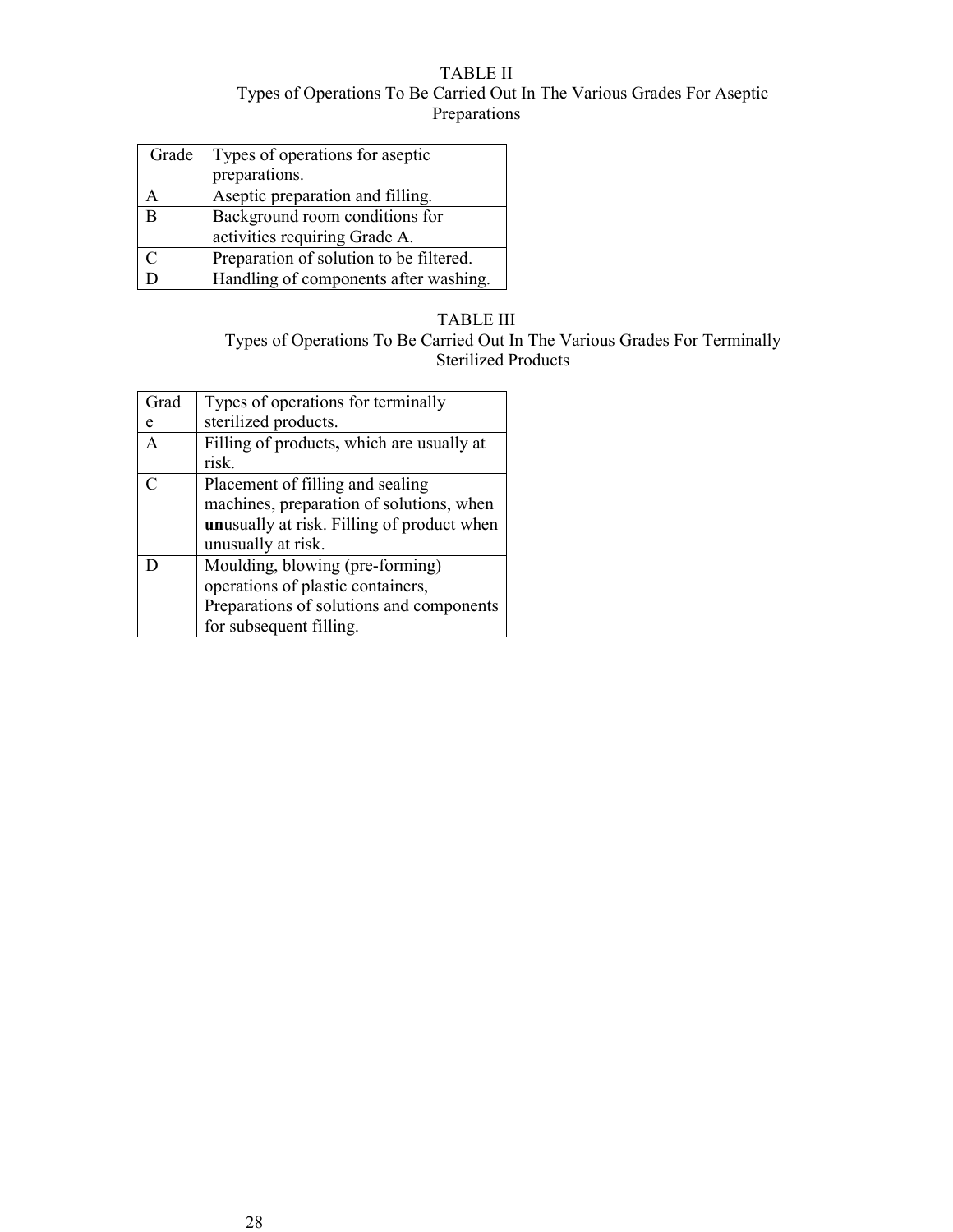### Environmental Monitoring –

4. 1. All environmental parameters listed under para 3.1 to 3.10 shall be verified and established at the time of installation and thereafter monitored at periodic intervals. The recommended frequencies of periodic monitoring shall be as follows:

 $(a)$  Particulate monitoring in air – 6 Monthly (b) HEPA filter integrity testing (smoke testing) – Yearly (c) Air change rates – 6 monthly (d) Air pressure differentials – Daily (e) Temperature and humidity – Daily (f) Microbiological monitoring by settle plates and/or swabs in aseptic areas – Daily, and at decreased frequency in other areas

*Note : The above frequencies of monitoring shall be changed as per the requirements and load in individual cases.*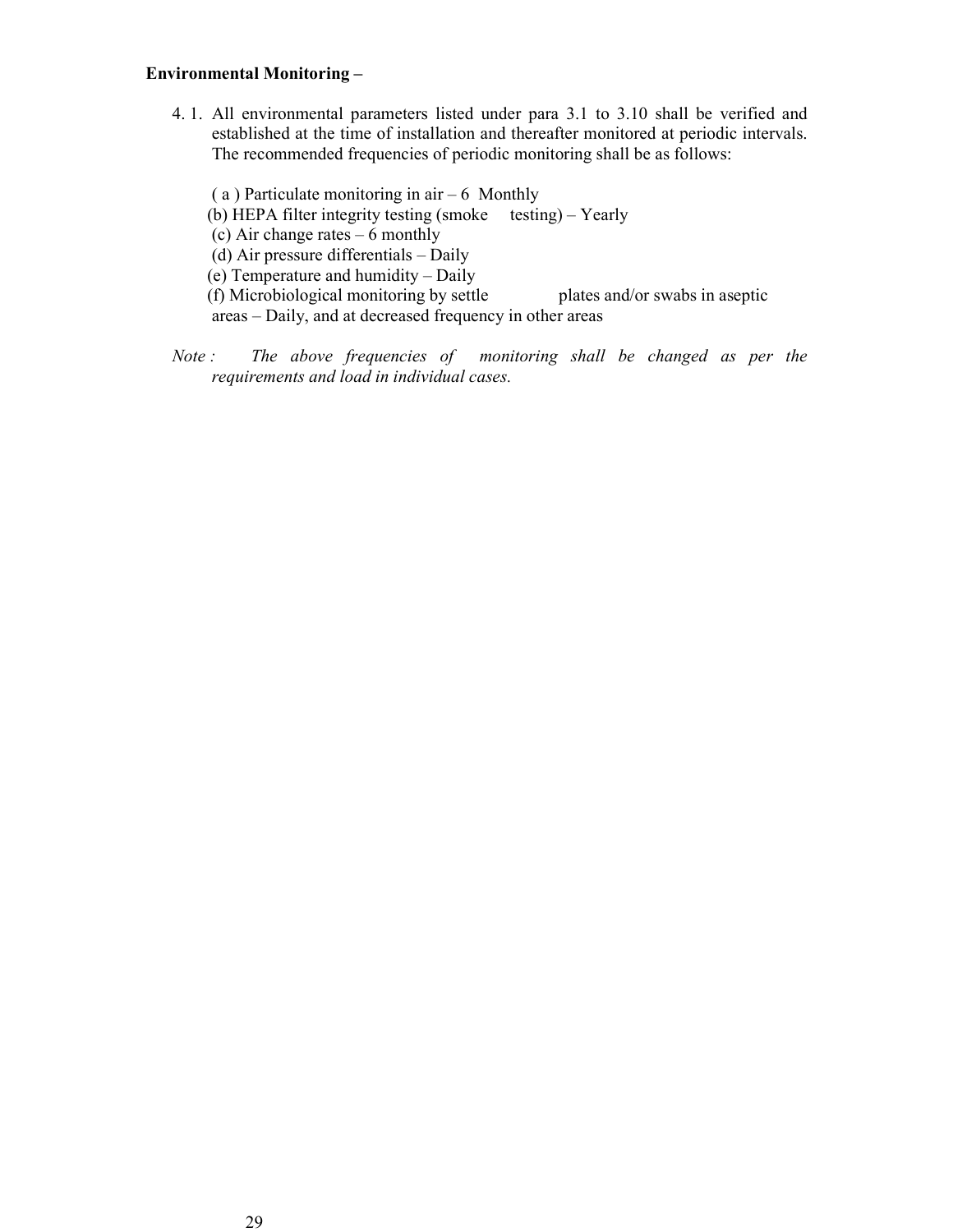4. 2. There shall be a written environmental monitoring program and microbiological results shall be recorded. Recommended limits for microbiological monitoring of clean areas "in operation" are as given in the table below :

#### TABLE

Recommended Limits For Microbiological Monitoring Of Clean Areas "In-operation"

| Grad          | Air            | Settle   | Contact  | Glove    |
|---------------|----------------|----------|----------|----------|
| e             | sampl          | plates ( | plates   | points   |
|               | e Cfu /        | dia. 90  | (dia. 55 | (five    |
|               | m <sup>3</sup> | mm. Cfu/ | mm)      | fingers) |
|               |                | $2$ hrs. | cfu per  | cfu per  |
|               |                |          | plate    | glove    |
| A             | $\leq 1$       | $\leq 1$ | < 1      | < 1      |
| B             | 10             | 5        | 5        |          |
| $\mathcal{C}$ | 100            | 50       | 25       |          |
| D             | 500            | 100      | 50       |          |

 *Notes :* 

- *(a) These are average values.*
- *(b) Individual settle plates may be exposed for not less than two hours in Grade B, C and D areas and for not less than thirty minutes in Grade A area.*
- 4. 3. Appropriate action shall be taken immediately if the result of particulate and microbiological monitoring indicates that the counts exceed the limits. The Standard Operating Procedures shall contain corrective action. After major engineering modification to the HVAC system of any area, all monitoring shall be re-performed before production commences.

### 5. Garments

- 5. 1. This section covers garments required for use by personnel working only in aseptic areas. Outdoor clothing shall not be brought into the sterile areas.
- 5. 2. The garments shall be made of non-shedding and tight weave material. Cotton garments shall not be used. The garments shall shed virtually no fibers or particulate matter.
- 5. 3. The clothing and its quality shall be adopted to the process and the work place and worn in such a way as to protect the product from contamination. Garments shall be single piece with fastenings at cuffs, neck and at legs to ensure close fit. Trouser legs shall be tucked inside the cover boots. Suitable design of garments shall either include a hood (head-cover) or a separate hood which can be tucked inside the over-all. Pockets, pleats and belts shall be avoided in garments. Zips (if any) shall be of Plastic material. Garments with damaged zips shall not be used.
- 5. 4. Only clean, sterilized and protective garments shall be used at each work session where aseptic filtration and filling operations are undertaken and at each work shift for products intended to be sterilized, post-filling. The mask and gloves shall be changed at every work session in both instances.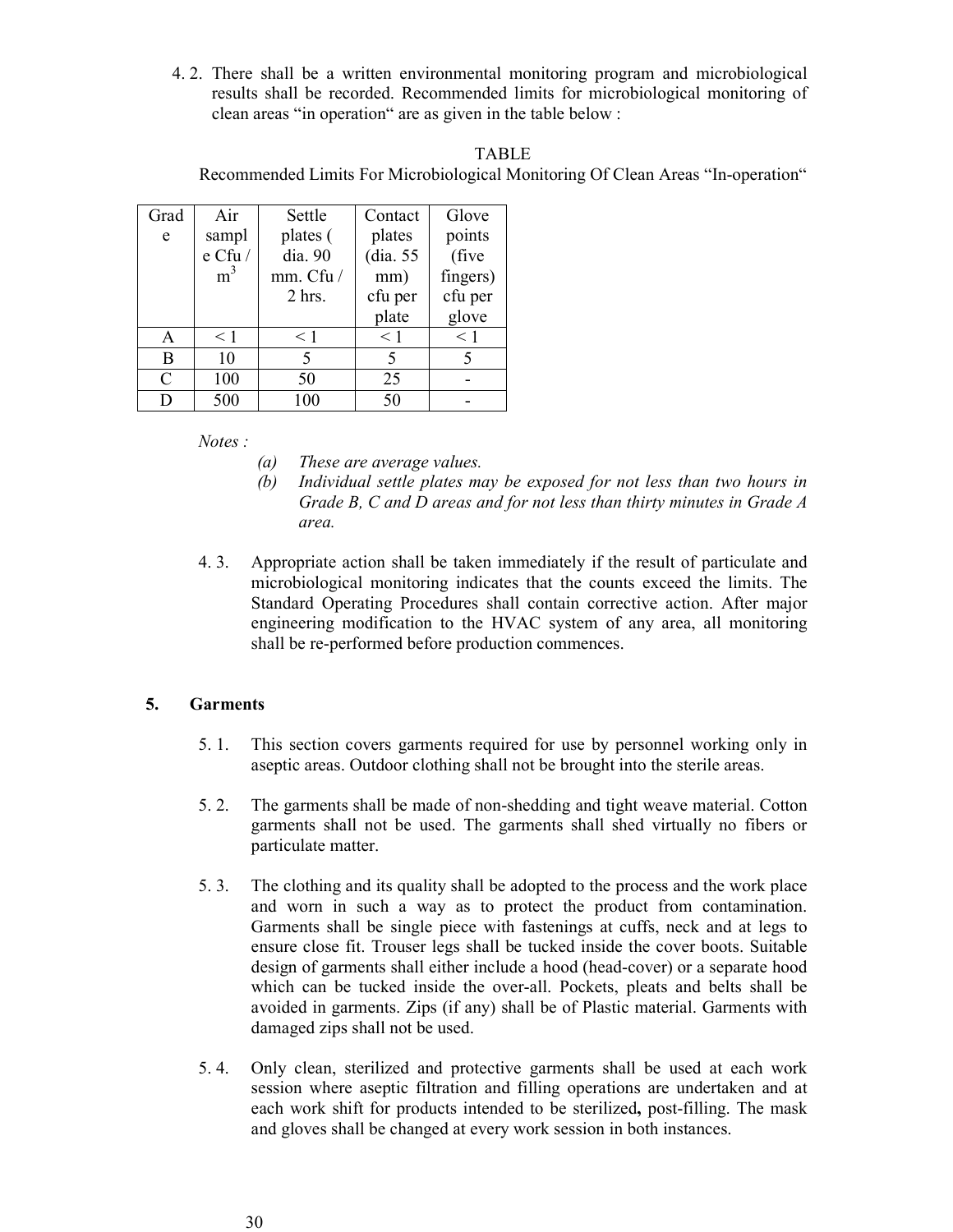- 5. 5. Gloves shall be made of latex or other suitable plastic materials and shall be powder-free. These shall be long enough to cover wrists completely and allow the over-all cuff to be tucked in.
- 5. 6. The footwear shall be of suitable plastic or rubber material and shall be daily cleaned with a bactericide.
- 5. 7. Safety goggles or numbered glasses with side extensions shall be used inside aseptic areas. These shall be sanitised by a suitable method.
- 5. 8. Garment changing procedure shall be documented and operators trained in this aspect. A full size mirror shall be provided in the final change room for the operator to verify that he is appropriately attired in the garments. Periodic inspection of the garments shall be done by responsible staff.

### 6. Sanitation –

- 6. 1. There shall be written procedures for the sanitation of sterile processing facilities. Employees carrying out sanitation of aseptic areas shall be trained specifically for this purpose.
- 6. 2. Different sanitizing agents shall be used in rotation and the concentrations of the same shall be as per the recommendations of the manufacturer. Records of rotational use of sanitizing agents shall be maintained.
- 6. 3. Distilled water freshly collected directly from the distilled water plant or water maintained above 70 degree centigrade from the re-circulation loop shall be used for dilution of disinfectants. Alternately, distilled water sterilised by autoclaving or membrane filtration shall be used. The dilution shall be carried out in the 'white' change room.
- 6. 4. Where alcohol or Isopropyl alcohol is used for dilution of disinfectants for use as hand sprays, the preparation of the same shall be done in the bulk preparation area in grade C.
- 6. 5. Diluted disinfectants shall bear the label 'use before', based on microbiological establishment of their germicidal properties. The solutions shall be adequately labeled and documents maintained.
- 6. 6. Formaldehyde or any other equally effective fumigant is recommended for the fumigation of aseptic areas or after major civil modifications. There shall be Standard Operating Procedures for this purpose. Its use for routine purposes shall be discouraged and an equally effective surface cleaning regime shall be followed.
- 6. 7. Cleaning of sterile processing facilities shall be undertaken with air suction devices or with non-linting sponges or clothes.
- 6. 8. Air particulate quality shall be evaluated on a regular basis and records maintained.

# 7. Equipment -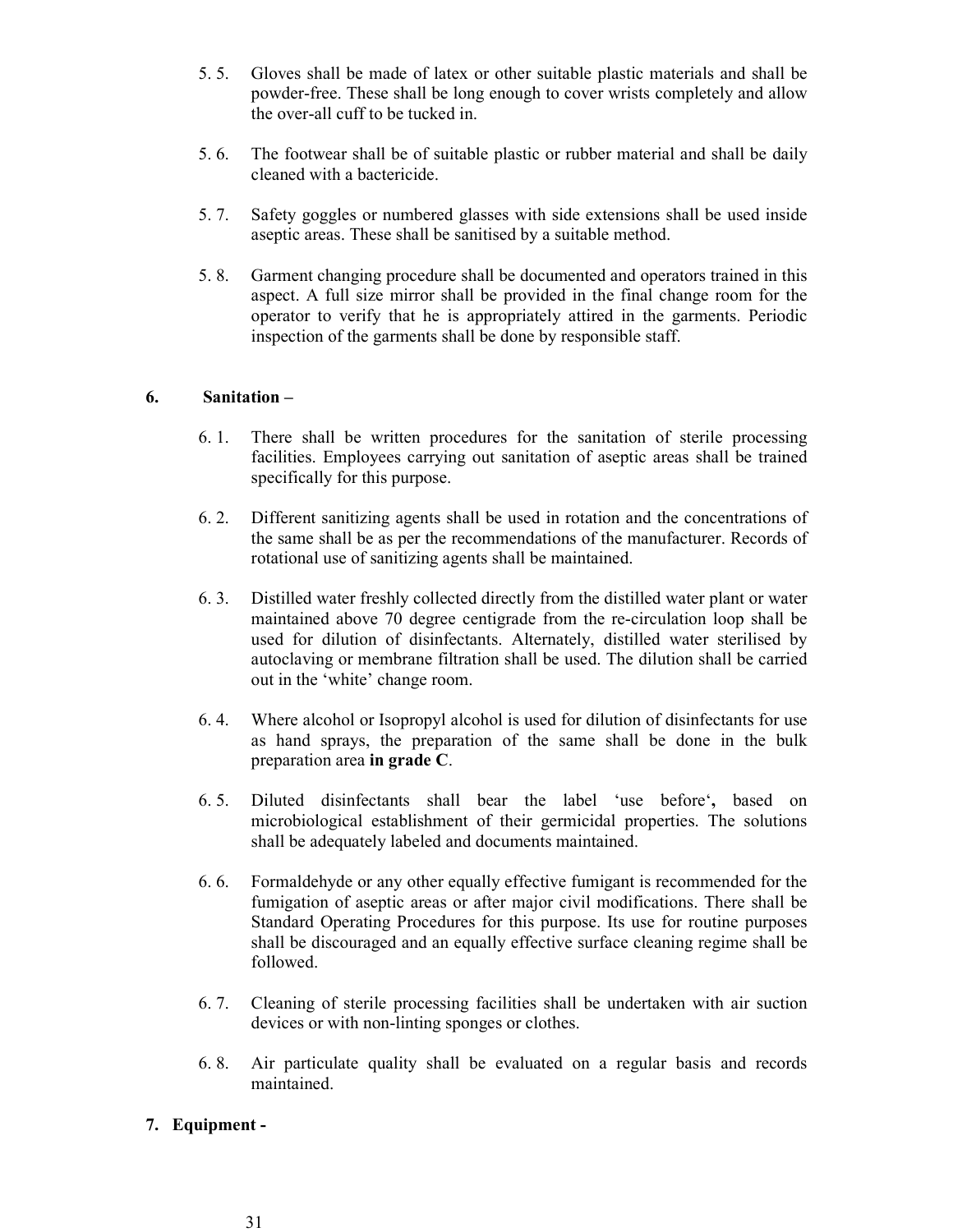- 7. 1. The special equipment required for manufacturing sterile products includes component washing machines, steam sterilisers, dry heat sterilisers, membrane filter assemblies, manufacturing vessels, blenders, liquid filling machines, powder filling machines, sealing and labeling machines, vacuum testing chambers, inspection machines, lyophilisers, pressure vessels etc. Suitable and fully integrated washing-sterilizing- filling lines may be provided, depending upon the type and volume of activity.
- 7. 2. Unit-sterilisers shall be double-ended with suitable inter-locking arrangements between the doors. The effectiveness of the sterilization process shall be established initially by biological inactivation studies using microbial spore indicators and then at least once a year by carrying out thermal mapping of the chamber. Various sterilization parameters shall be established based on these studies and documented. For membrane filters used for filtration, appropriate filter integrity tests that ensure sterilization shall be carried out before and after filtration.
- 7. 3. Filling machines shall be challenged initially and then at periodic intervals by simulation trials including sterile media fill. Standard Operating Procedures and acceptance criteria for media fills shall be established, justified and documented. Special simulation trial procedures shall be developed, validated and documented for special products like ophthalmic ointments.
- 7. 4. The construction material used for the parts which are in direct contact with products and the manufacturing vessels may be stainless steel 316 or Borosilicate glass (if glass containers) and the tubing shall be capable of being washed and autoclaved.
- 7. 5. On procurement, installation qualification of each of the equipment shall be done by engineers with the support of production and quality assurance personnel. Equipment for critical processes like aseptic filling and sterilizers shall be suitably validated according to a written program before putting them to use.
- 7. 6. Standard Operating Procedures shall be available for each equipment for its calibration and operation and cleaning. Gauges and other measuring devices attached to equipment shall be calibrated at suitable intervals against a written program. Calibration status of equipment and gauges shall be adequately documented and displayed.

# 8. Water and Steam Systems –

- 8. 1. Potable water meeting microbiological specification of not more than 500 cfu/ml and indicating absence of individual pathogenic micro-organisms. *Escherichia coli*, *Salmonella*, *Staphylococcus aureus* and *Pseudomonas aeruginosa* per 100 ml sample shall be used for the preparation of purified water.
- 8. 2. Purified water prepared by de-mineralization shall meet the microbiological specification of not more than 100 cfu per ml and indicate absence of pathogenic micro-organisms in 100 ml. Purified water shall also meet IP specifications for chemical quality. Purified water shall be used for hand washing in change rooms. Containers, closures and machine parts may be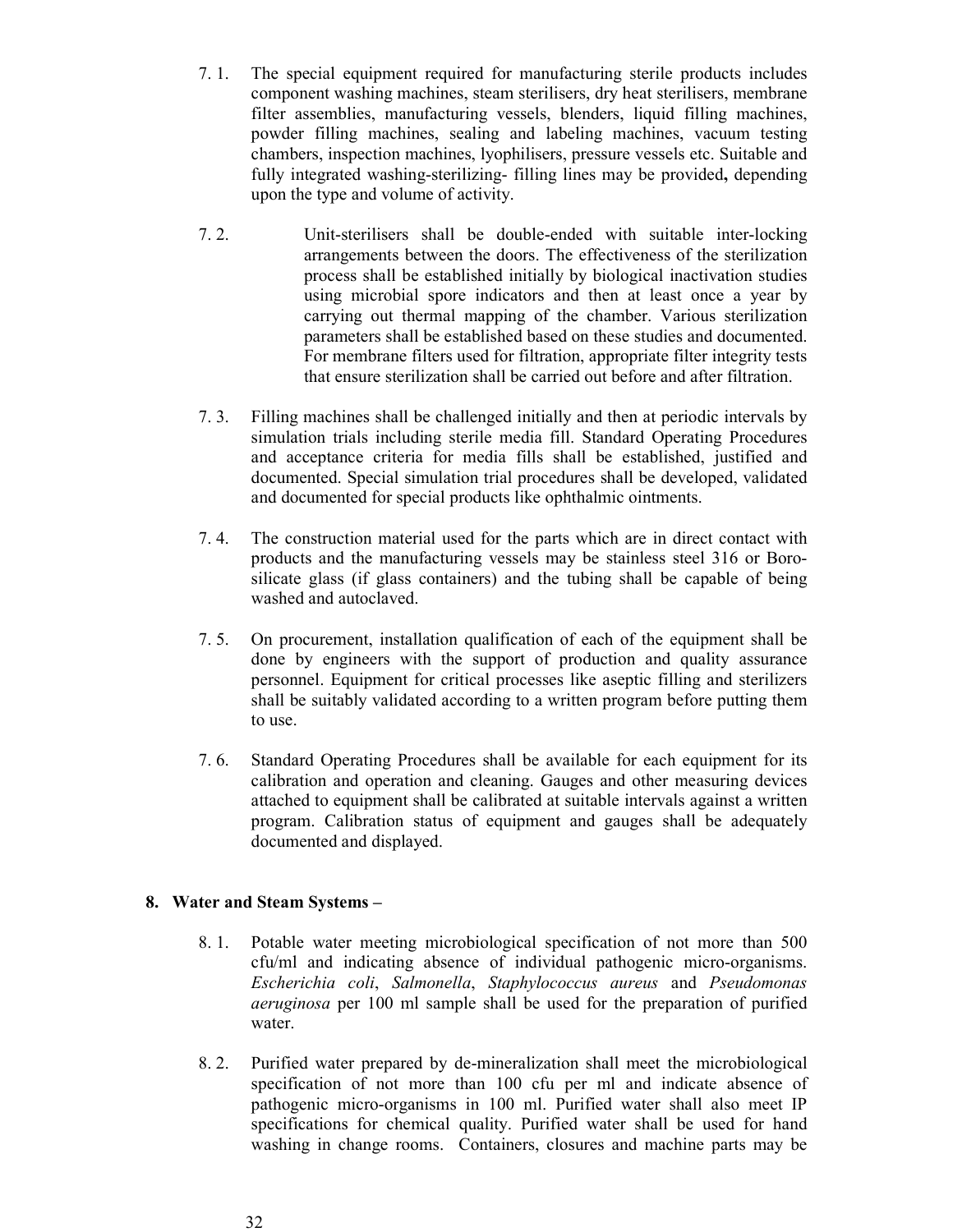washed with potable water followed by suitably filtered purified water. Purified water shall be stored in stainless steel tanks or plastic tanks.

- 8. 3. Water for Injection (hereinafter referred as WFI) shall be prepared from potable water or purified water meeting the above specifications by distillation. Water for Injection shall meet microbiological specification of not more than 10 cfu per 100 ml. WFI shall also meet IP specification for Water for Injection and shall have an endotoxin level of not more than 0.25 EU / ml. Bulk solutions of liquid parenterals shall be made in WFI. Final rinse of product containers and machine parts shall be done with WFI. Disinfectant solutions for use in aseptic areas shall be prepared in WFI.
- 8. 4. Water for Injection for the manufacture of liquid injectables shall be freshly collected from the distillation plant or from a storage or circulation loop where the water has been kept at above 70 degree centigrade. At the point of collection, water may be cooled using suitable heat exchanger.
- 8. 5. Water for non-injectable sterile products like eye drops shall meet IP specifications for purified water. In addition, microbiological specification of not more than 10 cfu per 100 ml and absence of *Pseudomonas aeruginosa* and *Enterobacter coli* in 100 ml shall also be met.
- 8. 6. Water for Injection shall be stored in steam jacketted stainless steel tanks of suitable size and the tanks shall have hydrophobic bacterial retention with 0.22 µ vent filters. The filters shall be suitably sterilized at periodic intervals. The distribution lines for purified water and distilled water shall be of stainless steel 316 construction and shall not shed particles.
- 8. 7. There shall be a written procedure and program for the sanitation of different water systems including storage tanks, distribution lines, pumps and other related equipment. Records of sanitation shall be maintained.
- 8. 8. There shall be written microbiological monitoring program for different types of water. The results shall justify the frequency of sampling and testing. Investigation shall be carried out and corrective action taken in case of deviation from prescribed limits.
- 8. 9. Steam coming in contact with the product, primary containers and other product contact surfaces shall be sterile and pyrogen free.

### 9. Manufacturing Process –

- 9. 1. Manufacture of sterile products shall be carried out only in areas under defined conditions.
- 9. 2. Bulk raw materials shall be monitored for bio-burden periodically. Bio-burden of bulk solution prior to membrane filtration shall be monitored periodically and a limit of not more than 100 cfu per ml is recommended.
- 9. 3. The time between the start of the preparation of the solution and its sterilization or filtration through a micro-organism retaining filter shall be minimised. There shall be a set maximum permissible time for each product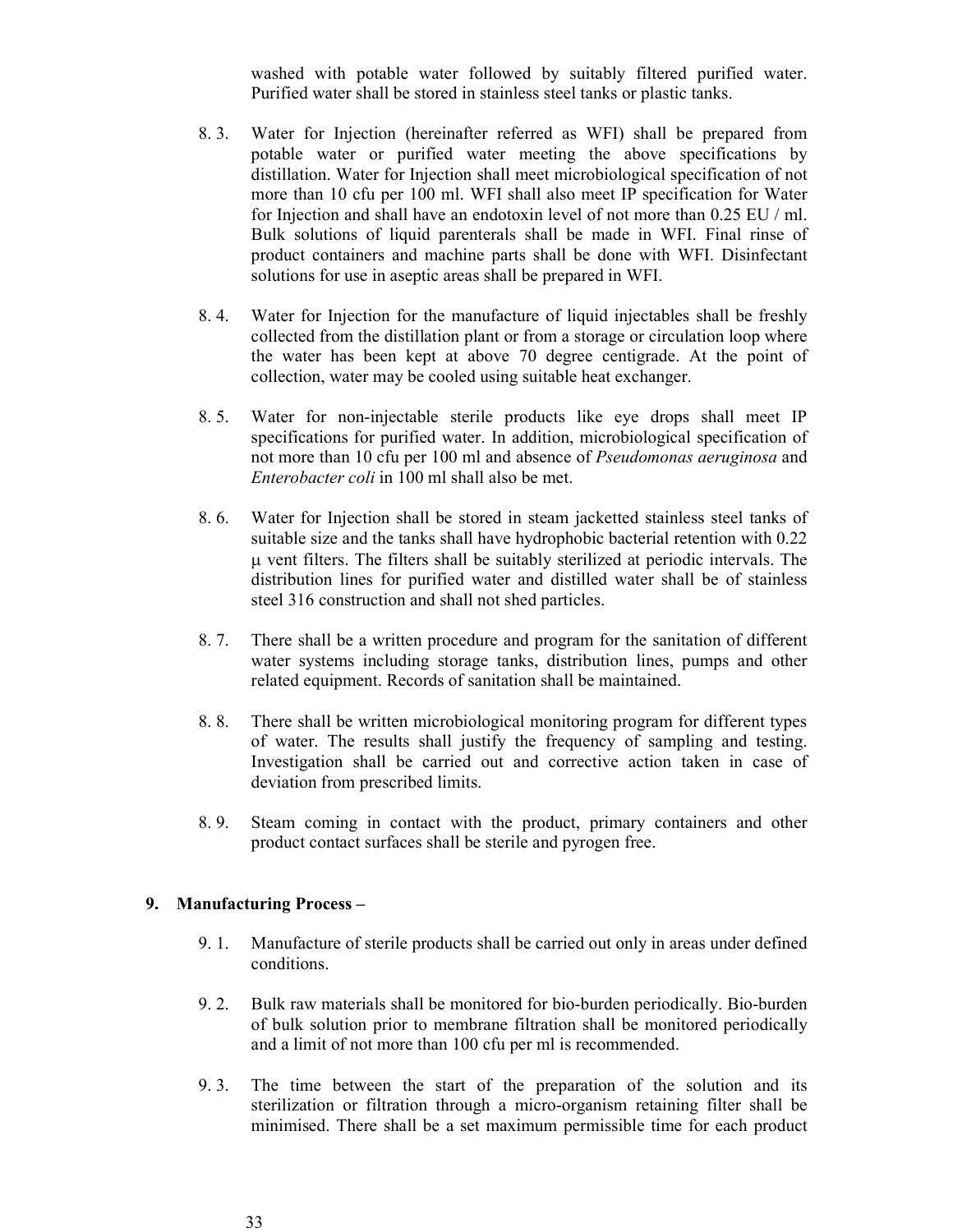that takes into account its composition and method of storage mentioned in the Master formula record.

- 9. 4. Gases coming in contact with the sterile product shall be filtered through two 0.22 µ hydrophobic filters connected in-series. These filters shall be tested for integrity. Gas cylinders shall not be taken inside aseptic areas.
- 9. 5. Washed containers shall be sterilized immediately before use. Sterilized containers, if not used within an established time, shall be rinsed with distilled or filtered purified water and re-sterilized.
- 9. 6. Each lot of finished product shall be filled in one continuous operation. In each case, where one batch is filled in using more than one operation, each lot shall be tested separately for sterility and held separately till sterility test results are known.
- 9. 7. Special care shall be exercised while filling products in powder form so as not to contaminate the environment during transfer of powder to filling machinehopper.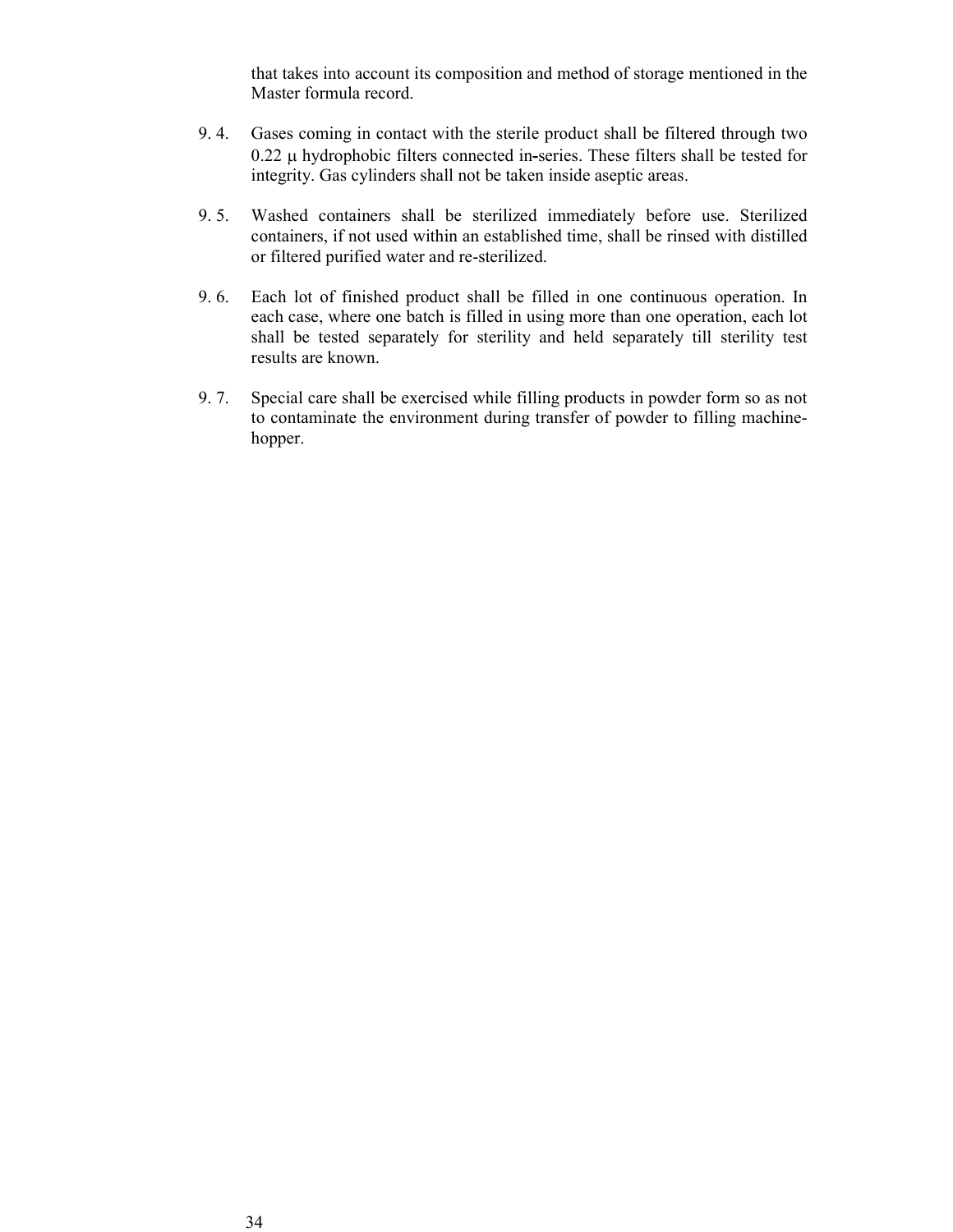### 8. FORM-FILL-SEAL TECHNOLOGY OR BLOW, FILL-SEAL TECHNOLOGY—

10. 1. Form-Fill-Seal units are specially built automated machines in which through one continuous operation, containers are formed from thermoplastic granules, filled and then sealed. Blow, fill - seal units are machines in which containers are moulded/blown (pre-formed) in separate clean rooms, by non continuous operations.

#### *Note :*

- *(i) These shall be installed in at least Grade C environment.*
- *(ii) These shall comply with the limits as recommended in Table at item 4.2.*
- 10. 2. Form Fill Seal / Blow, Fill Seal machines used for the manufacture of products for terminal sterilization shall be installed in at least Grade C environment and the filling zone within the machine shall fulfill Grade A requirements.

### 10. 3. Terminally Sterilized Products –

- 10.3.1. Preparation of primary packaging material such as glass bottles, ampoules and rubber stoppers shall be done in at least Grade D environment. Where there is unusual risk to the product from microbial contamination, the above operation shall be done in Grade C environment. All the processes used for component preparation shall be validated.
- 10.3.2. Filling of products requiring terminal sterilization shall be done under Grade A environment with a Grade C background.
- 10. 4. Preparation of solutions, which are to be sterilized by filtration, shall be done in Grade C environment, and if not to be filtered, the preparation of materials and products shall be in a Grade A environment with Grade B in background.
- 10. 5. Filtration ( Membrane )—
	- ( i ) Solutions for Large Volume Parenterals shall be filtered through a nonfiber releasing, sterilizing grade cartridge/membrane filter of nominal pore size of 0.22  $\mu$  for aseptic filling whereas 0.45  $\mu$  porosity shall be used for terminally sterilized products.
	- (ii) A second filtration using another  $0.22 \mu$  sterilizing grade cartridge/membrane filter shall be performed immediately prior to filling. Process specifications shall indicate the maximum time during which a filtration system may be used with a view to precluding microbial build-up to levels that may affect the microbiological quality of the Large Volume Parenterals.
	- ( iii ) The integrity of the sterilized filter shall be verified and confirmed immediately after use by an appropriate method such as Bubble Point, Diffusive Flow or Pressure Hold Test.

#### 10. 6. Sterilization ( Autoclaving )-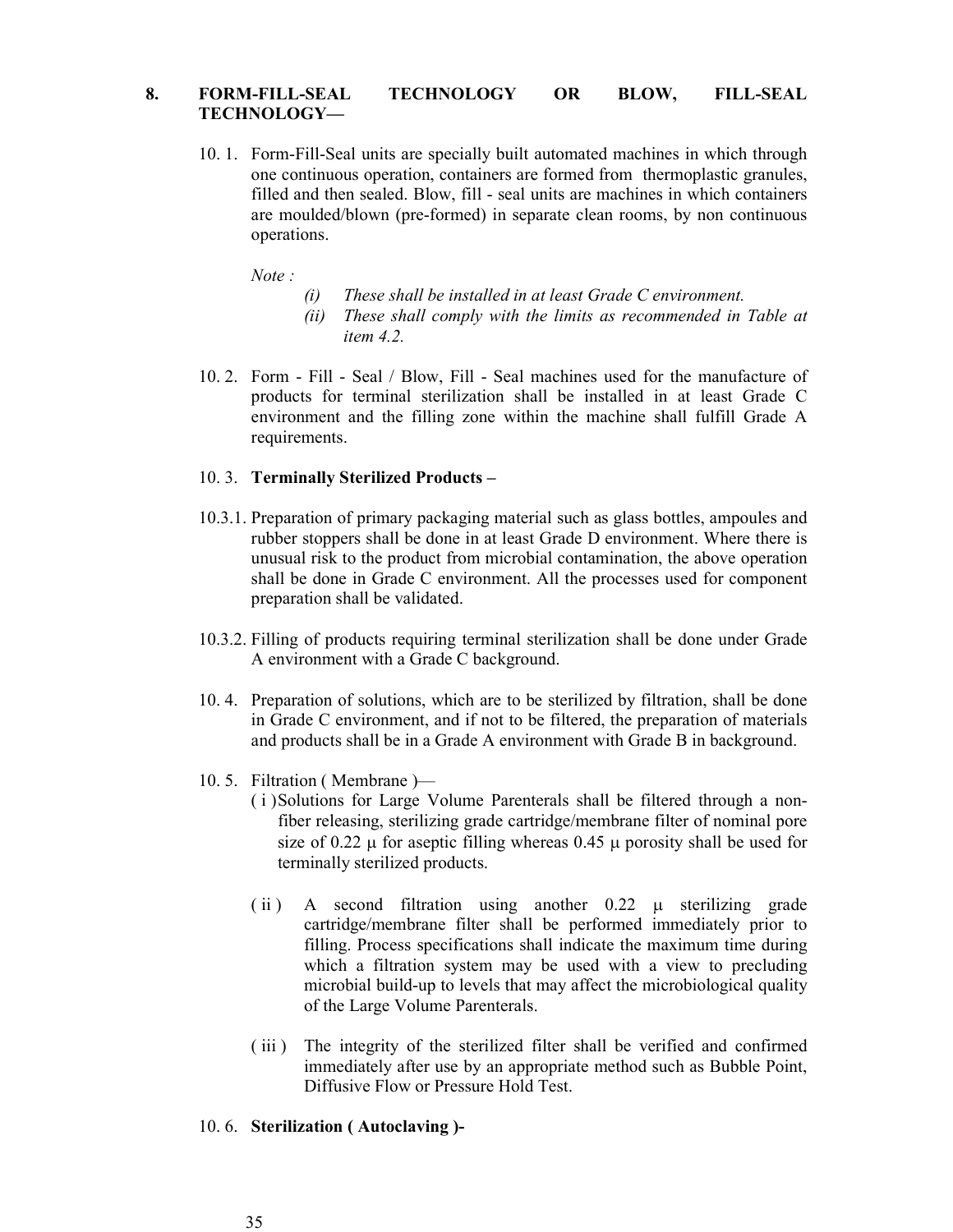- 10.6.1. Before any sterilization process is adopted, its suitability for the product and its efficacy in achieving the desired sterilizing conditions in all parts of each type of load pattern to be processed, shall be demonstrated by physical measurements and by biological indicators, where appropriate.
- 10.6.2. All the sterilization processes shall be appropriately validated. The validity of the process shall be verified at regular intervals, but at least annually. Whenever significant modifications have been made to the equipment and product, records shall be maintained thereof.
- 10.6.3. The sterilizer shall be double ended to prevent mix-ups.
- 10.6.4. Periodic bio-burden monitoring of products before terminal sterilization shall be carried out and controlled to limits specified for the product in the Master Formula.
- 10.6.5. The use of biological indicators shall be considered as an additional method for monitoring the sterilization. These shall be stored and used according to the manufacture's instructions. Their quality shall be checked by positive controls. If biological indicators are used, strict precautions shall be taken to avoid transferring microbial contamination from them.
- 10.6.6. There shall be clear means of differentiating 'sterilized' and 'unsterilized' products. Each basket, tray or other carrier of products or components shall be clearly labeled with the name of the material, its batch number, and sterilization status. Indicators shall be used, where appropriate, to indicate whether a batch (or sub-batch) has passed through the sterilization process.
- 10.6.7.Sterilization records shall be available for each sterilization-run and may also include thermographs and sterilization monitoring strips. They shall be maintained as part of the batch release procedure.

### 10. 7. Sterilization ( By Dry Heat ) –

- 10.7.1. Each heat sterilization cycle shall be recorded on a time / temperature chart of a suitable size by appropriate equipment of the required accuracy and precision. The position of temperature probes used for controlling and / or recording shall be determined during the validation and, where applicable, shall also be checked against a second independent temperature probe located in the same position. The chart shall form a part of the batch record. Container mapping may also be carried out in the case of Large Volume Parenterals.
- 10.7.2. Chemical or biological indicators may also be used, but shall not take the place of physical validation.
- 10.7.3. Sufficient time shall be allowed for the load to reach the required temperature before measurement of sterilization time commences. This time shall be separately determined for each type of load to be processed.
- 10.7.4. After the high temperature phase of a heat sterilization cycle, precautions shall be taken against contamination of sterilized load during cooling. Any cooling fluid or gas in contact with the product shall be sterilized unless it can be shown that any leaking container would not be approved for use. Air inlet and outlets shall be provided with bacteria retaining filters.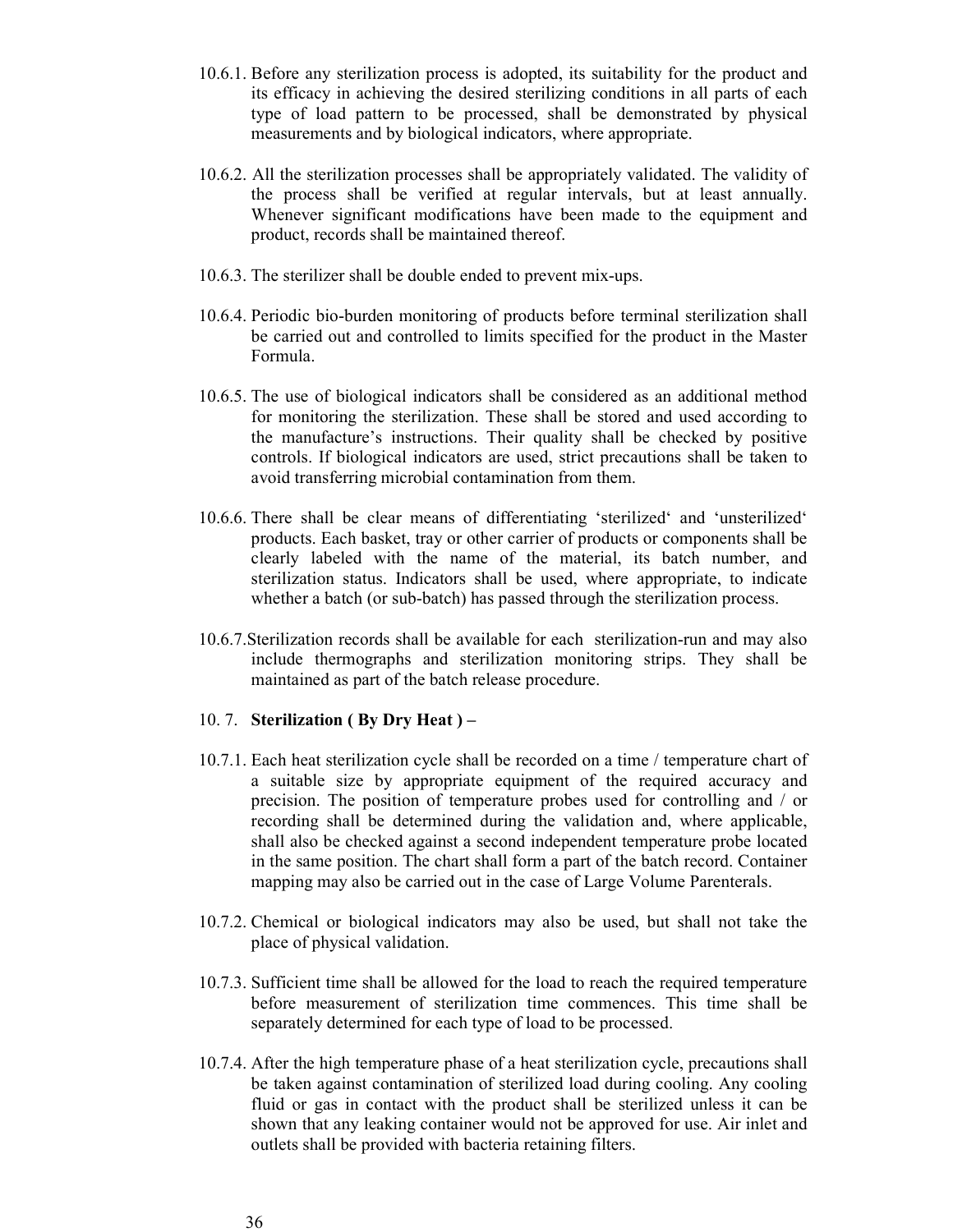10.7.5.The process used for sterilization by dry heat shall include air-circulation within the chamber and the maintenance of a positive pressure to prevent the entry of non-sterile air. Air inlets and outlets should be provided with microorganism retaining filters. Where this process of sterilization by dry heat is also intended to remove pyrogens, challenge tests using endotoxins would be required as part of the validation process.

### 10. 8. Sterilization (By Moist Heat) –

- 10.8.1. Both the temperature and pressure shall be used to monitor the process. Control instrumentation shall normally be independent of monitoring instrumentation and recording charts. Where automated control and monitoring systems are used for these applications, these shall be validated to ensure that critical process requirements are met. System and cycle faults shall be registered by the system and observed by the operator. The reading of the independent temperature indicator shall be routinely checked against the chartrecorder during the sterilization period. For sterilizers fitted with a drain at the bottom of the chamber, it may also be necessary to record the temperature at this position throughout the sterilization period. There shall be frequent leak tests done on the chamber during the vacuum phase of the cycle.
- 10.8.2. The items to be sterilized, other than products in sealed containers, shall be wrapped in a material which allows removal of air and penetration of steam but which prevents re-contamination after sterilization. All parts of the load shall be in contact with the sterilizing agent at the required temperature for the required time.
- 10.8.3. No Large Volume Parenteral shall be subjected to steam sterilization cycle until it has been filled and sealed.
- 10.8.4. Care shall be taken to ensure that the steam used for sterilization is of a suitable quality and does not contain additives at a level which could cause contamination of the product or equipment.

# 10. 9. Completion / Finalisation of Sterile Products –

- 10.9.1. All unit operations and processes in the manufacture of a batch shall have a minimum time specified and the shortest validated time shall be used from the start of a batch to its ultimate release for distribution.
- 10.9.2. Containers shall be closed by appropriately validated methods. Containers closed by fusion, e.g. glass or plastic ampoules shall be subjected to 100 % integrity testing. Samples of other containers shall be checked for integrity according to appropriate procedures.
- 10.9.3. Containers sealed under vacuum shall be tested for required vacuum conditions.
- 10.9.4. Filled containers of parenteral products shall be inspected individually for extraneous contamination or other defects. When inspection is done visually, it shall be done under suitably controlled conditions of illumination and background. Operators doing the inspection shall pass regular eye-sight checks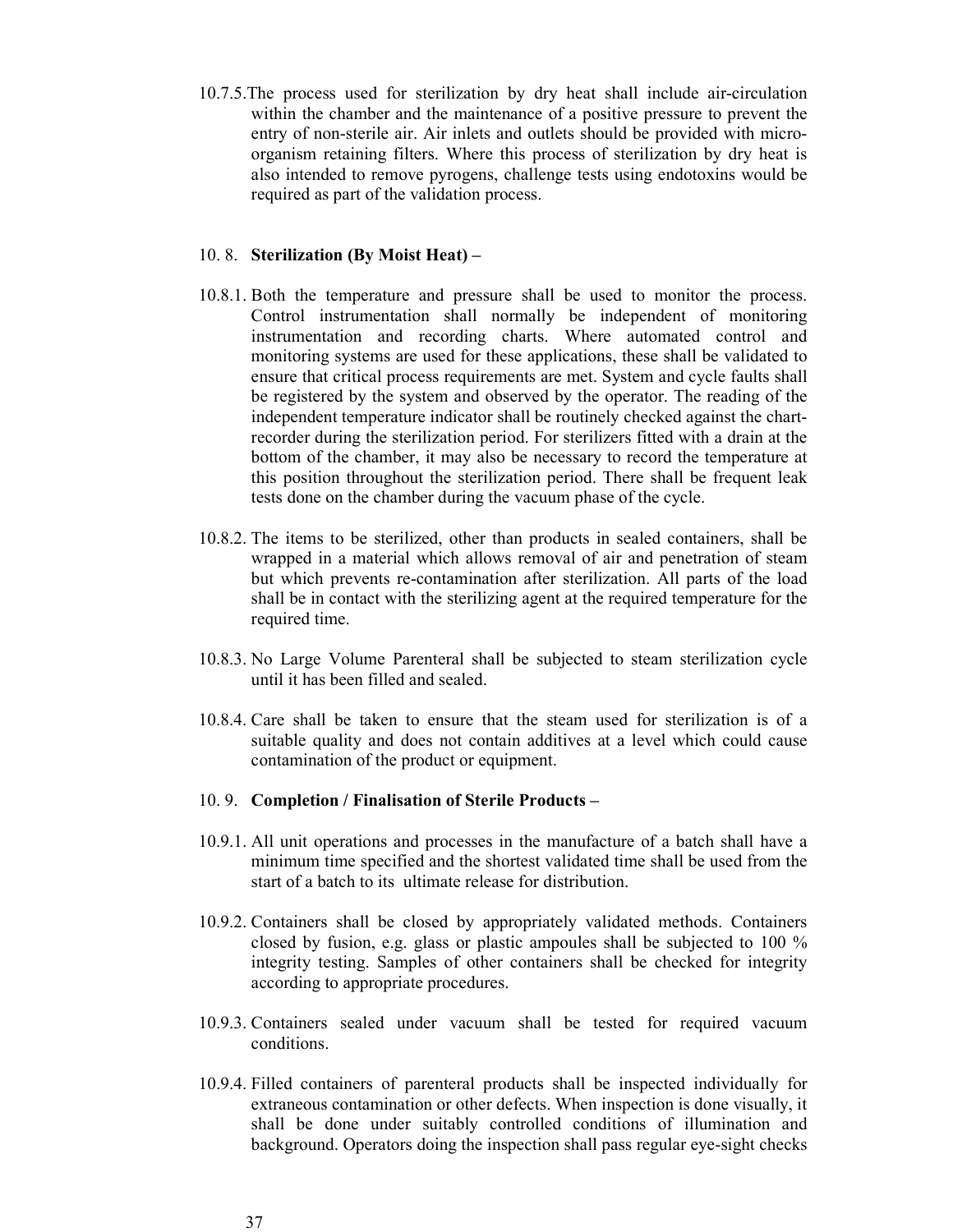with spectacles, if worn, and be allowed frequent rest from inspection. Where other methods of inspection are used, the process shall be validated and the performance of the equipment checked at suitable intervals. Results shall be recorded.

### 11. Product Containers And closures -

- 11. 1. All containers and closures intended for use shall comply with the pharmacopoeial and other specified requirements. Suitable sample sizes, specifications, test methods, cleaning procedures and sterilization procedures, shall be used to assure that containers, closures and other component parts of drug packages are suitable and are not reactive, additive, adsorptive or leachable or presents the risk of toxicity to an extent that significantly affects the quality or purity of the drug. No second hand or used containers and closures shall be used.
- 11. 2. Plastic granules shall also comply with the Pharmacopoeial requirements including physio-chemical and biological tests.
- 11. 3. All containers and closures shall be rinsed prior to sterilization with water for injection according to written procedure.
- 11. 4. The design of closures, containers and stoppers shall be such as to make cleaning, easy and also to make an airtight seal when fitted to the bottles.
- 11. 5. It shall be ensured that containers and closures chosen for a particular product are such that when coming into contact they are not absorbed into the product and they do not affect the product adversely. The closures and stoppers should be of such quality substances as not to affect the quality of the product and avoid the risk of toxicity.
- 11. 6. Whenever glass bottles are used, the written schedule of cleaning shall be laid down and followed. Where bottles are not dried after washing, these shall be finally rinsed with distilled water or pyrogen free water, as the case may be, according to written procedure.
- 11. 7. Individual containers of parenteral preparations, ophthalmic preparations shall be examined against black/white background fitted with diffused light after filling so as to ensure freedom from foreign matters.

### 11. 8 Glass bottles –

11.8.1. Shape and design of the glass bottle shall be rational and standardized. Glass bottles made of USP Type-I and USP Type-II glass shall only be used. Glass bottles shall not be reused. Before use, USP Type-II bottles shall be validated for the absence of particulate matter generated over a period of the shelf-life of the product and shall be regularly monitored after production, following statistical sampling methods. USP Type-III glass containers may be used for non- parenteral sterile products such as Otic Solutions.

### 11. 9. Plastic Containers –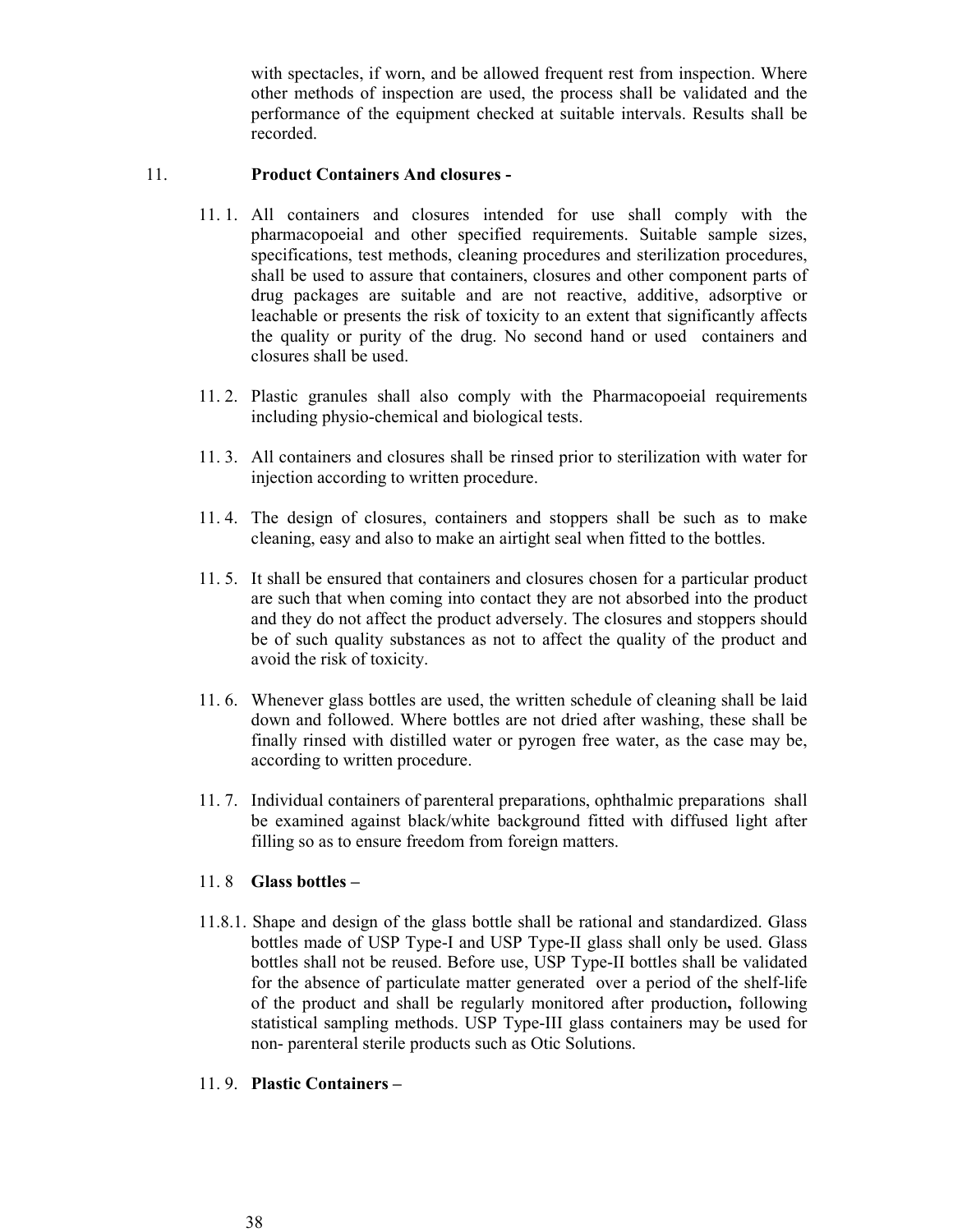- 11.9.1. Pre-formed plastic containers intended to be used for the packing of Large Volume Parenteral shall be moulded in-house by one-continuous operation through an automatic machine.
- 11.9.2. Blowing, filling and sealing (plugging) operations shall be conducted in room(s) conforming to requirements as mentioned in Table III of Item 3.10. Entry to the area where such operations are undertaken, shall be through a series of air locks. Blowers shall have an air supply which is filtered though 0.22 µ filters. Removal of runners and plugging operations shall be conducted under a laminar airflow work station.

### 11.10. Rubber stoppers –

11.10.1. The rubber stoppers used for Large Volume Parenterals shall comply with specifications prescribed in the current edition of the Indian Pharmacopoeia.

### 12. Documentation –

- 12. 1. The manufacturing records relating to manufacture of sterile products shall indicate the following details : -
	- (1) Serial number of the Batch Manufacturing Record.
	- (2) Name of the product.
	- (3) Reference to Master Formula Record.
	- (4) Batch / Lot number.
	- (5) Batch / Lot size.
	- (6) Date of commencement of manufacture and date of completion of manufacture.
	- (7) Date of manufacture and assigned date of expiry.
	- (8) Date of each step in manufacturing.
	- (9) Names of all ingredients with the grade given by the quality control department.
	- (10) Quantity of all ingredients.
	- (11) Control reference numbers for all ingredients.
	- (12) Time and duration of blending, mixing etc. whenever applicable.
	- (13) pH of solution whenever applicable.
	- (14) Filter integrity testing records.
	- (15) Temperature and humidity records whenever applicable.
	- (16) Records of plate-counts whenever applicable.
	- (17) Results of pyrogen and/or bacterial endotoxin & toxicity.
	- (18) Records of weight or volume of drug filled in containers.
	- (19) Bulk sterility in case of aseptically filled products.
	- (20) Leak test records.
	- (21) Inspection records.
	- (22) Sterilization records including autoclave leakage test records, load details, date, duration , temperature, pressure etc.
	- (23) Container washing records.
	- (24) Total number of containers filled.
	- (25) Total numbers of containers rejected at each stage.
	- (26) Theoretical yield, permissible yield, actual yield and variation thereof.
	- (27) Clarification for variation in yield beyond permissible yield.
	- (28) Reference numbers of relevant analytical reports.
	- (29) Details of reprocessing, if any.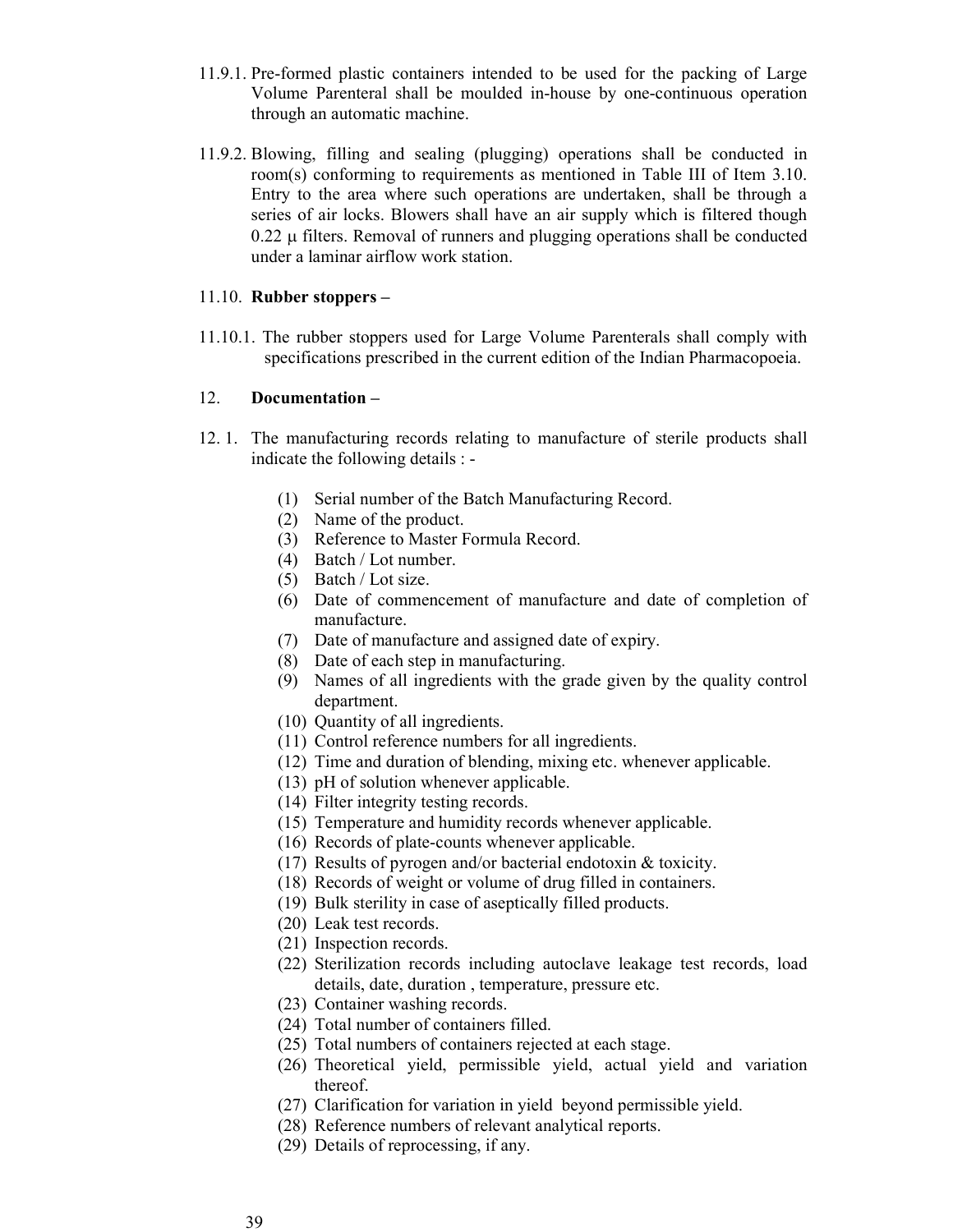- (30) Name of all operators carrying out different activities.
- (31) Environmental monitoring records.
- (32) Specimens of printed packaging material.
- (33) Records of destruction of rejected containers and printed packaging materials.
- (34) Signature of the competent technical staff responsible for manufacture and testing.

*Notes :-* 

- *(1) Products shall be released only after complete filling and testing.*
- *(2) Result of the tests relating to sterility, pyrogens, and Bacterial endotoxins shall be maintained in the analytical records.*
- *(3) Validation details and simulation trial records shall be maintained separately.*
- *(4) Records of environmental monitoring like temperature, humidity, microbiological data etc. shall be maintained. Records of periodic servicing of HEPA filters, sterilizers and other periodic maintenance of facilities and equipment carried out shall also be maintained.*
- *(5) Separate facilities shall be provided for filling-cum-sealing of Small Volume Injectables and Large Volume Parenterals.*
- *(6) It is advisable to provide separate facilities for manufacture of Large Volume Parenterals in glass containers and / or plastic containers.*
- *(7) For manufacture of Large volume parenterals in plastic containers, it is advisable to install automatic (with all operations). Form –Fill-Seal machines having one-continuous operation.*

#### **PART**  $I - B$

### SPECIFIC REQUIREMENTS FOR MANUFACTURE OF ORAL SOLID DOSAGE FORMS (TABLETS AND CAPSULES)

Note : *The General Requirements as given in Part I of this Schedule relating to requirements of Good Manufacturing Practices for Premises and materials for pharmaceutical products shall be complied with, mutatis mutandis, for the manufacture of oral Solid Dosage Forms (Tablets and capsules). In addition to these requirements, the following Specific Requirements shall also be followed, namely : -*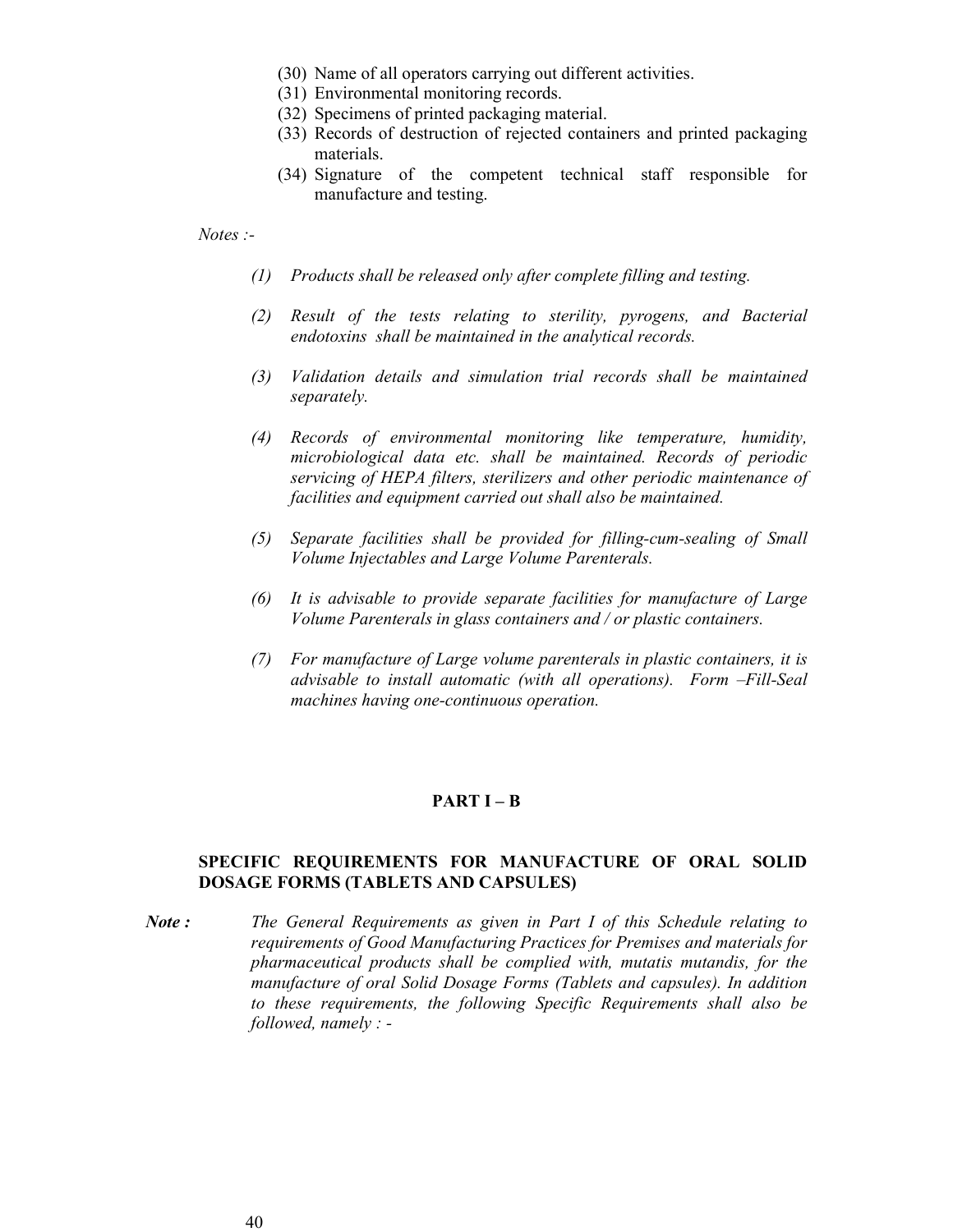# 1. General –

- 1. 1. The processing of dry materials and products creates problems of dust control and cross-contamination. Special attention is, therefore, needed in the design, maintenance and use of premises and equipment in order to overcome these problems. Wherever required, enclosed dust control manufacturing systems shall be employed.
- 1.2. Suitable environmental conditions for the products handled shall be maintained by installation of air-conditioning wherever necessary. Effective air-extraction systems, with discharge points situated to avoid contamination of other products and processes shall be provided. Filters shall be installed to retain dust and to protect the factory and local environment.
- 1. 3 Special care shall be taken to protect against subsequent contamination of the product by particles of metal or wood. The use of metal detector is recommended. Wooden equipment should be avoided. Screens, sieves, punches and dies shall be examined for wear and tear or for breakage before and after each use.
- 1. 4. All ingredients for a dry product shall be sifted before use unless the quality of the input material can be assured. Such sifting shall normally be carried out at dedicated areas.
- 1. 5. Where the facilities are designed to provide special environmental conditions of pressure differentials between rooms, these conditions shall be regularly monitored and any deviation shall be brought to the immediate attention of the Production and Quality assurance departments.
- 1. 6. Care shall be taken to guard against any material lodging and remaining undetected in any processing or packaging equipment. Particular care shall be taken to ensure that any vacuum, compressed air or air-extraction nozzles are kept clean and that there is no evidence of lubricants leaking into the product from any part of the equipments.

# 2. Sifting, mixing and granulation –

- 2. 1. Unless operated as a closed system, mixing, sifting and blending equipments shall be fitted with dust extractors or in a dedicated area for each operation.
- 2. 2. Residues from sieving operations shall be examined periodically for evidence of the presence of unwanted materials.
- 2. 3. Critical operating parameters like time and temperature for each mixing, blending and drying operation shall be specified in a Master Formula, monitored during processing, and recorded in the batch records.
- 2. 4. Filter bags fitted to fluid-bed-drier shall not be used for different products, without being washed in-between use. With certain highly potent or sensitising products, bags specific to one product only shall be used. Air entering the drier shall be filtered. Steps shall be taken to prevent contamination of the site and local environment by dust in the air leaving the drier due to close positioning of the air-inlets and exhaust.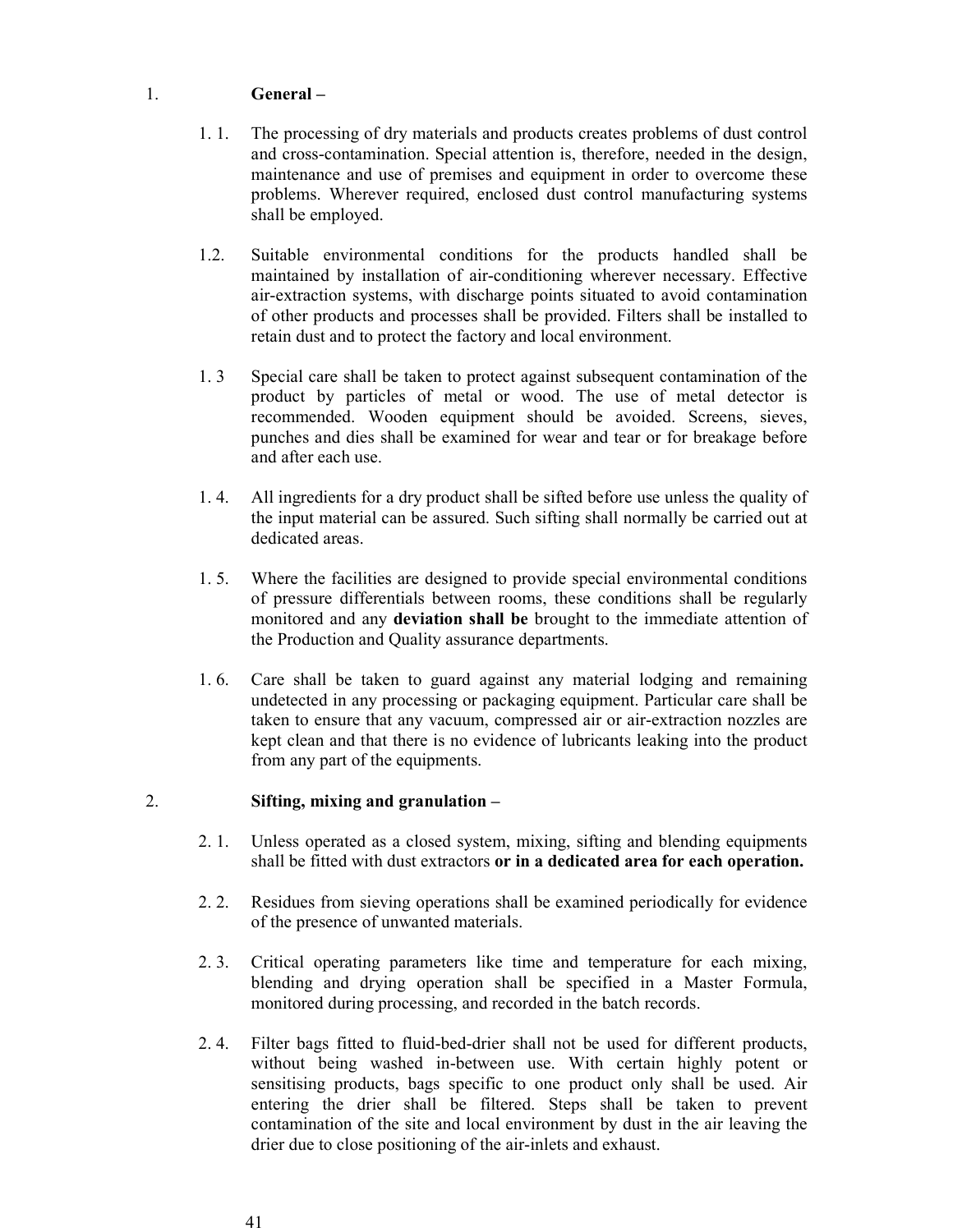2. 5. Granulation and coating solutions shall be made, stored and used in a manner which minimises the risk of contamination or microbial growth.

# 3. Compression (Tablets) –

- 3. 1. Each tablet compressing machine shall be provided with effective dust control facilities to avoid cross contamination. Unless the same product is being made on each machine, or unless the compression machine itself provides its own enclosed air controlled environment, the machine shall be installed in separate cubicles.
- 3. 2. Suitable physical, procedural and labeling arrangements shall be made to prevent mix-up of materials, granules and tablets on compression machinery.
- 3. 3. Accurate and calibrated weighing equipment shall be readily available and used for in-process monitoring of tablet weight variation. Procedures used shall be capable of detecting out-of-limits tablets.
- 3. 4. At the commencement of each compression run and in case of multiple compression points in a compression machine, sufficient individual tablets shall be examined at fixed intervals to ensure that a tablet from each compression station or from each compression point has been inspected for suitable pharmacopoeial parameters like 'appearance', 'weight variation', 'disintegration', 'hardness', 'friability' and 'thickness'. The results shall be recorded as part of the batch documentation.
- 3. 5. Tablets shall be de-dusted, preferably by automatic device and shall be monitored for the presence of foreign materials besides any other defects.
- 3. 6. Tablets shall be collected into clean, labeled containers.
- 3. 7. Rejected or discarded tablets shall be isolated in identified containers and their quantity recorded in the Batch Manufacturing Record.
- 3. 8. In-process control shall be employed to ensure that the products remain within specification. During compression, samples of tablets shall be taken at regular intervals of not greater than 30 minutes to ensure that they are being produced in compliance with specified in-process specification. The tablets shall also be periodically checked for additional parameters such as 'appearance', 'weight variation', 'disintegration', 'hardness', 'friability ' and 'thickness' and contamination by lubricating oil.

# 4. Coating (Tablets) –

- 4. 1. Air supplied to coating pans for drying purposes shall be filtered air and of suitable quality. The area shall be provided with suitable exhaust system and environmental control (temperature, humidity) measures.
- 4. 2. Coating solutions and suspensions shall be made afresh and used in a manner, which shall minimise the risk of microbial growth. Their preparation and use shall be documented and recorded.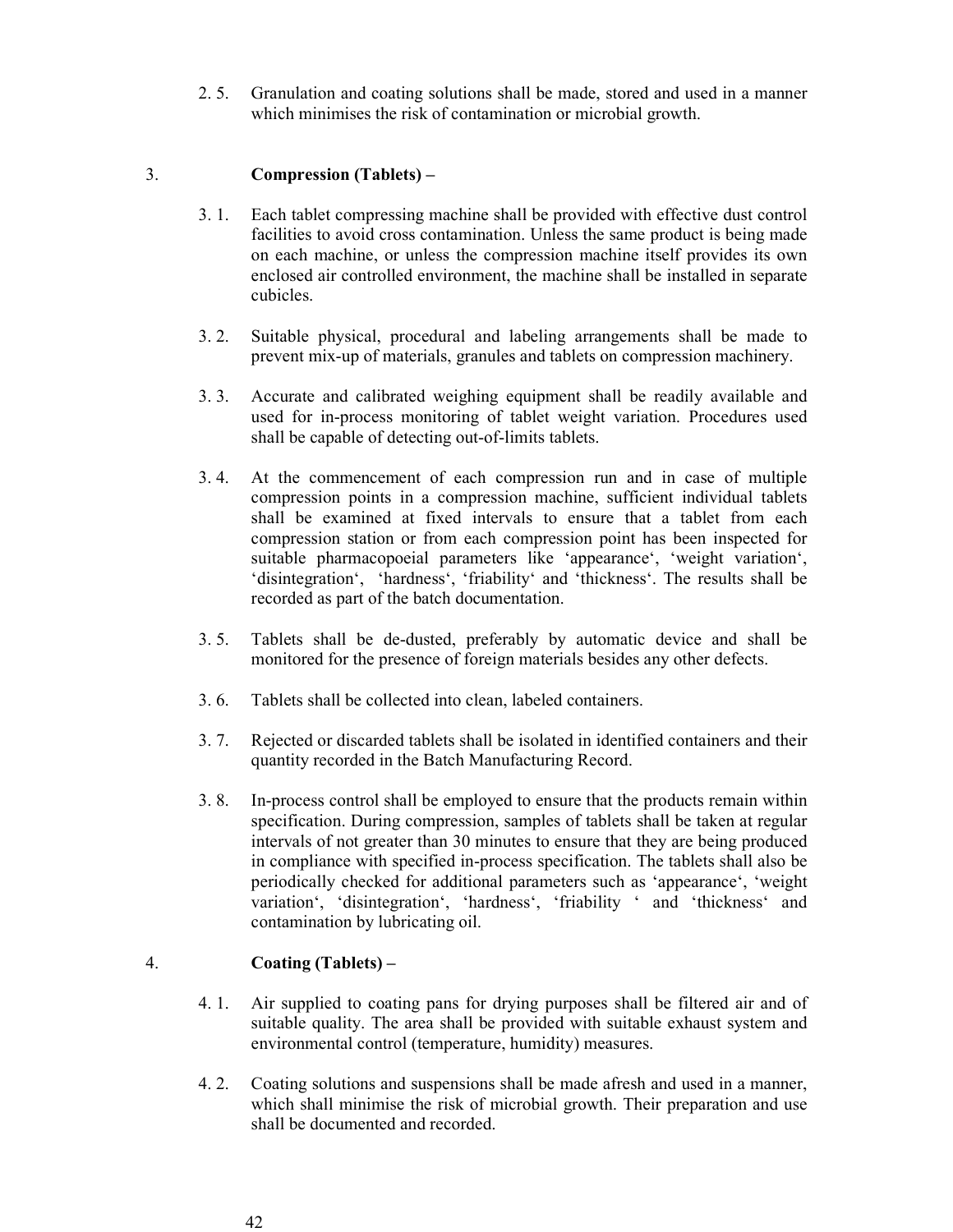# 5. Filling of Hard Gelatin Capsule –

Empty capsules shells shall be regarded as 'drug component' and treated accordingly. They shall be stored under conditions which shall ensure their safety from the effects of excessive heat and moisture.

### 6. Printing (Tablets And Capsules) –

- 6. 1. Special care shall be taken to avoid product mix-up during any printing of tablets and capsules. Where different products, or different batches of the same product, are printed simultaneously, the operations shall adequately be segregated. Edible grade colours and suitable printing ink shall be used for such printing.
- 6. 2. After printing, tablets and capsules shall be approved by Quality Control before release for packaging or sale.

### 7. Packaging (Strip and Blister) –

- 7. 1. Care shall be taken when using automatic tablet and capsule counting, strip and blister packaging equipment to ensure that all 'rogue' tablets, capsules or foils from packaging operation are removed before a new packaging operation is commenced. There shall be an independent recorded check of the equipment before a new batch of tablets or capsules is handled.
- 7. 2. Uncoated tablets shall be packed on equipment designed to minimise the risk of cross-contamination. Such packaging shall be carried out in an isolated area when potent tablets or Beta-lactum containing tablets are being packed.
- 7. 3. The strips coming out of the machine shall be inspected for defects such as misprint, cuts on the foil, missing tablets and improper sealing.
- 7. 4. Integrity of individual packaging strips and blisters shall be subjected to vacuum test periodically to ensure leak proofness of each pocket strip and blister and records maintained.

### PART I – C SPECIFIC REQUIREMENTS FOR MANUFACTURE OF ORAL LIQUIDS (SYRUPS, ELIXIRS, EMULSIONS AND SUSPENSIONS)

Note : *The General Requirements as given in Part I of this Schedule relating to Requirements of Good Manufacturing Practices for Premises and Materials for pharmaceutical products shall be complied with, mutatis mutandis, for the manufacture of ( Syrups , Elixirs, Emulsions and Suspensions ). In addition to these requirements, the following Specific Requirements shall also be followed, namely : -* 

### 1. Building And Equipment –

1. 1. The premises and equipment shall be designed, constructed and maintained to suit the manufacturing of Oral Liquids. The layout and design of the manufacturing area shall strive to minimize the risk of cross- contamination and mix-ups.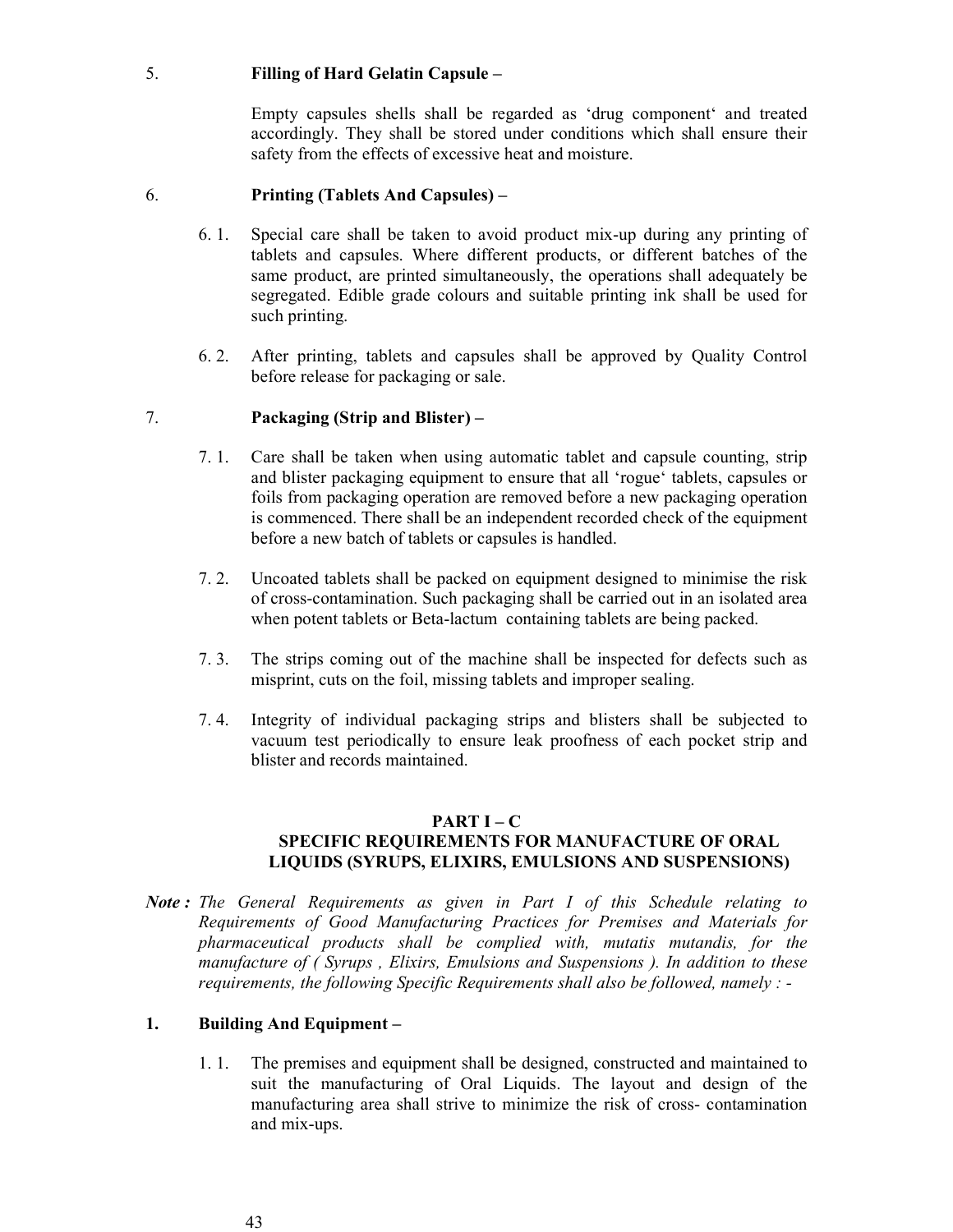- 1. 2. Manufacturing area shall have entry through double door air-lock facility. It shall be made fly proof by use of ' fly catcher' and / or 'air curtain'.
- 1. 3. Drainage shall be of adequate size and have adequate traps, without open channels and the design shall be such as to prevent back flow. Drains shall be shallow to facilitate cleaning and disinfecting.
- 1. 4. The production area shall be cleaned and sanitised at the end of every production process.
- 1. 5. Tanks, containers, pipe work and pumps shall be designed and installed so that they can be easily cleaned and sanitized. Equipment design shall be such as to prevent accumulation of residual microbial growth or cross-contamination.
- 1. 6. Stainless Steel or any other appropriate material shall be used for parts of equipments coming in direct contact with the products. The use of glass apparatus shall be minimum.
- 1. 7. Arrangements for cleaning of containers, closures and droppers shall be made with the help of suitable machines/devices equipped with high pressure air, water and steam jets.
- 1. 8. The furniture used shall be smooth, washable and made of stainless steel or any other appropriate material which is scratch proof, washable and smooth. .

# 2. Purified Water –

- 2. 1. The chemical and microbiological quality of purified water used shall be specified and monitored routinely. The microbiological evaluation shall include testing for absence of pathogens and shall not exceed 100 cfu / ml (as per Appendix 12.5 of IP 1996).
- 2. 2. There shall be a written procedure for operation and maintenance of the purified water system. Care shall be taken to avoid the risk of microbial proliferation with appropriate methods like recirculation, use of UV treatment, treatment with heat and sanitizing agent. After any chemical sanitisation of the water system, a flushing shall be done to ensure that the sanitizing agent has been effectively removed.

# 3. Manufacturing –

- 3. 1. Manufacturing personnel shall wear wherever required non-fiber shedding clothing to prevent contamination of the product.
- 3. 2. Materials likely to shed fiber like gunny bags, or wooden pallets shall not be carried into the area where products or cleaned- containers are exposed.
- 3. 3. Care shall be taken to maintain the homogenity of emulsion by use of appropriate emulsifier and suspensions by use of appropriate stirrer during filling. Mixing and filling processes shall be specified and monitored. Special care shall be taken at the beginning of the filling process, after stoppage due to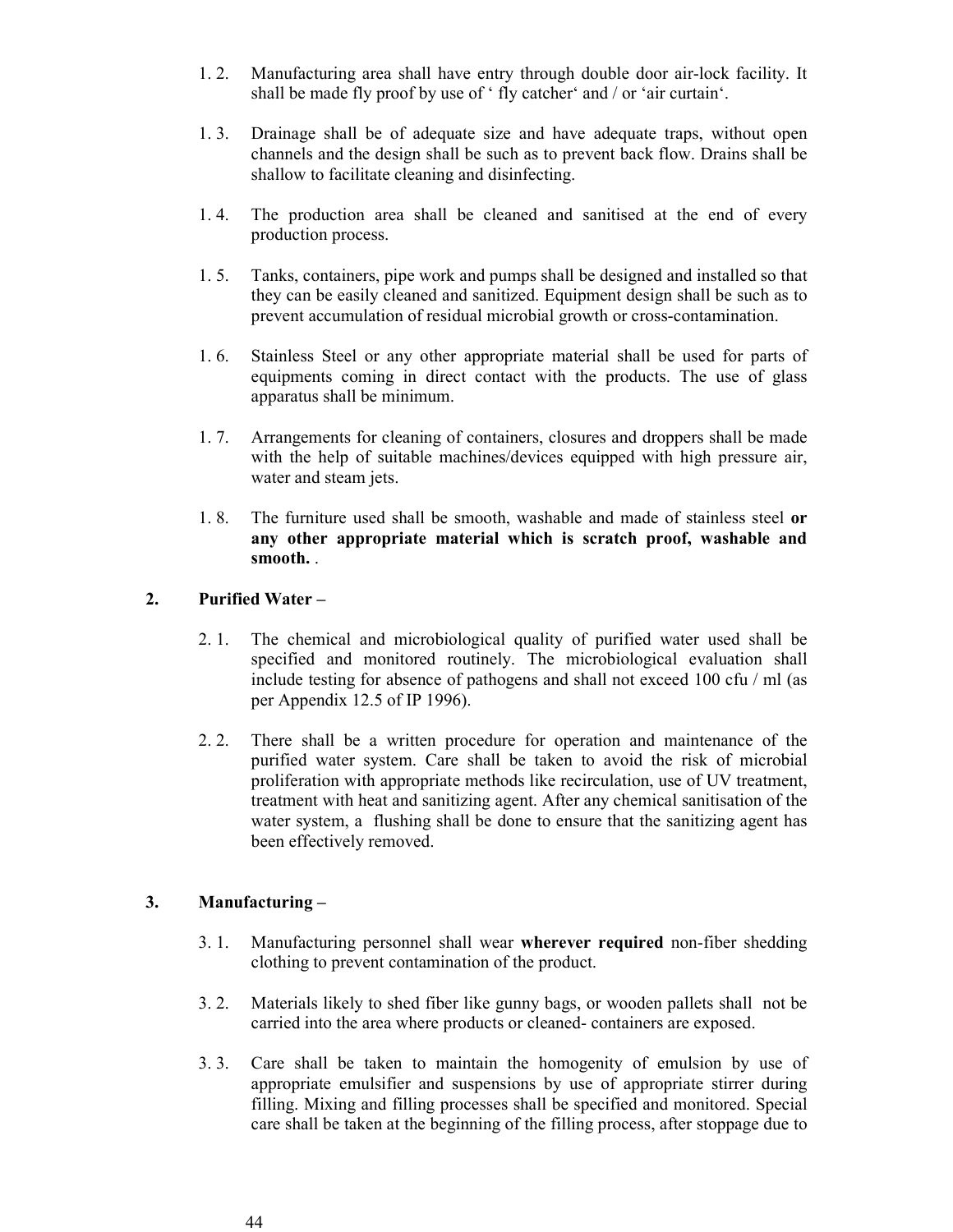any interruption and at the end of the process to ensure that the product is uniformly homogenous during the filling process.

- 3. 4. The primary packaging area shall have an air supply which is filtered through 5 micron filters. The temperature of the area shall not exceed 30 degrees centigrade.
- 3. 5. When the bulk product is not immediately packed, the maximum period of storage and storage conditions shall be specified in the Master Formula. The maximum period of storage time of a product in the bulk stage shall be validated.

#### PART I – D

# SPECIFIC REQUIREMENTS FOR MANUFACTURE OF TOPICAL PRODUCTS i.e. EXTERNAL PREPARATIONS (CREAMS, OINTMENTS, PASTES, EMULSIONS, LOTIONS, SOLUTIONS, DUSTING POWDERS AND IDENTICAL PRODUCTS).

- Note : *The General Requirements as given in Part I of this Schedule relating to Requirements of Good Manufacturing Practices for premises and Materials for pharmaceutical products shall be complied with, mutatis mutandis, for the manufacture of Topical Products i.e. External Preparations (Creams, Ointments, Pastes, Emulsions, Lotions, Solutions, Dusting powders and identical products used for external applications). In addition to these requirements, the following Specific Requirements shall also be followed, namely : -*
- 1. The entrance to the area where topical products are manufactured shall be through a suitable airlock. Outside the airlock, insectocutors shall be installed.
- 2. The air to this manufacturing area shall be filtered through at least  $20 \mu$  air filters and shall be air-conditioned.
- 3. The area shall be fitted with an exhaust system of suitable capacity to effectively remove vapours, fumes, smoke or floating dust particles.
- 4. The equipment used shall be designed and maintained to prevent the product from being accidentally contaminated with any foreign matter or lubricant.
- 5. Suitable cleaning equipment and material shall be used in the process of cleaning or drying the process equipment or accessories used.
- 6. Water used in compounding shall be Purified Water IP.
- 7. Powders, whenever used, shall be suitably sieved before use.
- 8. Heating vehicles and a base like petroleum jelly shall be done in a separate mixing area in suitable stainless steel vessels, using steam, gas, electricity, solar energy etc.
- 9. A separate packing section may be provided for primary packaging of the products.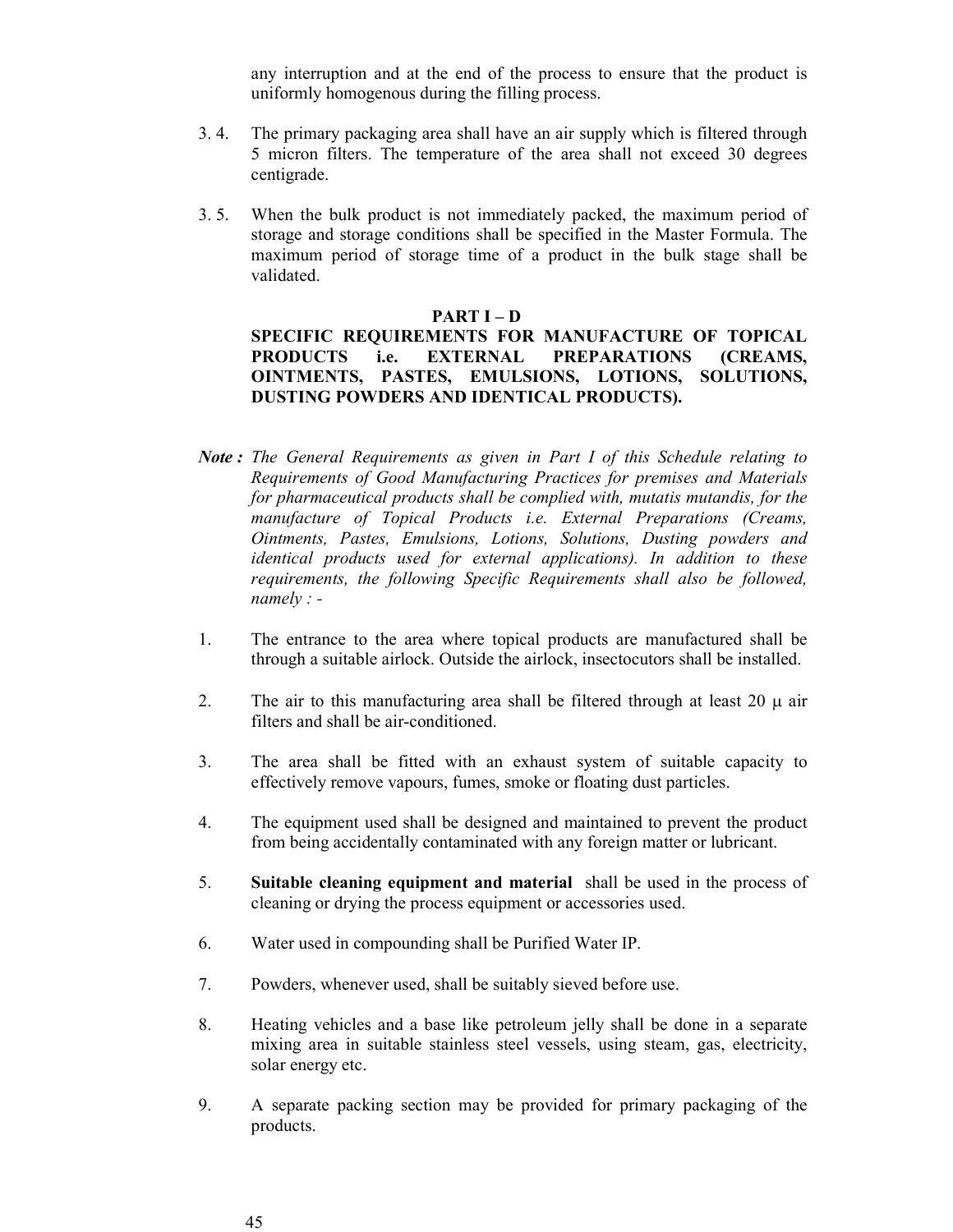### **PART**  $I - E$

# SPECIFIC REQUIREMENTS FOR MANUFACTURE OF METERED – DOSE INHALERS (MDI)

Note : *The General Requirements as given in Part I of this Schedule relating to Requirements of Good Manufacturing Practices for premises and Materials for pharmaceutical products shall be complied with, mutatis mutandis, for the manufacture of Metered-Dose-Inhalers (MDI). In addition to these requirements, the following Specific Requirements shall also be followed, namely : -* 

### 1. General .–

Manufacture of Metered-Dose-Inhalers shall be done under conditions which shall ensure minimum microbial and particulate contamination. Assurance of the quality of components and the bulk product is very important. Where medicaments are in suspended state, uniformity of suspension shall be established.

### 2. Building and civil works –

- 2. 1. The building shall be located on a solid foundation to reduce risk of cracking walls and floor due to the movement of equipment and machinery.
- 2. 2. All building surfaces shall be impervious, smooth and non-shedding. Flooring shall be continuous and provided with a cover between the floor and the wall as well as between the wall and the ceiling. Ceiling shall be solid, continuous and proceeded a cone with the walls. Light fittings and air-grills shall be flush with the ceiling. All service lines requiring maintenance shall be erected in such a manner that these are accessible from outside the production area.
- 2. 3. The manufacturing area shall be segregated into change rooms for personnel, container preparation area, bulk preparation and filling area, quarantine area and spray testing and packing areas.
- 2. 4. Secondary change rooms shall be provided for operators to change from factory clothing to special departmental clothing before entering the manufacturing and filling area.
- 2. 5. Separate area shall be provided for de-cartoning of components before they are air washed.
- 2. 6. The propellants used for manufacture shall be delivered to the manufacturing area distribution system by filtering them through  $2 \mu$  filters. The bulk containers of propellants shall be stored, suitably identified, away from the manufacturing facilities.

### 3. Environmental Conditions –

3. 1. Where products or clean components are exposed, the area shall be supplied with filtered air of Grade C.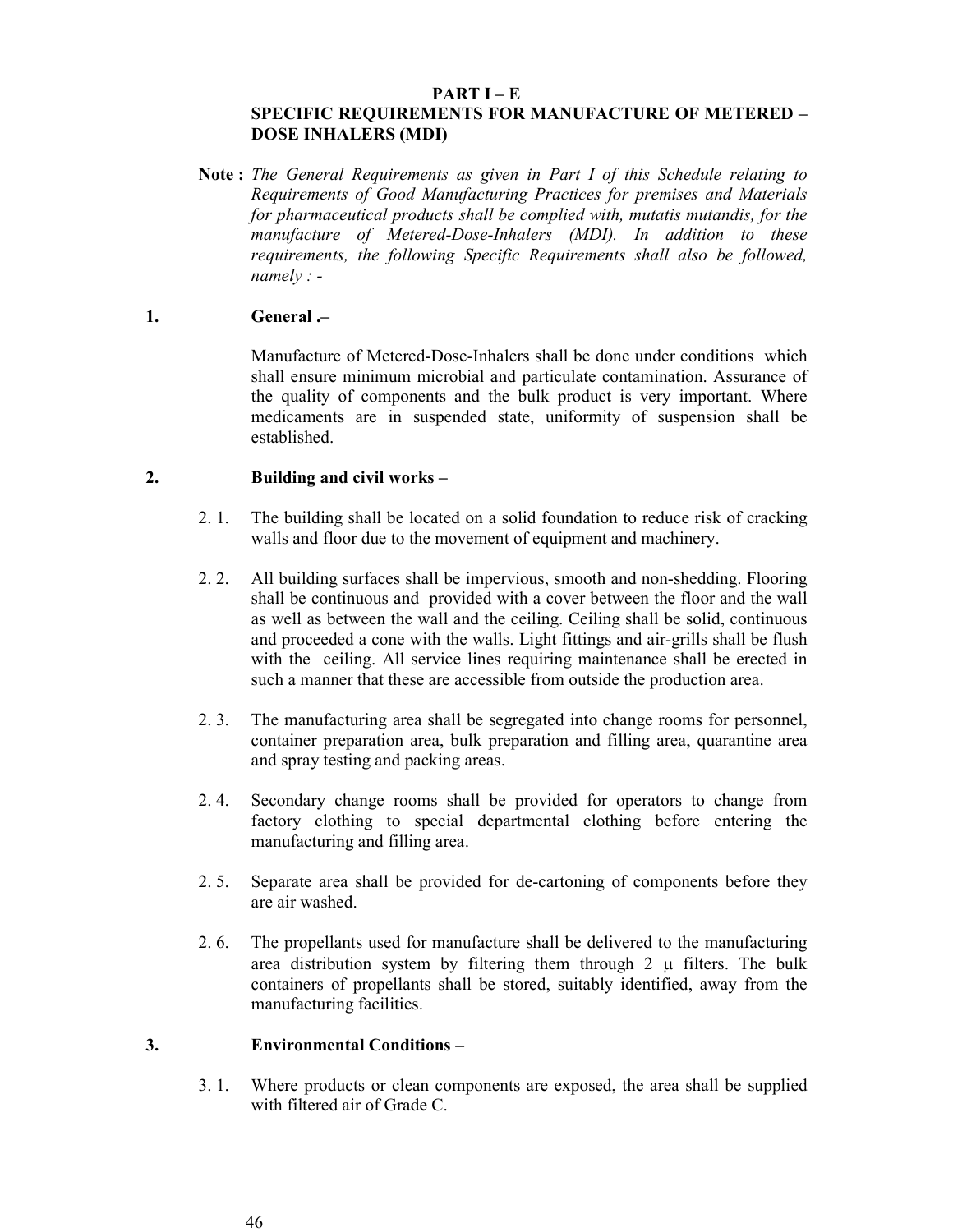- 3. 2. The requirements of temperature and humidity in the manufacturing area shall be decided depending on the type of product and propellants handled in the facility. Other support areas shall have comfort levels of temperature and humidity.
- 3. 3. There shall be a difference in room pressure between the manufacturing area and the support areas and the differential pressure shall be not less than 15 Pascals, (0.06 inches or 1.5 mm Water gauge).
- 3. 4. There shall be a written schedule for the monitoring of environmental conditions. Temperature and humidity shall be monitored daily.

# 4. Garments –

- 4. 1. Personnel in the manufacturing and filling section shall wear suitable singlepiece-garment made out of non-shedding, tight weave material. Personnel in support areas shall wear clean factory uniforms.
- 4. 2. Gloves made of suitable material having no interaction with the propellants shall be used by the operators in the manufacturing and filling areas. Preferably, disposable gloves shall be used.
- 4. 3. Suitable department-specific personnel protective equipment like footwear and safety glasses shall be used wherever hazard exists.

# 5. Sanitation –

- 5. 1. There shall be written procedures for the sanitation of the MDI manufacturing facility. Special care should be taken to handle residues and rinses of propellants.
- 5. 2. Use of water for cleaning shall be restricted and controlled. Routinely used disinfectants are suitable for sanitising the different areas. Records of sanitation shall be maintained.

# 6. Equipment –

- 6. 1. Manufacturing equipment shall be of closed system. The vessels and supply lines shall be of stainless steel.
- 6. 2. Suitable check weights, spray testing machines and labelling machines shall be provided in the department.
- 6. 3. All the equipment shall be suitably calibrated and their performance validated on receipt and thereafter periodically.

# 7. Manufacture –

7. 1. There shall be an approved Master Formula Records for the manufacture of metered dose inhalers. All propellants, liquids and gases shall be filtered through 2 µ filters to remove particles.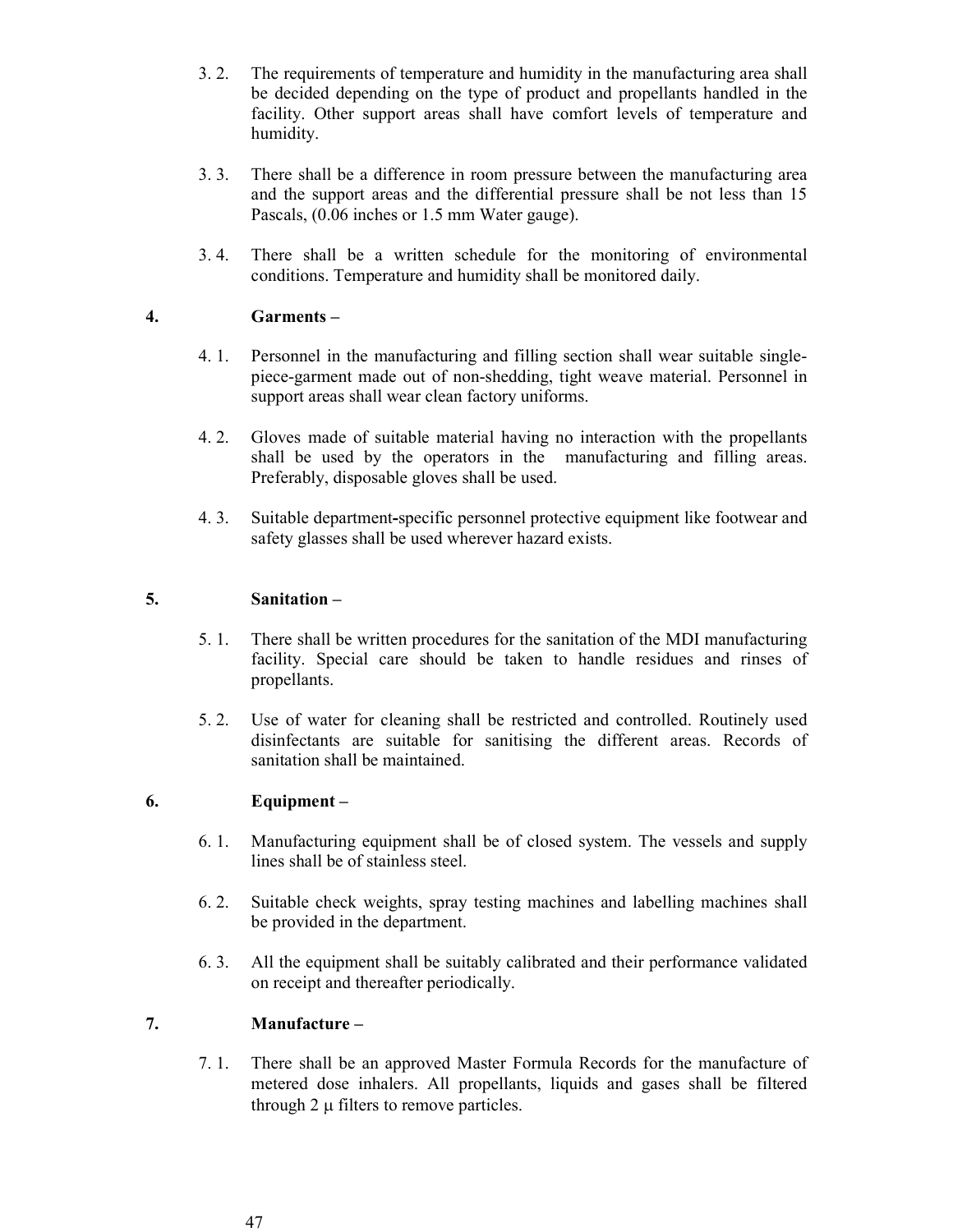- 7. 2. The primary packing material shall be appropriately cleaned by compressed air suitably filtered through  $0.2 \mu$  filter. The humidity of the compressed air shall be controlled as applicable.
- 7. 3. The valves shall be carefully handled and after de-cartoning, these shall be kept in clean, closed containers in the filling room.
- 7. 4. For suspensions, the bulk shall be kept stirred continuously.
- 7. 5. In-process controls shall include periodical checking of weight of bulk formulation filled in the containers. In a two-shot-filling process (liquid filling followed by gaseous filling), it shall be ensured that 100 % check on weight is carried out.
- 7. 6. Filled containers shall be quarantined for a suitable period established by the manufacturer to detect leaking containers prior to testing, labelling and packing.

# 8. Documentation –

- 8. 1. In addition to the routine good manufacturing practices documentation, manufacturing records shall show the following additional information:-
	- ( 1 ) Temperature and humidity in the manufacturing area.
	- ( 2 ) Periodic filled weights of the formulation.
	- ( 3 ) Records of rejections during on line check weighing.
	- ( 4 ) Records of rejection during spray testing.

#### PART I – F

### SPECIFIC REQUIREMENTS OF PREMISES, PLANT AND<br>MATERIALS FOR MANUFACTURE OF ACTIVE FOR MANUFACTURE OF ACTIVE PHARMACEUTICAL INGREDIENTS (BULK DRUGS).

Note *: The General Requirements as given in Part I of this Schedule relating to Requirements of Good Manufacturing Practices for premises and Materials for pharmaceutical products shall be complied with, mutatis mutandis, for the manufacture of active pharmaceutical ingredients (Bulk Drugs). In addition to these requirements, the following Specific Requirements shall also be followed, namely : -* 

#### 1. Buildings and civil works –

- 1. 1. Apart from the building requirements contained in Part-I, General ante, the active pharmaceutical ingredients facilities for manufacture of hazardous reactions, Beta-Lactum antibiotics, Steroids and Steroidal Hormones/Cytotoxic substances shall be provided in confined areas to prevent contamination of the other drugs manufactured.
- 1. 2. The final stage of preparation of a drug, like isolation / filtration / drying / milling / sieving and packing operations shall be provided with air filtration systems including pre-filters and finally with a 5 micron filter. Air handling systems with adequate number of air changes per hour or any other suitable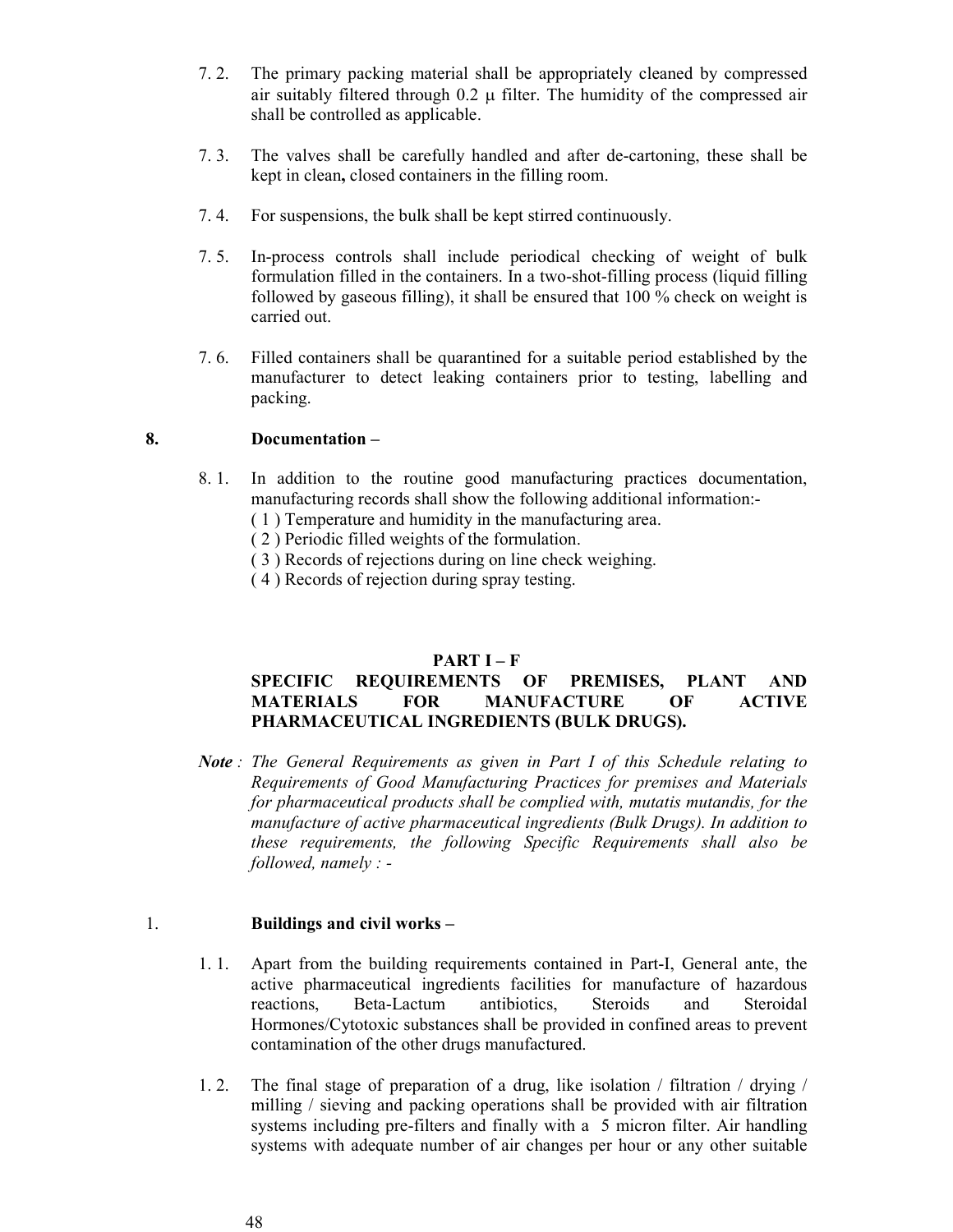system to control the air borne contamination shall be provided. Humidity/ Temperature shall also be controlled for all the operations wherever required.

- 1. 3. Air filtration systems including pre-filters and particulate matter retention air filters shall be used, where appropriate, for air supplies to production areas. If air is re-circulated to production areas, measures shall be taken to control recirculation of floating dust particles from production. In areas where air contamination occurs during production, there shall be adequate exhaust system to control contaminants.
- 1. 4. Ancillary area shall be provided for Boiler-house. Utility areas like heat exchangers, chilling workshop, store and supply of gases shall also be provided.
- 1. 5. For specified preparation like manufacture of sterile products and for certain antibiotics, sex hormones, cytotoxic and oncology products, separate enclosed areas shall be designed. The requirements for the sterile active pharmaceutical ingredient shall be in line with the facilities required for formulations to be filled aseptically.
- 2. Sterile Products.– Sterile active pharmaceutical ingredient filled aseptically shall be treated as formulation from the stage wherever the process demands like crystallisation, lyophilisation, filtration etc. All conditions applicable to formulations that are required to be filled aseptically shall apply *mutatis mutandis* for the manufacture of sterile active pharmaceutical ingredients involving stages like filtration, crystallisation and lyophilisation.
- 3. Utilities/ Services.– Equipment like chilling plant, boiler, heat exchangers, vacuum and gas storage vessels shall be serviced, cleaned, sanitised and maintained at appropriate intervals to prevent mal-functions or contamination that may interfere with safety, identity, strength, quality or purity of the drug product.

### 4. Equipment Design, Size and Location –

- 4. 1. Equipment used in the manufacture, processing, packing or holding of an active pharmaceutical ingredient shall be of appropriate design, adequate size and suitably located to facilitate operations for its intended use and for its cleaning and maintenance.
- 4. 2. If equipment is used for different intermediates and active pharmaceutical ingredients, proper cleaning before switching from one product to another becomes particularly important. If cleaning of a specific type of equipment is difficult, the equipment may need to be dedicated to a particular intermediate or active pharmaceutical ingredient.
- 4. 3. The choice of cleaning methods, detergents and levels of cleaning shall be defined and justified. Selection of cleaning agents (e.g. solvents) should depend on ;
	- (a) the suitability of the cleaning agent to remove residues of raw materials, intermediates, precursors, degradation products and isomers, as appropriate.
	- (b) whether the cleaning agent leaves a residue itself ;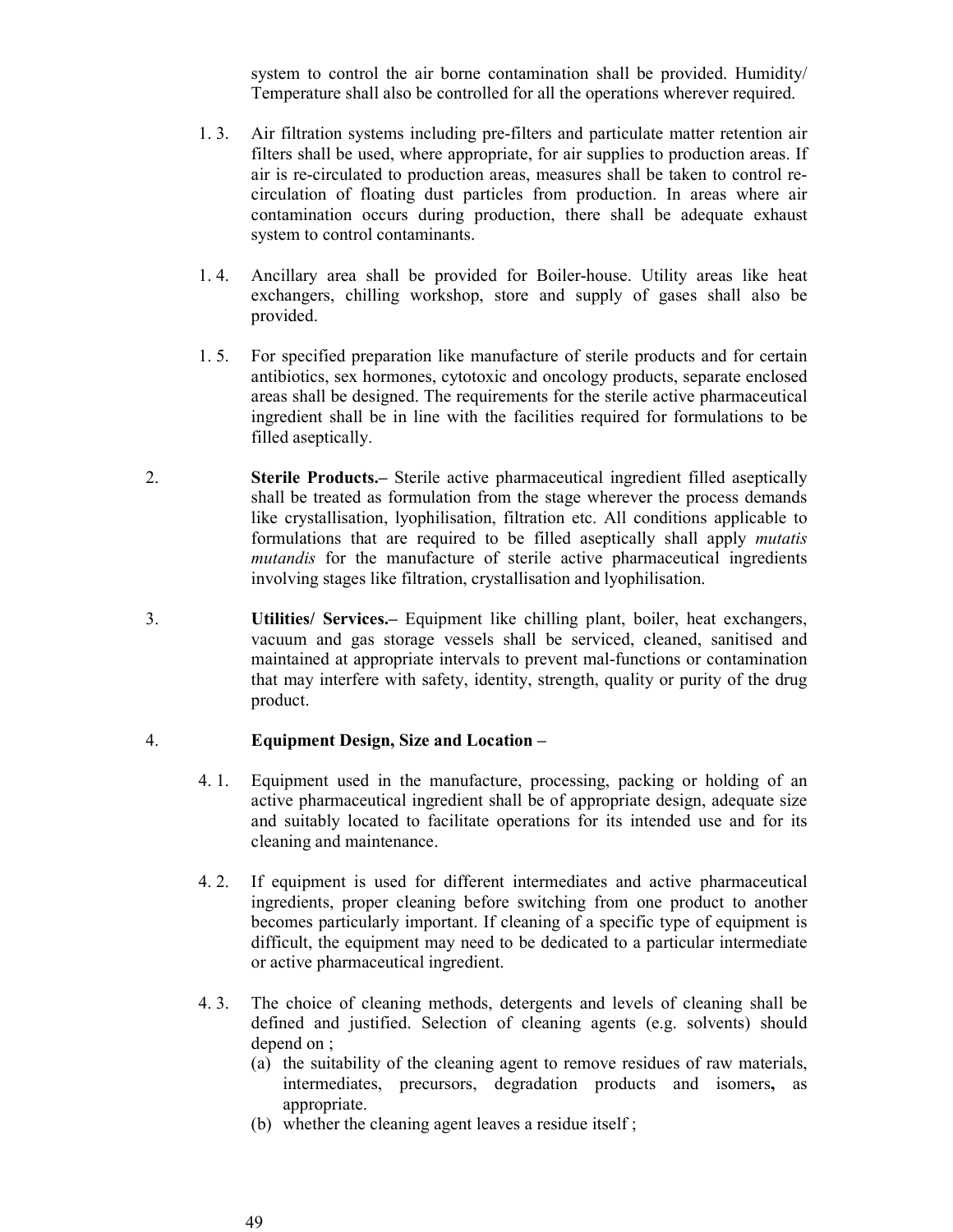- (c) compatibility with equipment construction materials like centrifuge/ filtration, dryer / fluid bed dryer, rotocone proton dryer, vaccum dryer, frit mill, multi-mill / jet mills/sewetters cut sizing ;
- (d) test for absence of intermediate or active pharmaceutical ingredient in the final rinse.
- 4. 4. A written procedures shall be established and followed for cleaning and maintenance of equipment, including utensils used in the manufacture, processing, packing or holding of active pharmaceutical ingredients. These procedures shall include but should not be limited to the following :
	- (a) assignment of responsibility for cleaning and maintaining equipment;
	- (b) maintenance and cleaning program schedules, including where appropriate, sanitizing schedules ;
	- (c) a complete description of the methods and materials used to clean and maintain equipment, including instructions for dis-assembling and reassembling each article of equipment to ensure proper cleaning and maintenance;
	- (d) removal or obliteration of previous batch identification ;
	- (e) protection of clean equipment from contamination prior to use;
	- (f) inspection of equipment for cleanliness immediately before use;
	- (g) establishing the maximum time that may elapse between completion of processing and equipment cleaning as well as between cleaning and equipment reuse.
- 4. 5. Equipment shall be cleaned between successive batches to prevent contamination and carry-over of degraded material or contaminants unless otherwise established by validation.
- 4. 6. As processing approaches the final purified active pharmaceutical ingredient, it is important to ensure that incidental carry over between batches does not have adverse impact on the established impurity profile. However, this does not generally hold good for any biological, active pharmaceutical ingredient where many of the processing steps are accomplished aseptically and where it is necessary to clean and sterilize equipment between batches.

### 5. In-process Controls.–

- 5. 1. In-process controls for chemical reactions may include the following :
	- (a) reaction time or reaction completion;
	- (b) reaction mass appearance, clarity, completeness or pH solutions;
	- (c) reaction temperature;
	- (d) concentration of a reactant;
	- (e) assay or purity of the product;
	- (f) process completion check by TLC/any other means.
- 5. 2. In-process controls for physical operations may include the following :
	- (a) appearance and color;
	- (b) uniformity of the blend;
	- (c) temperature of a process;
	- (d) concentration of a solution;
	- (e) processing rate or time;
	- (f) particle size analysis;
	- (g) bulk / tap density;
	- (h) pH determination;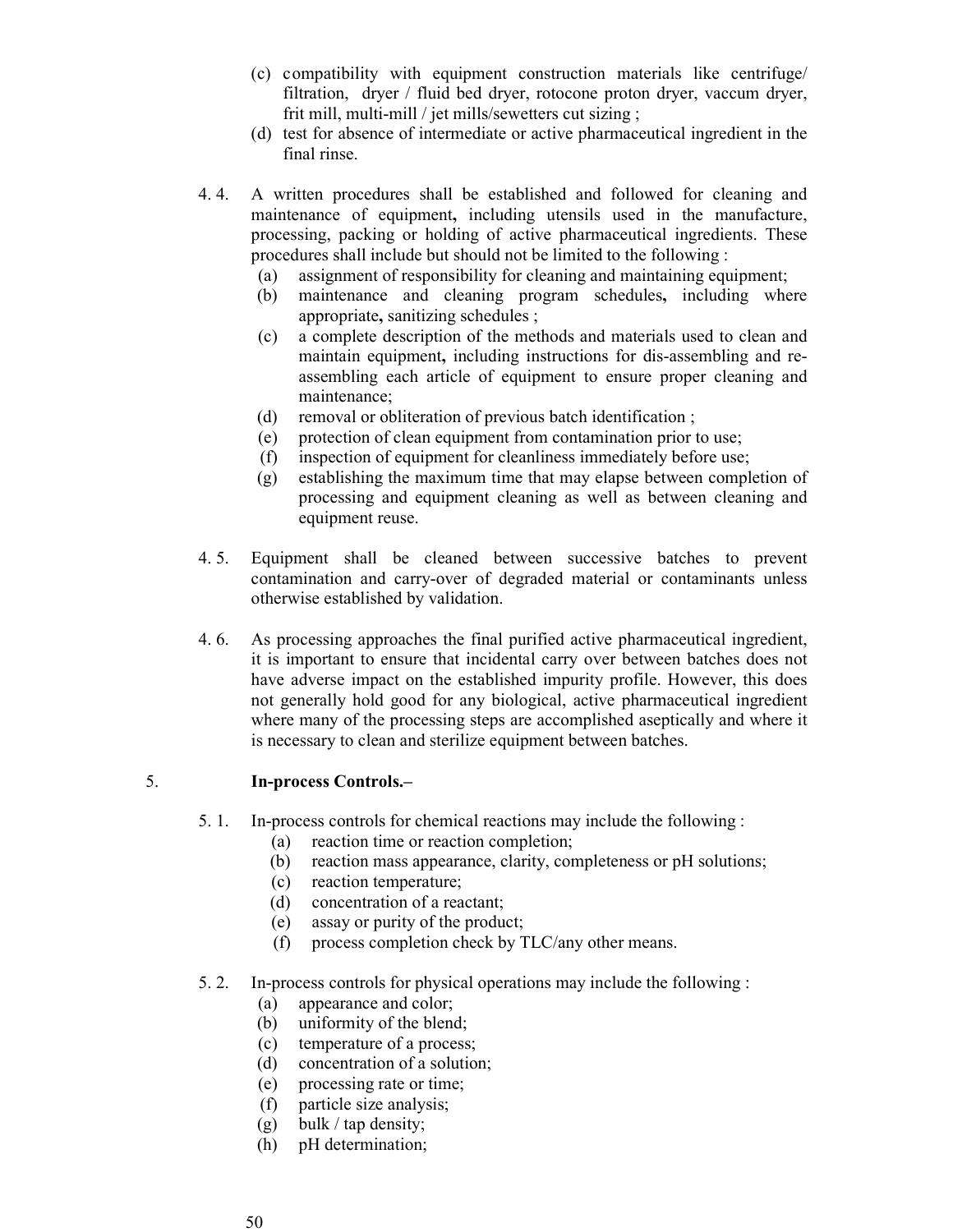(i) moisture content;

### 6. Product containers and closures.–

- 6. 1. All containers and closures shall comply with the pharmacopoeial or any other requirement, suitable sampling methods, sample sizes, specifications, test methods, cleaning procedures and sterilization procedures, when indicated, shall be used to assure that containers, closures and other component parts of drug packages are suitable and are not reactive, additive, adsorptive or leachable to an extent that significantly affects the quality or purity of the drug.
- 6. 2. The drug product container shall be re-tested or re-examined as appropriate and approved or rejected and shall be identified and controlled under a quarantine system designed to prevent their use in manufacturing or processing operations for which these are unsuitable.
- 6. 3. Container closure system shall provide adequate protection against foreseeable external factors in storage / transportation and use that may cause deterioration or contamination of the active pharmaceutical ingredient.
- 6. 4. Bulk containers and closures shall be cleaned and, where indicated by the nature of the active pharmaceutical ingredient, sterilized to ensure that they are suitable for their intended use
- 6. 5. The container shall be conspicuously marked with the name of the product and the following additional information concerning :
	- (a) quality and standards, if specified ;
	- (b) manufacturing licence number/drug master file number (whichever applicable), batch number;
	- (c) date of manufacture and date of expiry;
	- (d) method for container disposal (label shall give the methodology, if required);
	- (e) storage conditions, if specified and name and address of the manufacturer, if available.
- 6.6. Areas for different operation of active pharmaceutical ingredients (Bulk drugs) section shall have appropriate areas which may be suitably partitioned for different operations.

# PART II Requirements of Plant and Equipment

1. External Preparations.– The following equipment is recommended for the manufacture of 'External preparations' i.e. Ointments, Emulsions, Lotions, Solutions, Pastes, Creams, Dusting Powders and such identical products used for external applications whichever is applicable, namely,–

( 1 ) Mixing and storage tanks preferably of stainless steel or any other appropriate material .

( 2 ) Jacketted Kettle stainless steel container (steam, gas or electrically heated).

( 3 ) Mixer (Electrically operated).

( 4 ) Planetary mixer.

( 5 ) A colloid mill or a suitable emulsifier.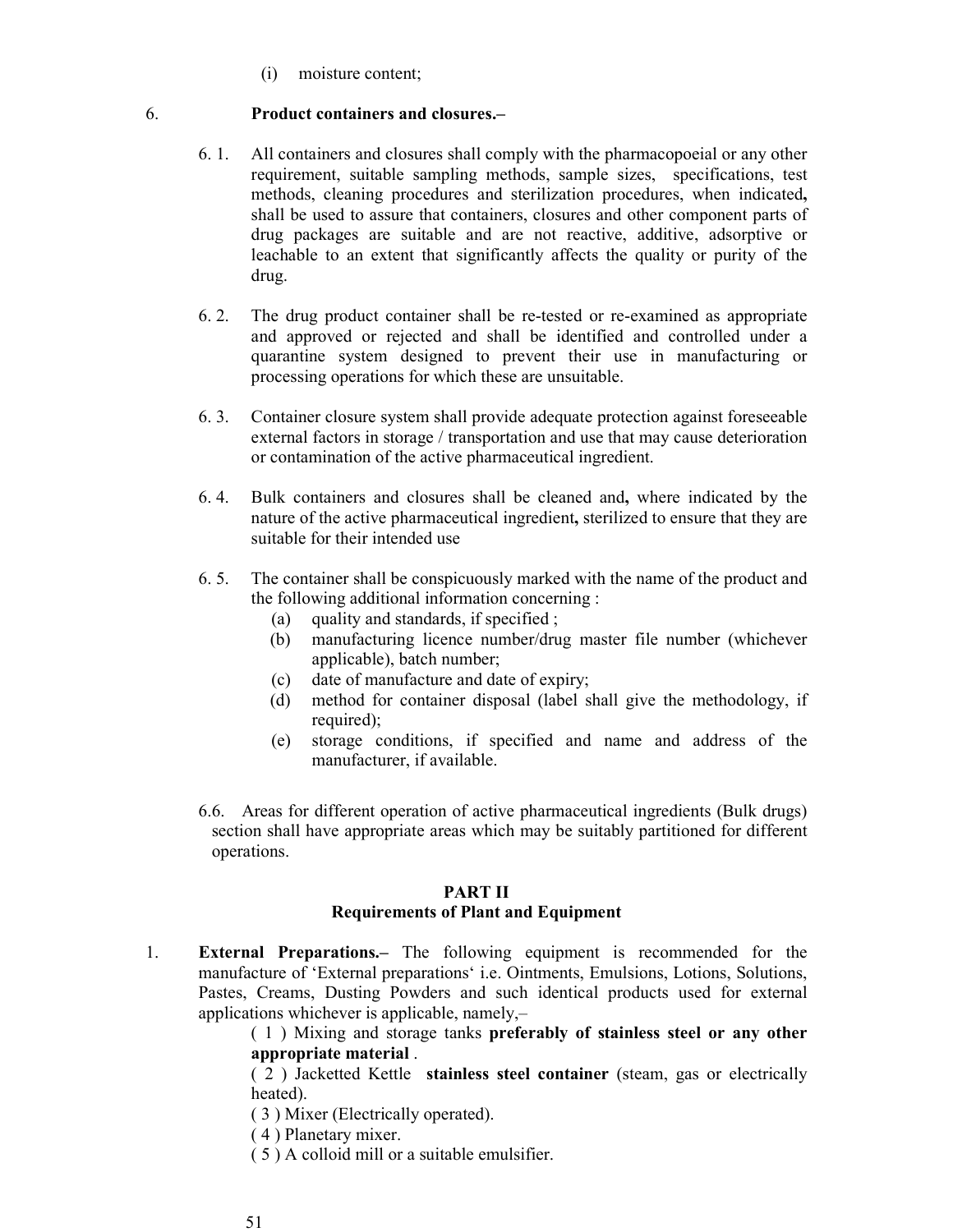- ( 6 ) A triple roller mill or an ointment mill.
- ( 7 ) Liquid filling equipment (Electrically operated).
- ( 8 ) Jar or tube filling equipment .
- Area.- (1) A minimum area of thirty square meters for basic installation and ten square meters for Ancillary area is recommended.
	- (2) Areas for formulations meant for external use and internal use shall be separately provided to avoid mix up The requirement for the ancillary area in this part shall not apply to units registered before  $1^{st}$  January 2002.
- 2. Oral Liquid Preparations.– The following equipment is recommended for the manufacture of oral / internal use preparations i.e. Syrups, Elixirs, Emulsions and Suspensions, whichever is applicable, namely,-
	- (1) Mixing and storage tanks preferably of Stainless steel or any other appropriate material.
	- (2) Jacketted Kettle/Stainless steel tank (steam, gas or electrically heated).
	- (3) Portable stirrer (Electrically operated).
	- (4) A colloid mill or suitable emulsifier (Electrically operated).
	- (5) Suitable filtration equipment (Electrically operated ).
	- (6) Semi-automatic/automatic bottle filling machine.
	- (7) Pilfer proof cap sealing machine.
	- (8) Water distillation unit or deioniser.
	- (9) Clarity testing inspection units.

Area.- A minimum area of thirty square metres for basic installation and ten square meters for Ancillary area is recommended. The requirement for the ancillary area in this part shall not apply to units registered before  $1<sup>st</sup>$ January 2002 .

- 3. Tablets.– The Tableting section shall be free from dust and floating particles and may be air-conditioned. For this purpose, each tablet compression machine shall be isolated into cubicles and connected to a vacuum dust collector or an exhaust system. For effective operations, the tablet production department shall be divided into four distinct and separate sections as follows :-
	- ( a ) Mixing, Granulation and Drying section.
	- ( b ) Tablet compression section.
	- ( c ) Packaging section (strip / blister machine wherever required)
	- ( d ) Coating section (wherever required)
	- 3. 1. The following electrically operated equipment are recommended for the manufacture of compressed tablets and hypodermic tablets, in each of the above sections, namely ,-
		- ( a ) Granulation-cum-Drying section.
			- (1) Disintegrator and sifter.
			- (2) Powder mixer.
			- (3) Mass mixer/Planetary mixer/Rapid mixer granulator.
			- (4) Granulator wherever required.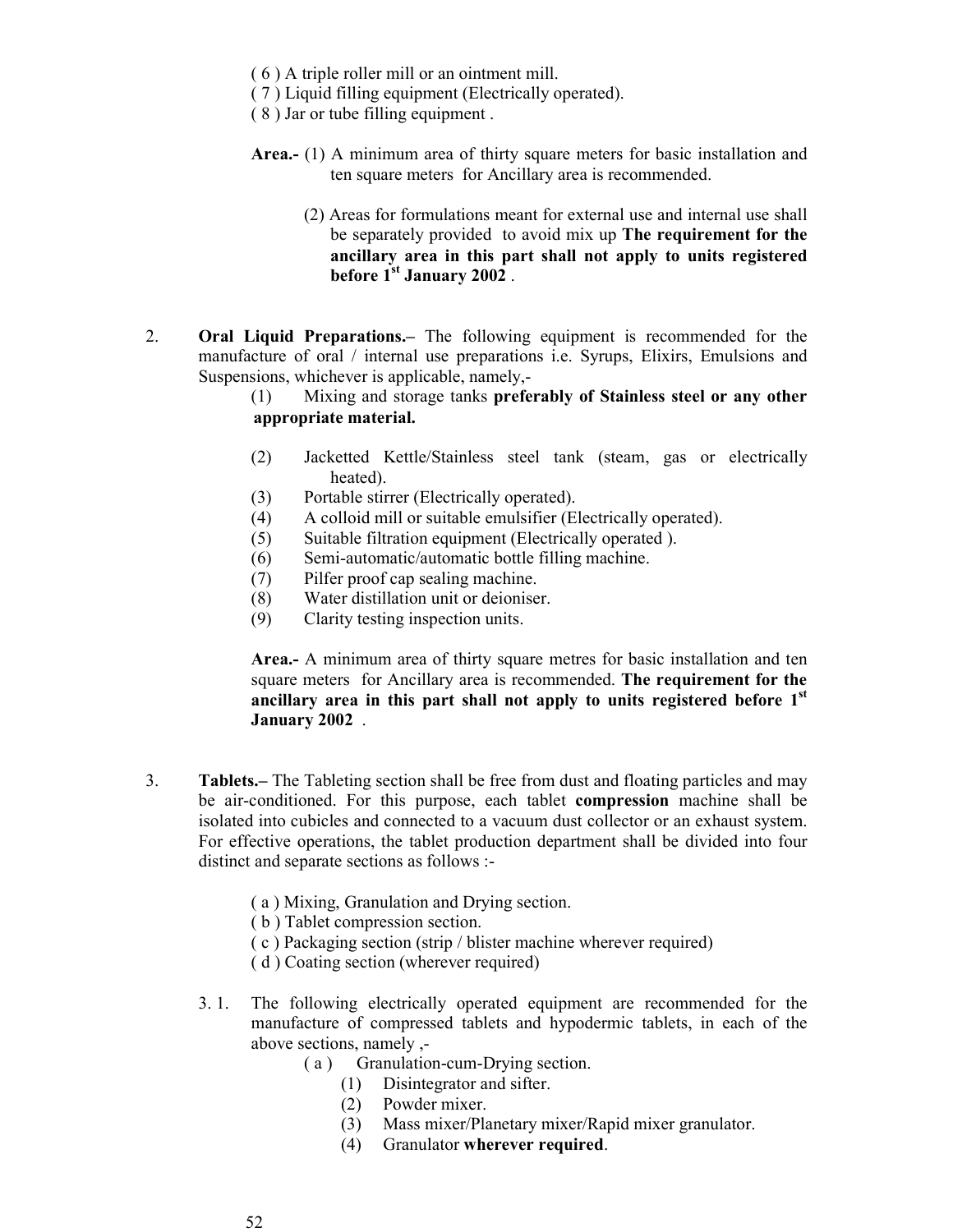- (5) Thermostatically controlled hot air oven with trays (preferably mounted on a trolley)/Fluid bed dryer.
- (6) Weighing machines.
- ( b ) Compression section.
	- (1) Tablet compression machine, single/multi punch/rotatory.
	- (2) Punch and dies storage cabinets.
	- (3) Tablet de-duster.
	- (4) Tablet Inspection unit/belt.
	- (5) Dissolution test apparatus wherever required.
	- (6) In-process testing equipment like single pan electronic balance, hardness tester, friability and disintegration test apparatus.
	- (7) Air-conditioning and dehumidification arrangement (wherever necessary)
- ( c ) Packaging section .
	- (1) Strip/blister packaging machine
	- (2) Leak test apparatus (vacuum system)
	- (3) Tablet counters (wherever applicable)
	- (4) Air-conditioning and dehumidification arrangement (wherever applicable).

Area.- A minimum area of sixty square metres for basic installation and twenty square meters for Ancillary area is recommended for un-coated tablets.

- ( d ) Coating section .
	- (1) Jacketted kettle Stainless steel container or any other appropriate material (steam, gas, or electrically heated for preparing coating suspension).
	- (2) Coating pan (Stainless steel).
	- (3) Polishing pan (where applicable).
	- (4) Exhaust system (including vacuum dust collector).
	- (5) Air conditioning and Dehumidification Arrangement.
	- (6) Weighing balance.

The requirement for the ancillary area in this part shall not apply to units registered before  $1<sup>st</sup>$  January 2002

3. 2. The coating section shall be made dust free with suitable exhaust system to remove excess powder and fumes resulting from solvent evaporation. It shall be air-conditioned and dehumidified wherever considered necessary.

Area.- A minimum additional area of thirty square metres for coating section for basic installation and ten square meters for Ancillary area is recommended. The requirement for the ancillary area in this part shall not apply to units registered before 1<sup>st</sup> January 2002.

 Separate area and equipment for mixing, granulation, drying, tablet compression, coating and packing shall be provided for Penicillin group of drugs on the lines indicated above. In case of operations involving dust and floating particles, care shall be exercised to avoid cross-contamination.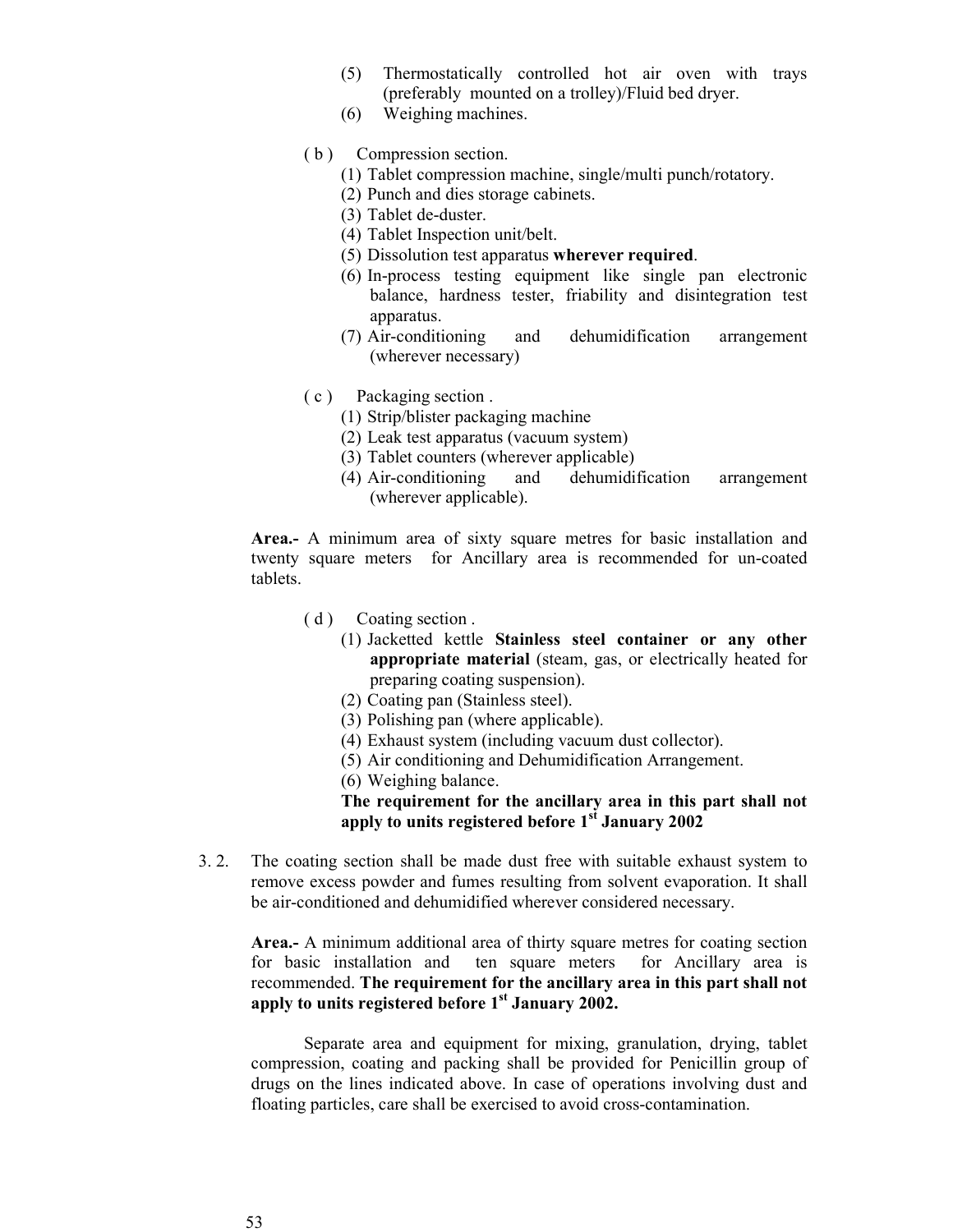- 3. 3. The manufacture of Hypodermic tablets shall be conducted under aseptic conditions in a separate air-conditioned room, the walls of which shall be smooth and washable. The granulation, tableting and packing shall be done in this room.
- 3. 4. The manufacture of effervescent and soluble tablets shall be carried out in airconditioned and dehumidified areas.
- 4. Powders.– The following equipment is recommended for the manufacture of powders namely, -
	- ( 1 ) Disintegrator.
	- ( 2 ) Mixer (electrically operated).
	- ( 3 ) Sifter.
	- ( 4 ) Stainless steel vessels and scoops of suitable sizes.
	- ( 5 ) Filling equipment.
	- ( 6 ) Weighing balance.

In the case of operation involving floating particles of fine powder, a suitable exhaust system shall be provided. Workers should be provided with suitable masks during operation.

Area.- A minimum area of thirty square metres is recommended to allow for the basic installations. Where the actual blending is to be done on the premises, an additional room shall be provided for the purpose.

### Note:- The requirement for additional room in this part shall not apply to units registered before 1<sup>st</sup> January 2002.

- 5. Capsules.– For the manufacture of capsules, separate enclosed area suitably airconditioned and dehumidified with an airlock arrangement shall be provided. The following equipment is recommended for filling Hard Gelatin Capsules, namely,-
	- (1) Mixing and blending equipment (electrically or power driven).
	- (2) Capsule filling units.
	- (3) Capsules counters (wherever applicable).
	- (4) Weighing balance.
	- (5) Disintegration test apparatus.
	- (6) Capsule polishing equipment.

Separate equipment and, filling and packaging areas shall be provided in penicillin and non-penicillin sections. In case of operations involving floating particles of fine powder, a suitable exhaust system shall be provided. Manufacture and filling shall be carried out in air-conditioned areas. The room shall be dehumidified.

Area.- A minimum area of twenty five square metres for basic installation and ten square meters for Ancillary area each for penicillin and non-penicillin sections is recommended. The requirement for the ancillary area in this part shall not apply to units registered before  $1<sup>st</sup>$  January 2002.

- 6. Surgical dressing.– The following equipment is recommended for the manufacture of surgical dressings other than Absorbent Cotton Wool, namely,-
	- ( 1 ) Rolling machine.
	- ( 2 ) Trimming machine.
	- ( 3 ) Cutting equipment.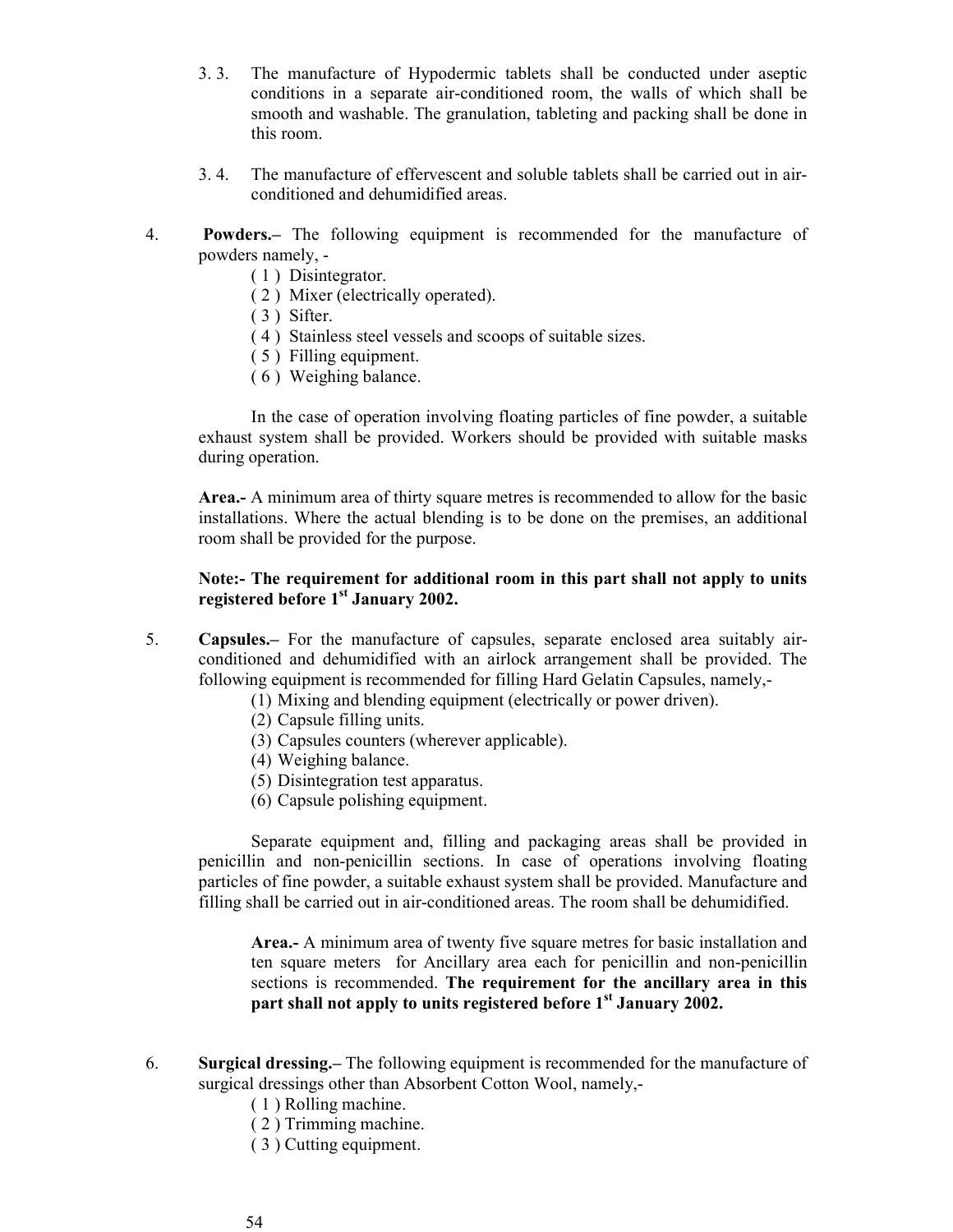- ( 4 ) Folding and pressing machine for gauze.
- ( 5 ) Mixing tanks for processing medicated dressing.
- ( 6 ) Hot air dry oven.
- ( 7 ) Steam sterilizer or dry heat sterilizer or other suitable equipment.
- ( 8 ) Work tables / benches for different operations.

Area.- A minimum area of thirty square meters is recommended to allow for the basic installations. In case medicated dressings are to be manufactured, another room with a minimum area of thirty square meters shall be provided.

- 7. Ophthalmic preparations.- For the manufacture of Ophthalmic preparations, separate enclosed areas with air lock arrangement shall be provided. The following equipment is recommended for manufacture under aseptic conditions of Eye-Ointment, Eye-lotions and other preparations for external use, namely, -
	- (1) Thermostatically controlled hot air ovens (preferably double ended).
	- (2) Jacketted kettle / Stainless steel tanks (steam, gas or electrically heated).
	- (3) Mixing and storage tanks of stainless steel / Planetary mixer.
	- (4) Colloid mill or ointment mill.
	- (5) Tube filling and crimping equipment (semi-automatic or automatic filling machines).
	- (6) Tube cleaning equipment (air jet type).
	- (7) Tube washing and drying equipment, if required.
	- (8) Automatic vial washing machine.
	- (9) Vial drying oven.
	- (10) Rubber bung washing machine.
	- (11) Sintered glass funnel, seitz filter or filter candle (preferably cartridge and membrane filters).
	- (12) Liquid filling equipment (semi-automatic or automatic filling machines).
	- (13) Autoclave (preferably ventilator autoclave)
	- (14) Air-conditioning and dehumidification arrangement (preferably centrally air-conditioned and dehumidification system).
	- (15) Laminar air flow units.
	- Area.- (1) A minimum area of twenty five square meters for basic installation and ten square meters for Ancillary area is recommended. Manufacture and filling shall be carried out in air-conditioned areas under aseptic conditions. The rooms shall be further dehumidified as considered necessary if preparations containing antibiotics are manufactured.
	- (2) Areas for formulations meant for external use and internal use shall be separately provided to avoid mix up. The requirement for the ancillary area in this part shall not apply to units registered before  $1<sup>st</sup>$  January 2002.
- 8. Pessaries and Suppositories.— (i) The following equipment is recommended for manufacture of Pessaries and Suppositories, namely, -
	- ( 1 ) Mixing and pouring equipment.
	- ( 2 ) Moulding equipment.
	- ( 3 ) Weighing devices.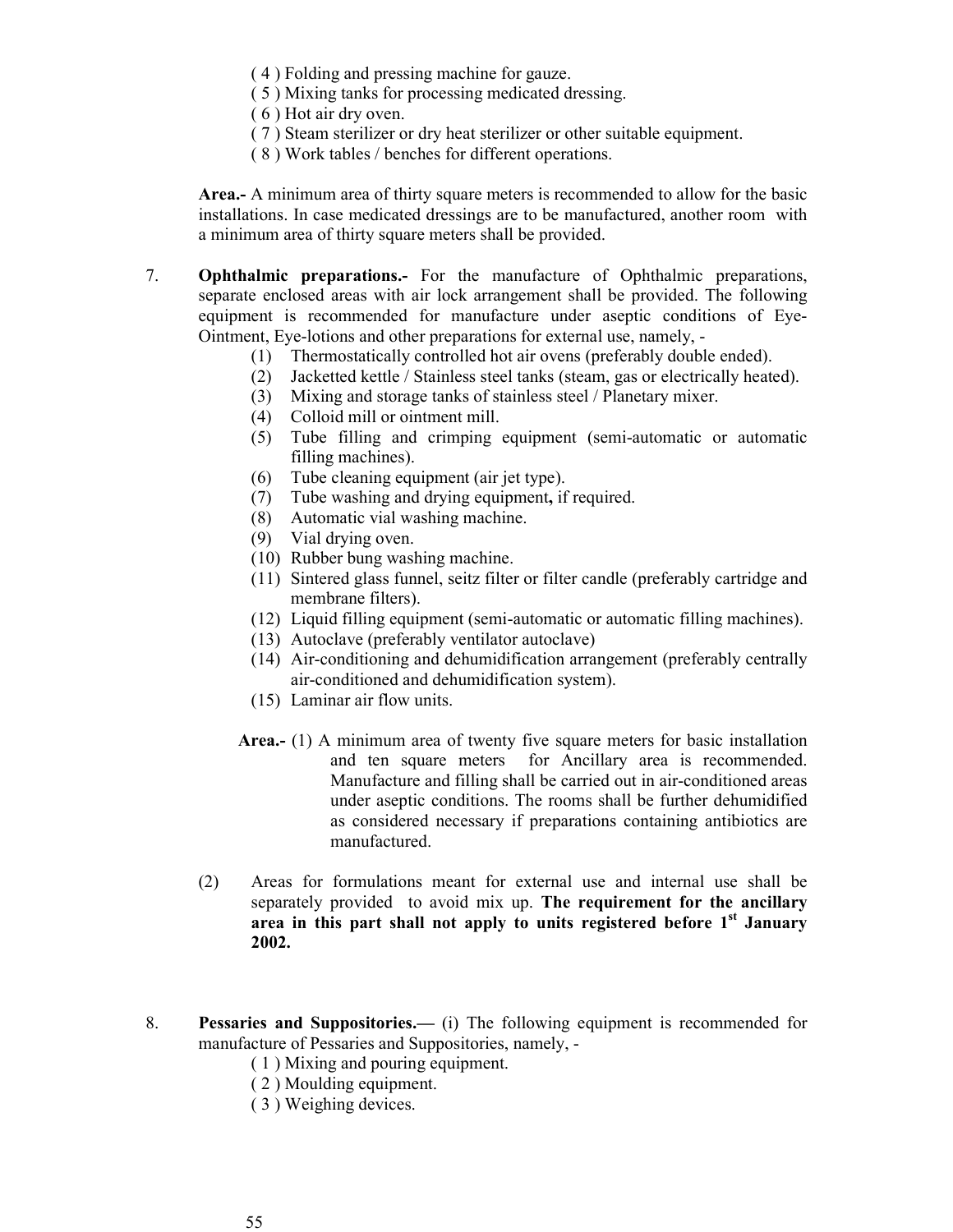Area.- A minimum area of twenty square meters is recommended to allow for the basic installation.

 (ii) In the case of pessaries manufactured by granulation and compression, the requirements as indicated under "item 3 of Tablet", shall be provided.

- 9. Inhalers and Vitrallae.– The following equipment is recommended for manufacture of Inhalers and vitrallae, namely,-
	- (1) Mixing equipment.
	- (2) Graduated delivery equipment for measurement of the medicament during filling.
	- (3) Sealing equipment.

Area.- An area of minimum twenty square metres is recommended for the basic installations.

- 10. Repacking of drugs and pharmaceutical chemicals.– The following equipment is recommended for repacking of drugs and pharmaceuticals, chemicals, namely,-
	- ( 1 ) Powder disintegrator.
	- ( 2 ) Powder sifter (Electrically operated).
	- ( 3 ) Stainless steel scoops and vessels of suitable sizes.
	- ( 4 ) Weighing and measuring equipment.
	- ( 5 ) Filling equipment (semi-automatic /automatic machine).
	- ( 6 ) Electric sealing machine.

Area.- An area of minimum thirty square metres is recommended for the basic installation. In case of operations involving floating particles of fine powder, a suitable exhaust system shall be provided.

11. Parenteral Preparations.— The whole operation of manufacture of parenteral preparations (small volume injectables and large volume parenterals) in glass and plastic containers may be divided into the following separate areas / rooms, namely,-

### 11. 1. Parenteral preparations in glass containers,-

- (1) Water management area: This includes water treatment and storage.
- (2) Containers and closures preparation area: This includes washing and drying of ampoules, vials, bottles and closures.

Solution preparation area: This includes preparation and filtration of solution. The requirement for the ancillary area in this part shall not apply to units registered before 1<sup>st</sup> January 2002

- (3) Filling capping and sealing area: This includes filling and sealing of ampoules and/or filling, capping and sealing of vials and bottles.
- (4) Sterilization area.
- (5) Quarantine area.
- (6) Visual inspection area.
- (7) Packaging area.

The following equipment is recommended for different above mentioned areas, namely,-

(a) Water management area,-

(1) De-ionised water treatment unit.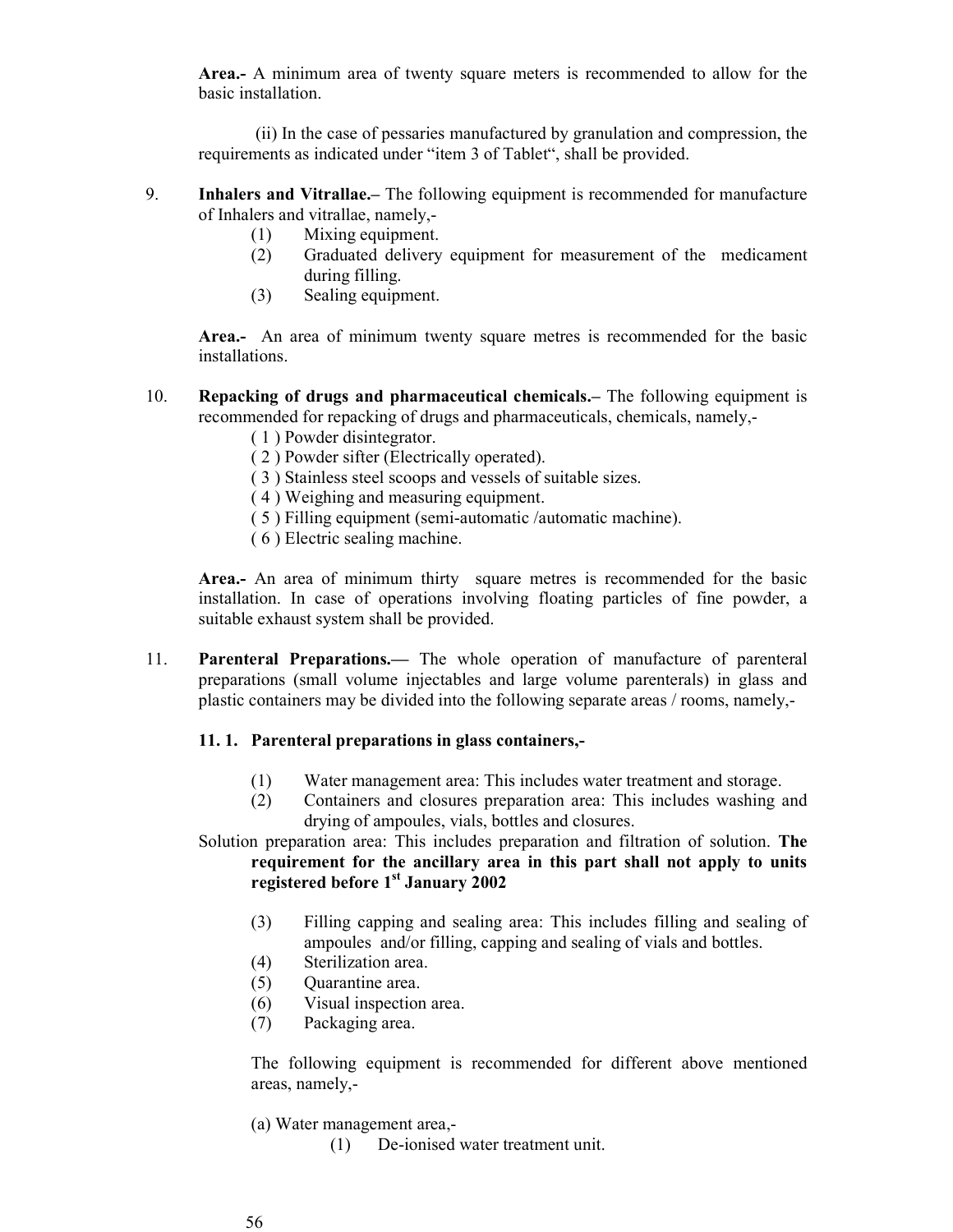- (2) Distillation (multi column with heat exchangers) unit.
- (3) Thermostatically controlled water storage tank.
- (4) Transfer pumps.
- (5) Stainless steel service lines for carrying water into user areas.
- (b) Containers and closures preparation area,-
	- (1) Automatic rotary ampoule/vial/bottle washing machine having separate air, water, distilled water jets.
	- (2) Automatic closures washing machine.
	- (3) Storage equipment for ampoules, vials, bottles and closures.
	- (4) Dryer / sterilizer (double ended).
	- (5) Dust proof storage cabinets.
	- (6) Stainless steel benches/stools.
- (c) Solution preparation area,-
	- (1) Solution preparation and mixing Stainless steel tanks and other containers.
	- (2) Portable stirrer.
	- (3) Filteration equipment with cartridge and membrane filters/ bacteriological filters.
	- (4) Transfer pumps.
	- (5) Stainless steel benches / stools.
- (d) Filling, capping and sealing area,-
	- (1) Automatic ampoule/vial/bottle filling, sealing and capping machine under laminar air flow work station.
	- (2) Gas lines (Nitrogen, Oxygen, Carbon di-oxide) wherever required.
	- (3) Stainless steel benches/stools.
- (e) Sterilization area,-
	- (1) Steam sterilizer (preferably with computer control for sterilization cycle along with trolley sets for loading/unloading containers before and after sterilization).
	- (2) Hot Air sterilizer (preferably double ended).
	- (3) Pressure leak test apparatus.
- (f) Quarantine area,-
	- (1) Storage cabinets.
	- (2) Raised platforms/steel racks.
- (g) Visual inspection area,-
	- (1) Visual inspection units (preferably conveyor belt type and composite white and black assembly supported with illumination).
	- (2) Stainless steel benches/stools.
- (h) Packaging area,-
	- (1) Batch coding machine (preferably automatic).
	- (2) Labeling unit (preferably conveyor belt type).
	- (3) benches/stools.
- Area.- (1) A minimum area of one hundred and fifty square meters for the basic installation and an Ancillary area of one hundred square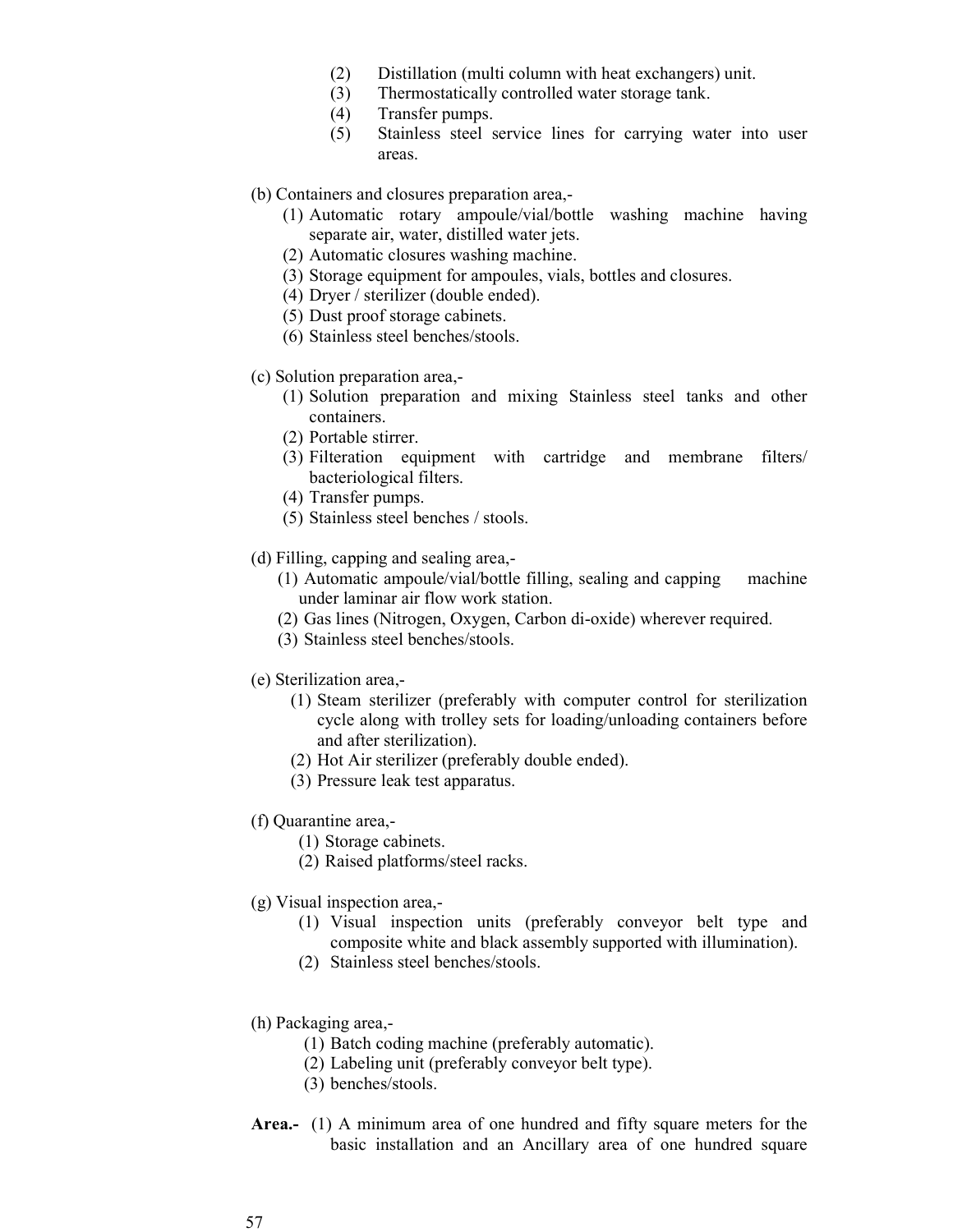metres for Small Volume Injectables is recommended. For Large Volume Parenterals, an area of one hundred and fifty square metres each for the basic installation and for Ancillary area is recommended. These areas shall be partitioned into suitable enclosures with airlock arrangements.

- (2) Areas for formulations meant for external use and internal use shall be separately provided to avoid mix up".
- (3) Packaging materials for large volume Parenteral shall have a minimum area of 100 square meters.

11. 2. Parenteral preparations in Plastic containers by Form-Fill-Seal/Blow, Fill-Seal technology.- The whole operation of manufacture of large volume parenteral preparations in plastic containers including plastic pouches by automatic (all operations in one station) Form-Fill- Seal machine or by semi-automatic blow moulding, filling-cum-sealing machine may be divided into following separate areas / rooms, namely ,-

- ( 1 ) Water management area.
- ( 2 ) Solution preparation area.

 ( 3 ) Container moulding-cum-filling and sealing area. The requirement for the ancillary area in this part shall not apply to units registered before 1<sup>st</sup> January 2002

- ( 4 ) Sterilization area.
- ( 5 ) Quarantine area.
- ( 6 ) Visual inspection area.
- ( 7 ) Packaging area.

 The following equipment is recommended for different above mentioned areas namely :

(a) Water management area,-

- ( 1 ) De-ionised water treatment unit.
- ( 2 ) Distillation unit (multi column with heat exchangers).
- ( 3 ) Thermostatically controlled water storage tank.
- ( 4 ) Transfer pumps.
- ( 5) Stainless steel service lines for carrying water into user areas.

(b) Solution preparation area,-

- ( 1 ) Solution preparation and storage tanks.
- ( 2 ) Transfer pumps.
- ( 3 ) Cartridge and membrane filters.
- (c) Container moulding-cum-filling and sealing area,-
	- (1) Sterile Form-Fill-Seal machine (all operations in one station with built-in Laminar air flow work station having integrated container output conveyor belt through pass box).
	- (2) Arrangement for feeding plastic granules through feeding-cumfilling tank into the machine.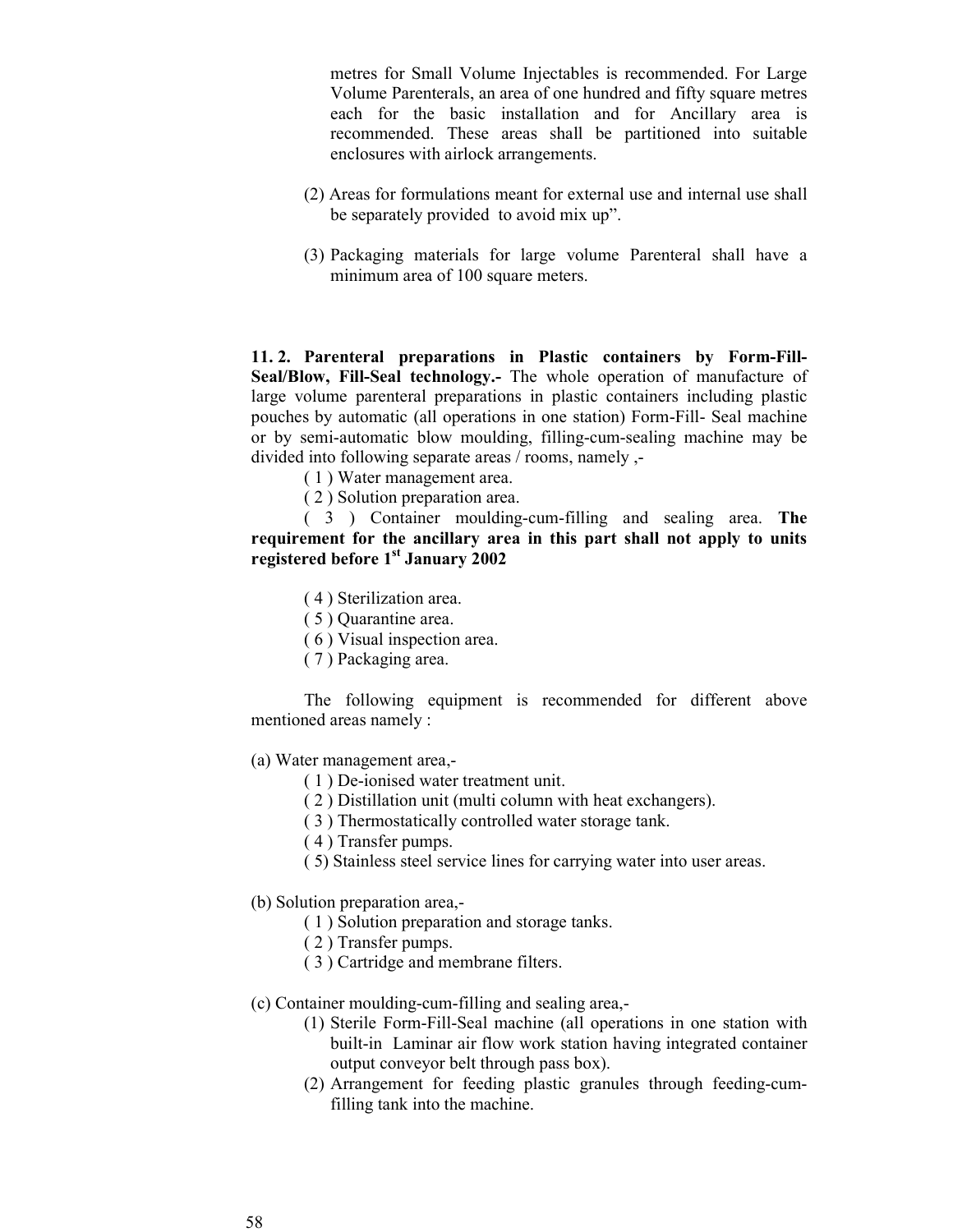- (d) Sterilization area,- Super heated steam sterilizer (with computer control for sterilization cycle along with trolley sets for loading/ unloading containers for sterilization).
- (e) Quarantine area,- Adequate number of platforms / racks with storage system.
- (f) Visual inspection area.- Visual inspection unit (with conveyor belt and composite white and black assembly supported with illumination).
- (g) Packaging area,-
	- (1) Pressure leak test apparatus (pressure belt or rotating disc type).
	- (2) Batch coding machine (preferably automatic).
	- (3) Labeling unit (preferably conveyor belt type).
- Area.- (1) A minimum area of two hundred and fifty square metres for the basic installation and an Ancillary area of one hundred and fifty square metres for large volume parenteral preparations in plastic containers by Form-Fill-Seal technology is recommended. These areas shall be partitioned into suitable enclosures with air-lock arrangements.
	- (2) Areas for formulations meant for external use and internal use shall be separately provided to avoid mix up".
	- (3) Packaging materials for large volume Parenteral shall have a minimum area of 100 square meters.

 "Note 1:- There are certain categories of drugs such as chemicals and pharmaceutical aids, gauzes and bandages, medical gases, empty gelatin capsules, non chemical / mechanical contraceptives, diagnostic kits and reagents, medical devices, new dosage forms and their delivery systems, disinfectant fluids, antacids, raw-materials manufactured from sea bittern, veterinary biologicals including poultry vaccines, re-packing of drugs etc. for which this Schedule does not prescribe specific requirements of space and equipments. The Licensing Authority or Central Licence Approving Authority, as the case may be, in respect of such categories of drugs, have the discretion to modify the requirements of this Schedule, if he is of the opinion that having regard to the nature of the products and extent of manufacturing operations and for reasons to be recorded in writing, it is necessary to relax or alter them in the circumstances of a particular case and direct the manufacturer to carry out necessary modifications in them and the modifications having been made, approve the manufacture of such categories of drugs.

Note II:- In case of manufacturers licensed to manufacture drugs prior to the  $11<sup>th</sup>$  December 2001, the requirements of this Schedule shall also apply to them from  $1<sup>st</sup>$  July 2005."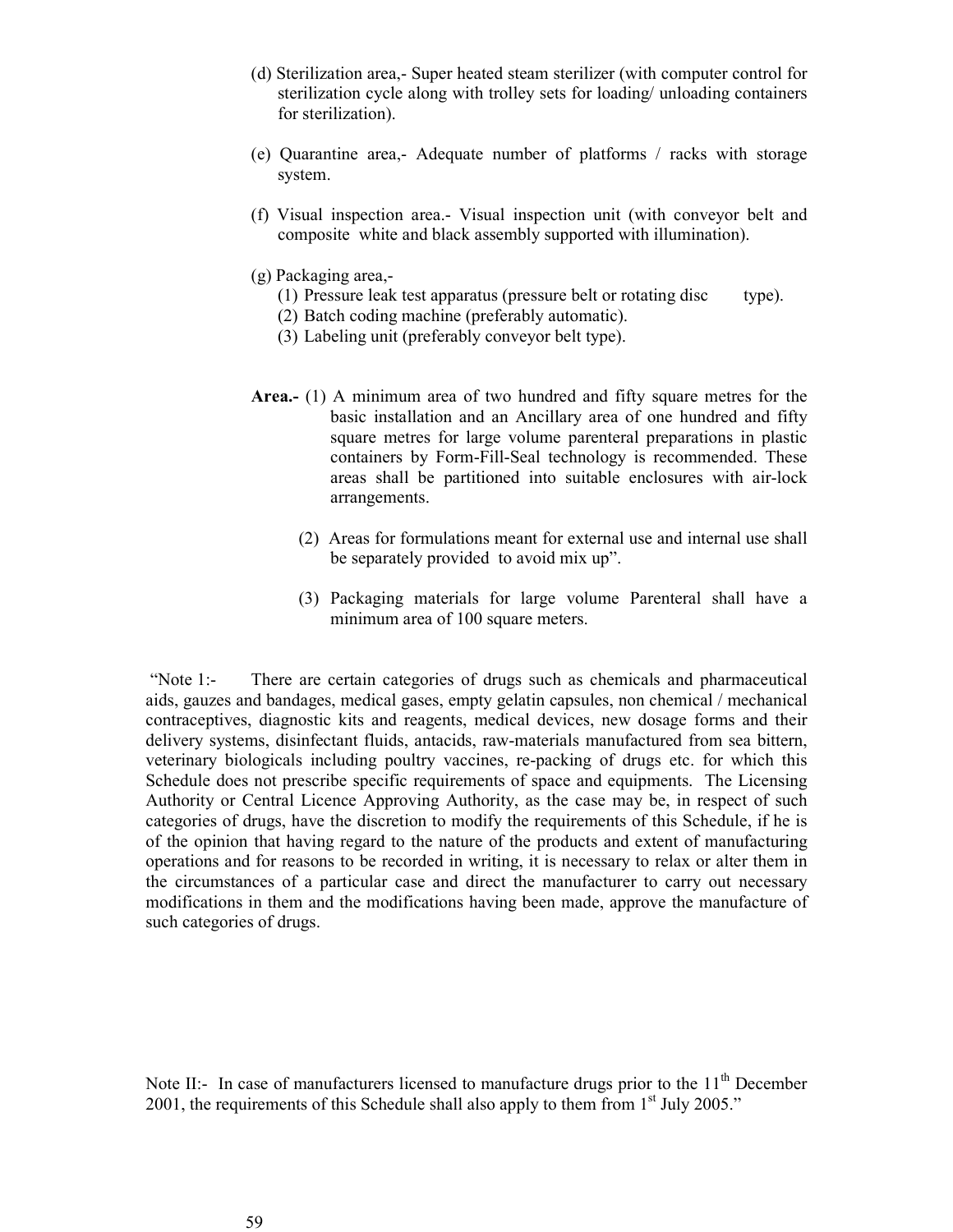### [ F. No. X 11014 / 5 / 2000 – DMS & PFA ] (DEEPAK GUPTA) Joint Secretary to Government of India

 [F.No. X-11014/7/2003-DMS&PFA] RITA TEAOTIA, Joint Secretary to Government of India

### Foot Note: The Principal rules were published in the Official Gazette vide number F-28/45H (1) dated the  $21<sup>st</sup>$  December, 1945 and last amended vide G.S.R. 174(E) dated 16.3.2000

#### *Glossary*

| <b>GMP</b>  |  |
|-------------|--|
| <b>AHU</b>  |  |
| <b>HVAC</b> |  |
| <b>HEPA</b> |  |
| filter      |  |
|             |  |

#### **Explanations**

 During interactions with the manufacturers, especially in the Small Scale and Tiny sectors it becomes apparent that there are terms, procedures and systems in the Good Manufacturing Practices which require clarifications. This section has been added after getting a feedback from the industry.

 The drug industry today has become very technology intensive and no longer the old methods and procedures alone guarantee quality products. The earlier GMP in the Drug Rules was very simple and gave only an outline of what has to be done, The revised GMP is in tune with the International Practices and therefore requires some study. It may appear impossible to implement at first but once it is understood, not that tough to implement.

 For proper understanding and implementation of the GMP, it is essential that all terms are clearly understood. It is also necessary that various types of